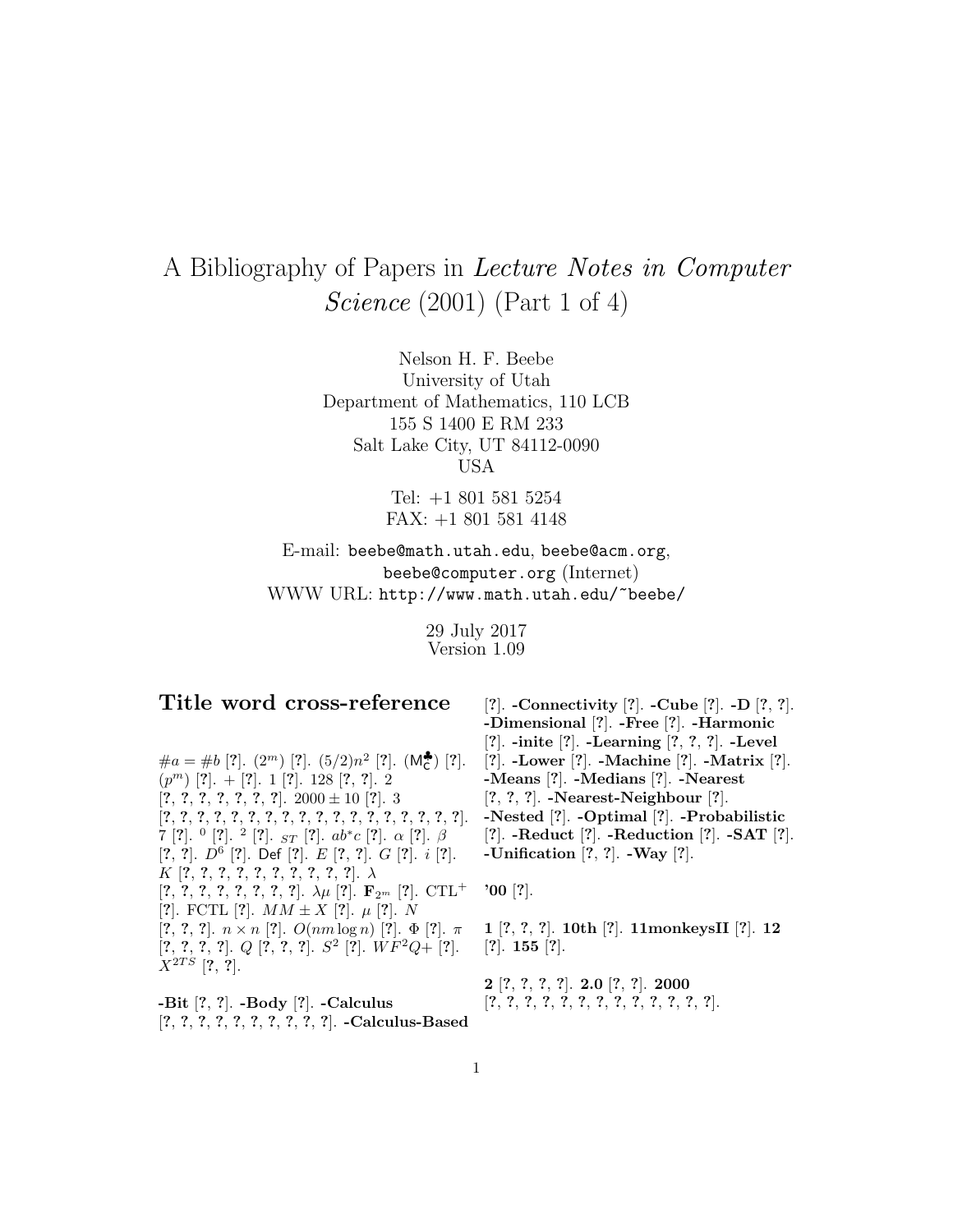**3APL** [**?**].

**4** [**?**].

**95** [**?**, **?**]. **99** [**?**].

**=** [**?**].

**A-Prolog** [**?**]. **A5** [**?**, **?**]. **A5/1** [**?**, **?**]. **Abort** [**?**]. **Absence** [**?**]. **Absolute** [**?**]. **Abstract** [**?**, **?**, **?**, **?**, **?**, **?**, **?**, **?**, **?**, **?**, **?**, **?**, **?**, **?**, **?**, **?**]. **Abstracted** [**?**]. **Abstraction** [**?**, **?**, **?**, **?**, **?**, **?**, **?**, **?**]. **Abstractions** [**?**]. **Abuse** [**?**]. **Abuse-Free** [**?**]. **Accelerator** [**?**]. **Acceptance** [**?**]. **Access** [**?**, **?**, **?**, **?**, **?**, **?**, **?**, **?**, **?**, **?**, **?**, **?**]. **Accessed** [**?**]. **Accesses** [**?**]. **Accumulation** [**?**]. **Accumulative** [**?**]. **Accuracy** [**?**]. **Accuracy-Based** [**?**]. **Accurate** [**?**, **?**, **?**, **?**, **?**, **?**, **?**, **?**]. **Achievement** [**?**]. **Acid** [**?**]. **ACL2** [**?**]. **Acquisition** [**?**, **?**, **?**, **?**]. **Act** [**?**, **?**]. **Action** [**?**, **?**, **?**, **?**, **?**]. **Action-Oriented** [**?**]. **Actions** [**?**, **?**]. **Active** [**?**, **?**, **?**, **?**, **?**, **?**, **?**, **?**, **?**, **?**, **?**, **?**, **?**, **?**]. **Activities** [**?**, **?**, **?**]. **Activity** [**?**, **?**, **?**, **?**, **?**, **?**]. **Actor** [**?**, **?**, **?**, **?**]. **Actor-Critic** [**?**]. **Actuated** [**?**]. **Ad** [**?**, **?**, **?**, **?**]. **Ad-Hoc** [**?**, **?**, **?**]. **Ada** [**?**, **?**, **?**, **?**, **?**, **?**, **?**, **?**, **?**, **?**, **?**, **?**, **?**]. **Ada.Real Time.Clock** [**?**]. **Ada83** [**?**]. **Ada95** [**?**]. **Adaptable** [**?**]. **Adaptation** [**?**, **?**, **?**, **?**, **?**, **?**, **?**, **?**]. **Adaptative** [**?**]. **Adapting** [**?**, **?**, **?**, **?**]. **Adaption** [**?**]. **Adaptive** [**?**, **?**, **?**, **?**, **?**, **?**, **?**, **?**, **?**, **?**, **?**, **?**, **?**, **?**, **?**, **?**, **?**, **?**, **?**, **?**, **?**, **?**, **?**, **?**, **?**, **?**, **?**, **?**, **?**, **?**, **?**, **?**, **?**, **?**, **?**, **?**, **?**, **?**, **?**, **?**, **?**, **?**, **?**, **?**, **?**, **?**, **?**, **?**, **?**, **?**]. **Adaptivity** [**?**]. **Adding** [**?**, **?**]. **Additional** [**?**, **?**, **?**]. **Additive** [**?**, **?**, **?**]. **Additive-Sharing** [**?**]. **Address** [**?**, **?**, **?**, **?**]. **Addressed** [**?**]. **Addressing** [**?**]. **Adequacy** [**?**]. **Adequate** [**?**]. **adjacent** [**?**]. **Adjectives** [**?**]. **Adjustable** [**?**]. **Adjusted**

[**?**]. **Adjustment** [**?**, **?**]. **Administration** [**?**]. **Admission** [**?**, **?**, **?**, **?**, **?**, **?**, **?**, **?**]. **ADOME** [**?**]. **ADOME-WFMS** [**?**]. **ADS40** [**?**]. **Advanced** [**?**, **?**, **?**, **?**, **?**, **?**, **?**]. **Advances** [**?**]. **Advantage** [**?**]. **Adventure** [**?**]. **Adversaries** [**?**]. **Advertisements** [**?**]. **Advertising** [**?**]. **Advisor** [**?**]. **Advocacy** [**?**]. **AER** [**?**]. **AER/NCA** [**?**]. **Aerial** [**?**, **?**, **?**]. **Aerodynamic** [**?**]. **AES** [**?**, **?**, **?**]. **Affairs** [**?**]. **Affine** [**?**, **?**, **?**, **?**, **?**, **?**]. **Afraid** [**?**]. **Again** [**?**]. **Against** [**?**, **?**, **?**, **?**, **?**, **?**, **?**, **?**, **?**, **?**]. **Age** [**?**, **?**]. **Agencies** [**?**]. **Agent** [**?**, **?**, **?**, **?**, **?**, **?**, **?**, **?**, **?**, **?**, **?**, **?**, **?**, **?**, **?**, **?**, **?**, **?**, **?**, **?**, **?**, **?**, **?**, **?**, **?**, **?**, **?**, **?**, **?**, **?**, **?**, **?**, **?**, **?**, **?**, **?**, **?**, **?**, **?**, **?**, **?**, **?**, **?**, **?**, **?**, **?**, **?**, **?**, **?**, **?**, **?**, **?**, **?**, **?**, **?**, **?**, **?**, **?**, **?**, **?**, **?**, **?**, **?**, **?**, **?**, **?**, **?**, **?**, **?**, **?**, **?**, **?**, **?**, **?**, **?**, **?**, **?**, **?**, **?**, **?**, **?**, **?**, **?**, **?**, **?**, **?**, **?**, **?**, **?**, **?**, **?**, **?**, **?**, **?**]. **AGENT&CO** [**?**]. **Agent-Based** [**?**, **?**, **?**, **?**, **?**, **?**, **?**, **?**, **?**, **?**, **?**]. **Agent-Mediated** [**?**, **?**, **?**, **?**, **?**]. **Agent-Oriented** [**?**]. **Agents** [**?**, **?**, **?**, **?**, **?**, **?**, **?**, **?**, **?**, **?**, **?**, **?**, **?**, **?**, **?**, **?**, **?**, **?**, **?**, **?**, **?**, **?**, **?**, **?**, **?**, **?**, **?**, **?**, **?**, **?**, **?**, **?**, **?**, **?**, **?**, **?**, **?**, **?**, **?**, **?**, **?**, **?**, **?**, **?**, **?**, **?**]. **agentTool** [**?**]. **Aggregate** [**?**, **?**]. **Aggregated** [**?**]. **Aggregation** [**?**, **?**, **?**]. **Agilo** [**?**]. **Agitated** [**?**]. **Agora** [**?**]. **Agreement** [**?**]. **AGVs** [**?**]. **Ahead** [**?**, **?**]. **Ahnentafel** [**?**]. **Aid** [**?**]. **Aided** [**?**, **?**, **?**, **?**]. **Air** [**?**]. **Airborne** [**?**]. **Aircraft** [**?**]. **AIRG** [**?**]. **Airlines** [**?**]. **Airport** [**?**]. **Alan** [**?**]. **Alcatel** [**?**]. **Algebra** [**?**, **?**, **?**, **?**, **?**, **?**, **?**, **?**, **?**]. **Algebraic** [**?**, **?**, **?**, **?**, **?**]. **Algebras** [**?**]. **Algorithm** [**?**, **?**, **?**, **?**, **?**, **?**, **?**, **?**, **?**, **?**, **?**, **?**, **?**, **?**, **?**, **?**, **?**, **?**, **?**, **?**, **?**, **?**, **?**, **?**, **?**, **?**, **?**, **?**, **?**, **?**, **?**, **?**, **?**, **?**, **?**, **?**, **?**, **?**, **?**, **?**, **?**, **?**, **?**, **?**, **?**, **?**, **?**, **?**, **?**, **?**, **?**, **?**, **?**, **?**, **?**, **?**, **?**, **?**, **?**, **?**, **?**, **?**, **?**, **?**, **?**, **?**, **?**, **?**, **?**, **?**, **?**, **?**, **?**, **?**, **?**, **?**, **?**, **?**]. **Algorithmic** [**?**, **?**, **?**, **?**]. **Algorithms** [**?**, **?**, **?**, **?**, **?**, **?**, **?**, **?**, **?**, **?**, **?**, **?**, **?**, **?**, **?**, **?**, **?**, **?**, **?**, **?**, **?**, **?**, **?**, **?**, **?**, **?**, **?**, **?**, **?**, **?**, **?**, **?**, **?**, **?**, **?**, **?**, **?**, **?**, **?**, **?**, **?**, **?**, **?**, **?**, **?**, **?**, **?**, **?**, **?**, **?**, **?**, **?**, **?**,

**?**, **?**, **?**, **?**, **?**, **?**, **?**, **?**, **?**, **?**, **?**, **?**, **?**, **?**, **?**, **?**, **?**].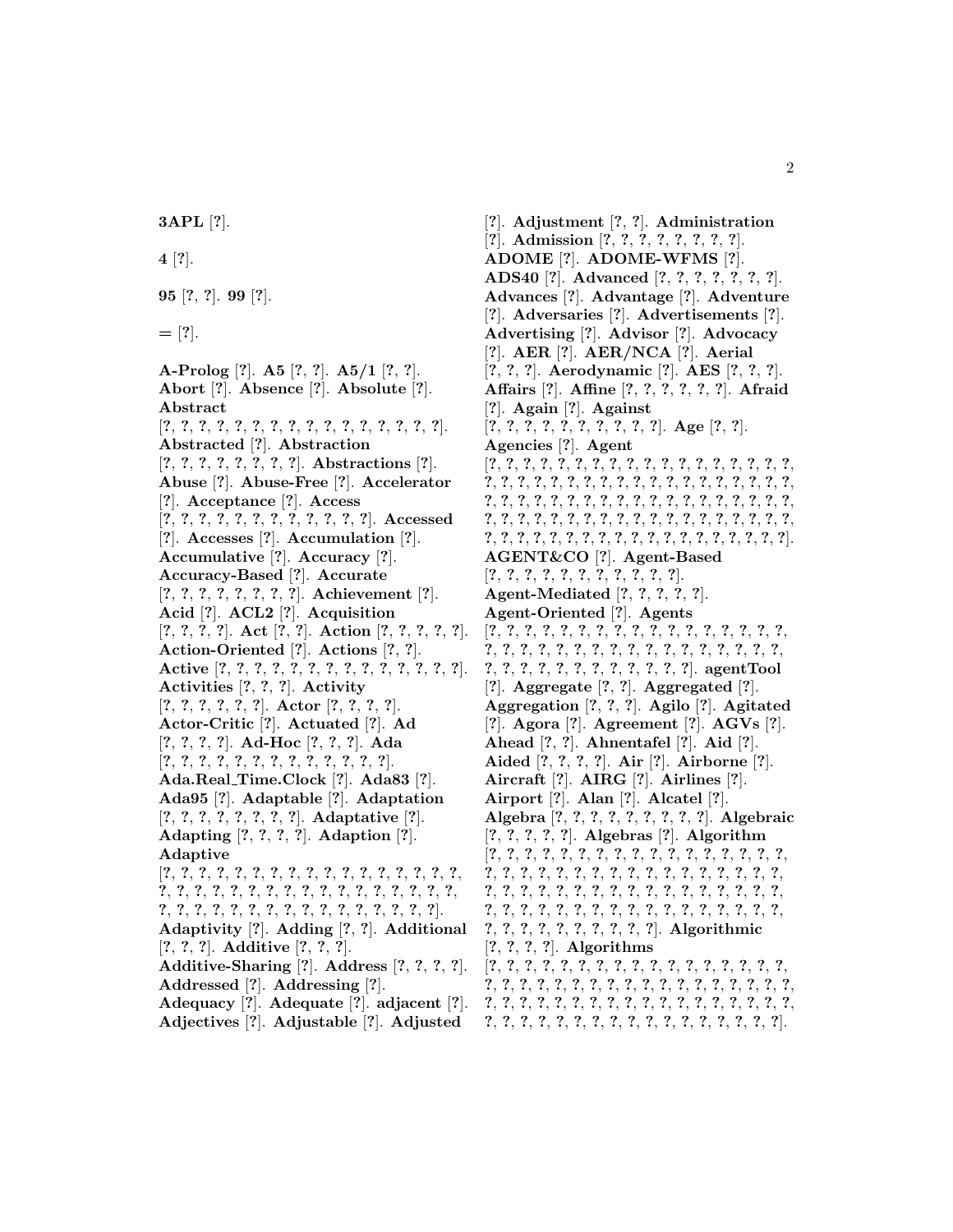**Alias** [**?**]. **Aliasing** [**?**]. **Alignment** [**?**, **?**, **?**, **?**]. **All-Port** [**?**]. **Alleged** [**?**]. **Allocating** [**?**]. **Allocation** [**?**, **?**, **?**, **?**, **?**, **?**]. **Almost** [**?**]. **Alternate** [**?**]. **Alternating** [**?**, **?**, **?**]. **Alternation** [**?**]. **Alternative** [**?**]. **AMANDA** [**?**]. **Ambient** [**?**]. **Ambients** [**?**, **?**]. **Ambiguity** [**?**, **?**]. **Ambiguous** [**?**]. **Amino** [**?**]. **Amino-Acid** [**?**]. **among** [**?**, **?**, **?**, **?**]. **Amplification** [**?**]. **Amplified** [**?**]. **Amplifier** [**?**]. **Analog** [**?**]. **Analogies** [**?**]. **Analogue** [**?**]. **Analyses** [**?**, **?**]. **Analysing** [**?**]. **Analysis** [**?**, **?**, **?**, **?**, **?**, **?**, **?**, **?**, **?**, **?**, **?**, **?**, **?**, **?**, **?**, **?**, **?**, **?**, **?**, **?**, **?**, **?**, **?**, **?**, **?**, **?**, **?**, **?**, **?**, **?**, **?**, **?**, **?**, **?**, **?**, **?**, **?**, **?**, **?**, **?**, **?**, **?**, **?**, **?**, **?**, **?**, **?**, **?**, **?**, **?**, **?**, **?**, **?**, **?**, **?**, **?**, **?**, **?**, **?**, **?**, **?**, **?**, **?**, **?**, **?**, **?**, **?**, **?**, **?**, **?**, **?**, **?**, **?**, **?**, **?**, **?**, **?**, **?**, **?**, **?**, **?**, **?**, **?**, **?**, **?**, **?**, **?**, **?**, **?**, **?**, **?**, **?**, **?**, **?**, **?**, **?**, **?**]. **Analysis** [**?**, **?**, **?**, **?**, **?**, **?**, **?**, **?**, **?**, **?**, **?**, **?**, **?**]. **Analytic** [**?**, **?**]. **Analytical** [**?**]. **Analyze** [**?**]. **Analyzer** [**?**]. **Analyzing** [**?**, **?**, **?**, **?**]. **Anaphora** [**?**, **?**, **?**]. **Anatomical** [**?**]. **Andorra** [**?**]. **Animator** [**?**]. **Annealing** [**?**, **?**, **?**]. **Annotated** [**?**, **?**]. **Annotation** [**?**, **?**, **?**]. **Annotations** [**?**]. **Announcement** [**?**]. **Anomaly** [**?**, **?**]. **Anonymity** [**?**, **?**, **?**]. **Anonymizers** [**?**]. **Anonymous** [**?**, **?**, **?**, **?**, **?**, **?**, **?**]. **Answer** [**?**, **?**]. **Answering** [**?**, **?**, **?**]. **Answers** [**?**]. **Ant** [**?**, **?**, **?**, **?**, **?**, **?**, **?**]. **Anthropomorphizing** [**?**]. **Anti** [**?**, **?**]. **Anti-Air** [**?**]. **Anti-circumvention** [**?**]. **Anticipation** [**?**]. **Anticipatory** [**?**]. **Antitokens** [**?**]. **ANTS** [**?**]. **Anxiety** [**?**]. **Anytime** [**?**]. **Aperiodic** [**?**, **?**]. **Apparent** [**?**]. **Appearance** [**?**, **?**]. **Appearance-Based** [**?**]. **Appendix** [**?**, **?**, **?**, **?**, **?**, **?**, **?**, **?**]. **Applets** [**?**]. **Application** [**?**, **?**, **?**, **?**, **?**, **?**, **?**, **?**, **?**, **?**, **?**, **?**, **?**, **?**, **?**, **?**, **?**, **?**, **?**, **?**, **?**, **?**, **?**, **?**, **?**, **?**, **?**, **?**, **?**, **?**, **?**, **?**, **?**, **?**, **?**, **?**, **?**, **?**, **?**, **?**, **?**, **?**, **?**, **?**, **?**, **?**, **?**]. **Applications** [**?**, **?**, **?**, **?**, **?**, **?**, **?**, **?**, **?**, **?**, **?**, **?**, **?**, **?**, **?**, **?**, **?**, **?**, **?**, **?**, **?**, **?**, **?**, **?**, **?**, **?**, **?**, **?**, **?**, **?**, **?**, **?**, **?**, **?**, **?**, **?**, **?**, **?**, **?**, **?**, **?**, **?**, **?**, **?**, **?**, **?**, **?**, **?**, **?**, **?**, **?**, **?**, **?**, **?**, **?**, **?**, **?**, **?**, **?**, **?**, **?**, **?**, **?**, **?**].

**Applied** [**?**, **?**, **?**, **?**, **?**, **?**, **?**, **?**]. **Applying** [**?**, **?**, **?**, **?**, **?**, **?**, **?**]. **Approach** [**?**, **?**, **?**, **?**, **?**, **?**, **?**, **?**, **?**, **?**, **?**, **?**, **?**, **?**, **?**, **?**, **?**, **?**, **?**, **?**, **?**, **?**, **?**, **?**, **?**, **?**, **?**, **?**, **?**, **?**, **?**, **?**, **?**, **?**, **?**, **?**, **?**, **?**, **?**, **?**, **?**, **?**, **?**, **?**, **?**, **?**, **?**, **?**, **?**, **?**, **?**, **?**, **?**, **?**, **?**, **?**, **?**, **?**, **?**, **?**, **?**, **?**, **?**, **?**, **?**, **?**, **?**, **?**, **?**, **?**, **?**, **?**, **?**, **?**, **?**, **?**, **?**, **?**, **?**, **?**, **?**, **?**, **?**, **?**, **?**, **?**, **?**, **?**]. **Approaches** [**?**, **?**, **?**, **?**, **?**, **?**, **?**, **?**, **?**, **?**]. **Approximate** [**?**, **?**, **?**, **?**, **?**, **?**]. **Approximately** [**?**]. **Approximating** [**?**]. **Approximation** [**?**, **?**, **?**, **?**, **?**, **?**, **?**, **?**, **?**, **?**, **?**, **?**, **?**, **?**, **?**, **?**, **?**]. **Approximations** [**?**]. **Apriori** [**?**]. **APT** [**?**]. **AQ** [**?**]. **Arabic** [**?**, **?**]. **ARAIBO** [**?**]. **Arbitrary** [**?**, **?**, **?**, **?**]. **Arbitrary-Length** [**?**]. **Arc** [**?**, **?**]. **Architecting** [**?**]. **Architectural** [**?**, **?**, **?**, **?**, **?**, **?**, **?**, **?**, **?**, **?**, **?**]. **Architectural-Based** [**?**]. **Architecture** [**?**, **?**, **?**, **?**, **?**, **?**, **?**, **?**, **?**, **?**, **?**, **?**, **?**, **?**, **?**, **?**, **?**, **?**, **?**, **?**, **?**, **?**, **?**, **?**, **?**, **?**, **?**, **?**, **?**, **?**, **?**, **?**, **?**, **?**, **?**, **?**, **?**, **?**, **?**, **?**, **?**, **?**, **?**, **?**]. **Architectures** [**?**, **?**, **?**, **?**, **?**, **?**, **?**, **?**, **?**, **?**, **?**, **?**, **?**, **?**, **?**, **?**, **?**, **?**, **?**]. **Archival** [**?**]. **Archives** [**?**]. **Archiving** [**?**, **?**]. **Area** [**?**, **?**]. **Areas** [**?**]. **Argos** [**?**]. **Arguments** [**?**]. **Arithmetic** [**?**, **?**, **?**, **?**, **?**, **?**]. **ARMA** [**?**]. **ARPIA** [**?**]. **Arrangements** [**?**]. **Array** [**?**, **?**, **?**, **?**, **?**, **?**, **?**, **?**, **?**, **?**, **?**]. **Array-Valued** [**?**]. **Arrays** [**?**, **?**, **?**, **?**, **?**, **?**]. **Art** [**?**]. **ART'00** [**?**]. **ART99** [**?**]. **Articulated** [**?**, **?**]. **Artificial** [**?**, **?**, **?**, **?**, **?**, **?**, **?**, **?**]. **Arvand** [**?**]. **Asf** [**?**]. **ASIP** [**?**]. **ASIS** [**?**]. **Ask** [**?**]. **ASM** [**?**]. **Aspect** [**?**]. **Aspects** [**?**, **?**, **?**, **?**]. **Assemblies** [**?**, **?**, **?**, **?**]. **Assembly** [**?**, **?**]. **Assertion** [**?**]. **Assessing** [**?**, **?**]. **Assessment** [**?**, **?**, **?**, **?**, **?**, **?**]. **Assessments** [**?**]. **Assignment** [**?**, **?**, **?**, **?**, **?**]. **Assist** [**?**]. **Assistance** [**?**]. **Assistant** [**?**, **?**]. **Assistants** [**?**]. **Associated** [**?**]. **Association** [**?**, **?**, **?**, **?**, **?**]. **Associations** [**?**]. **Associative** [**?**]. **Assume** [**?**, **?**]. **Assume-Guarantee** [**?**, **?**]. **Assumption** [**?**]. **Assumptions** [**?**, **?**]. **Asymmetric** [**?**, **?**, **?**, **?**, **?**, **?**, **?**].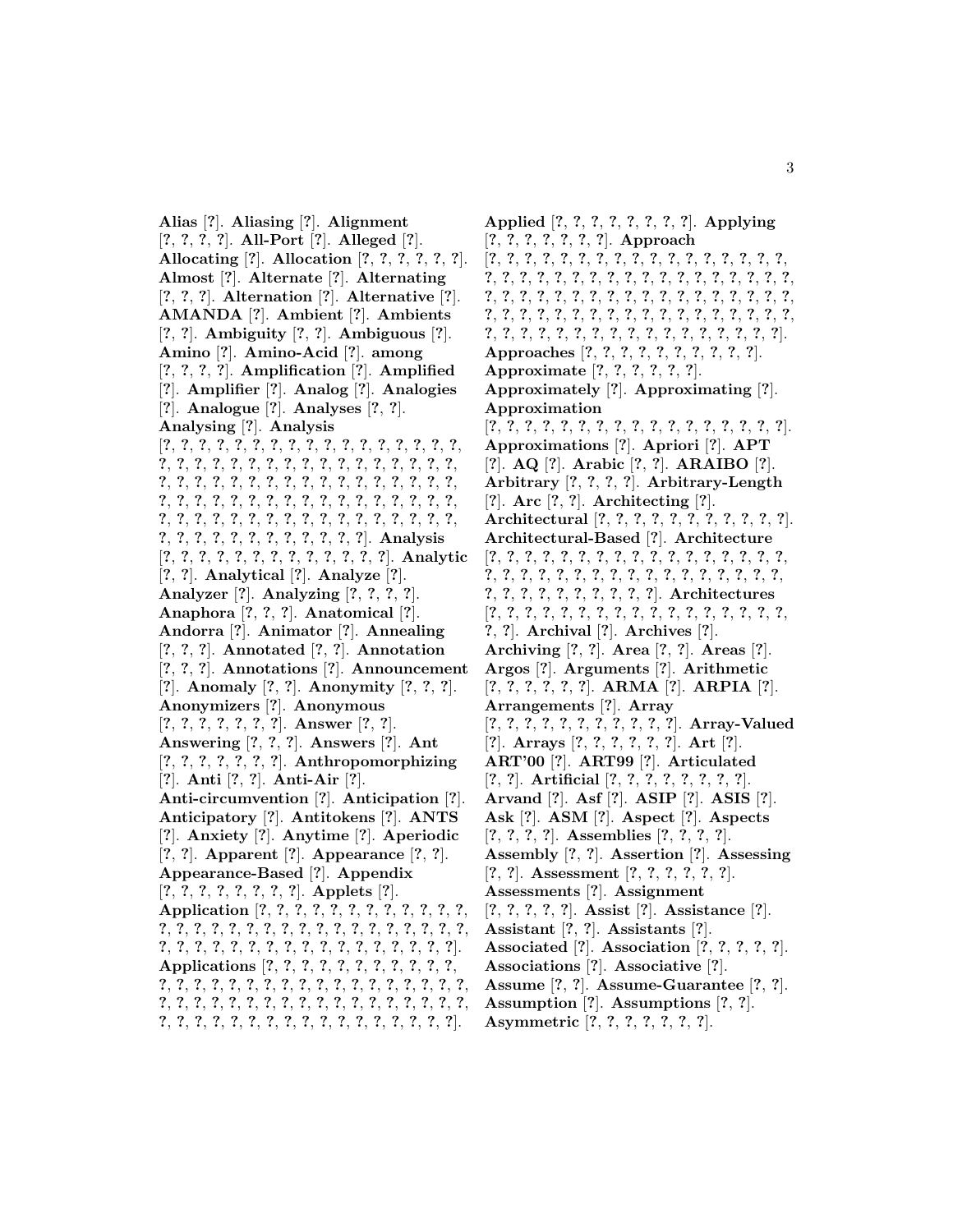**Asymptotic** [**?**, **?**]. **Asymptotically** [**?**]. **Asynchronous** [**?**, **?**, **?**]. **Atlas** [**?**]. **ATM** [**?**, **?**, **?**]. **ATT** [**?**]. **ATT-CMUnited-2000** [**?**]. **Attack** [**?**, **?**, **?**, **?**, **?**, **?**, **?**, **?**, **?**, **?**, **?**]. **Attacks** [**?**, **?**, **?**, **?**, **?**, **?**, **?**, **?**, **?**, **?**, **?**]. **Attainment** [**?**]. **Attempt** [**?**]. **Attention** [**?**, **?**, **?**, **?**, **?**]. **Attentive** [**?**]. **Attribute** [**?**, **?**]. **Attributed** [**?**, **?**, **?**]. **Attributes** [**?**, **?**, **?**, **?**, **?**]. **Auction** [**?**, **?**, **?**, **?**, **?**]. **Auctions** [**?**, **?**]. **Audio** [**?**, **?**, **?**]. **Audio-Visual** [**?**]. **Audiovisual** [**?**]. **Audit** [**?**]. **Auditable** [**?**]. **Auditory** [**?**]. **Augmentation** [**?**]. **Augmented** [**?**, **?**, **?**]. **Authentic** [**?**]. **Authenticated** [**?**, **?**]. **Authentication** [**?**, **?**, **?**, **?**, **?**, **?**]. **Authenticity** [**?**]. **Author** [**?**, **?**, **?**, **?**, **?**, **?**, **?**, **?**, **?**, **?**, **?**, **?**, **?**, **?**, **?**, **?**, **?**, **?**, **?**, **?**, **?**, **?**, **?**, **?**, **?**, **?**, **?**, **?**, **?**, **?**, **?**, **?**, **?**, **?**, **?**, **?**, **?**, **?**, **?**, **?**, **?**, **?**, **?**, **?**, **?**, **?**, **?**, **?**, **?**, **?**, **?**, **?**, **?**, **?**, **?**, **?**, **?**, **?**, **?**, **?**, **?**, **?**, **?**, **?**, **?**, **?**, **?**, **?**, **?**, **?**, **?**, **?**, **?**, **?**, **?**, **?**, **?**, **?**, **?**, **?**, **?**, **?**]. **Authorization** [**?**, **?**]. **Authors** [**?**]. **AUTOCLUST** [**?**]. **Automata** [**?**, **?**, **?**, **?**, **?**, **?**, **?**, **?**, **?**, **?**, **?**, **?**, **?**, **?**, **?**, **?**, **?**, **?**, **?**]. **Automated** [**?**, **?**, **?**, **?**, **?**, **?**, **?**, **?**, **?**, **?**, **?**]. **Automatic** [**?**, **?**, **?**, **?**, **?**, **?**, **?**, **?**, **?**, **?**, **?**, **?**, **?**, **?**, **?**, **?**, **?**, **?**, **?**, **?**, **?**, **?**, **?**, **?**, **?**, **?**, **?**, **?**, **?**, **?**, **?**]. **Automating** [**?**]. **Automatization** [**?**]. **Autonomous** [**?**, **?**, **?**, **?**, **?**, **?**]. **Autonomy** [**?**, **?**, **?**, **?**, **?**, **?**, **?**]. **Autopilot** [**?**]. **Available** [**?**]. **Average** [**?**]. **Avionics** [**?**]. **Avoidance** [**?**]. **Avoiding** [**?**, **?**]. **Award** [**?**, **?**]. **Aware** [**?**, **?**, **?**, **?**]. **Axiomatic** [**?**, **?**]. **Axiomatizable** [**?**]. **Axiomatization** [**?**]. **Axiomatizing** [**?**]. **Axioms** [**?**]. **Axonal** [**?**]. **Azzurra** [**?**]. **B** [**?**, **?**, **?**, **?**]. **BabyTigers** [**?**]. **Back** [**?**, **?**].

**Background** [**?**, **?**]. **Backstepping** [**?**]. **Backwards** [**?**]. **Bad** [**?**]. **Bagging** [**?**]. **Balancer** [**?**]. **Balancing** [**?**, **?**, **?**, **?**, **?**, **?**, **?**, **?**]. **Ball** [**?**, **?**]. **Bandwidth** [**?**, **?**, **?**, **?**, **?**]. **Bandwidth-Conserving** [**?**]. **Bang** [**?**].

**Bank** [**?**]. **Barendregt** [**?**]. **Barnes** [**?**]. **Barret** [**?**]. **Base** [**?**]. **Based** [**?**, **?**, **?**, **?**, **?**, **?**, **?**, **?**, **?**, **?**, **?**, **?**, **?**, **?**, **?**, **?**, **?**, **?**, **?**, **?**, **?**, **?**, **?**, **?**, **?**, **?**, **?**, **?**, **?**, **?**, **?**, **?**, **?**, **?**, **?**, **?**, **?**, **?**, **?**, **?**, **?**, **?**, **?**, **?**, **?**, **?**, **?**, **?**, **?**, **?**, **?**, **?**, **?**, **?**, **?**, **?**, **?**, **?**, **?**, **?**, **?**, **?**, **?**, **?**, **?**, **?**, **?**, **?**, **?**, **?**, **?**, **?**, **?**, **?**, **?**, **?**, **?**, **?**, **?**, **?**, **?**, **?**, **?**, **?**, **?**, **?**, **?**, **?**, **?**, **?**, **?**, **?**, **?**, **?**, **?**, **?**, **?**]. **Based** [**?**, **?**, **?**, **?**, **?**, **?**, **?**, **?**, **?**, **?**, **?**, **?**, **?**, **?**, **?**, **?**, **?**, **?**, **?**, **?**, **?**, **?**, **?**, **?**, **?**, **?**, **?**, **?**, **?**, **?**, **?**, **?**, **?**, **?**, **?**, **?**, **?**, **?**, **?**, **?**, **?**, **?**, **?**, **?**, **?**, **?**, **?**, **?**, **?**, **?**, **?**, **?**, **?**, **?**, **?**, **?**, **?**, **?**, **?**, **?**, **?**, **?**, **?**, **?**, **?**, **?**, **?**, **?**, **?**, **?**, **?**, **?**, **?**, **?**, **?**, **?**, **?**, **?**, **?**, **?**, **?**, **?**, **?**, **?**, **?**, **?**, **?**, **?**, **?**, **?**, **?**, **?**, **?**, **?**, **?**, **?**, **?**]. **Based** [**?**, **?**, **?**, **?**, **?**, **?**, **?**, **?**, **?**, **?**, **?**, **?**, **?**, **?**, **?**, **?**, **?**, **?**, **?**, **?**, **?**, **?**, **?**, **?**, **?**, **?**]. **Bases** [**?**, **?**]. **Basic** [**?**, **?**, **?**, **?**, **?**, **?**, **?**, **?**]. **Basics** [**?**]. **Basis** [**?**, **?**, **?**, **?**, **?**, **?**, **?**, **?**]. **Batch** [**?**]. **Batching** [**?**]. **Bayes** [**?**]. **Bayesian** [**?**, **?**, **?**, **?**, **?**, **?**, **?**, **?**]. **BDD** [**?**]. **BDD-Based** [**?**]. **BDDs** [**?**]. **Beans** [**?**, **?**]. **BEAT** [**?**]. **Beats** [**?**]. **Beavers** [**?**]. **Bed** [**?**, **?**]. **before** [**?**]. **Beginning** [**?**]. **Behavior** [**?**, **?**, **?**, **?**, **?**, **?**, **?**, **?**, **?**, **?**, **?**, **?**, **?**, **?**, **?**]. **Behavioral** [**?**, **?**]. **Behaviour** [**?**, **?**, **?**, **?**, **?**, **?**, **?**, **?**, **?**, **?**, **?**, **?**, **?**]. **Behavioural** [**?**, **?**]. **Beijing** [**?**]. **Belief** [**?**, **?**, **?**, **?**]. **Belief-Goal-Role** [**?**]. **Benchmark** [**?**, **?**, **?**]. **Benchmarks** [**?**]. **Bendix** [**?**]. **Benefit** [**?**]. **Benefits** [**?**]. **bent** [**?**]. **Bernoulli** [**?**, **?**, **?**]. **Best** [**?**, **?**, **?**, **?**, **?**, **?**, **?**]. **Best-Effort** [**?**, **?**]. **Beta** [**?**, **?**]. **Better** [**?**]. **Between** [**?**, **?**, **?**, **?**, **?**, **?**, **?**, **?**, **?**, **?**, **?**, **?**, **?**, **?**, **?**, **?**, **?**, **?**]. **Beyond** [**?**, **?**, **?**, **?**, **?**, **?**]. **Bi** [**?**, **?**]. **Bi-Criterion** [**?**, **?**]. **Bias** [**?**, **?**]. **Biased** [**?**, **?**]. **Bibliography** [**?**, **?**, **?**, **?**, **?**, **?**, **?**]. **Biconnectivity** [**?**]. **Bid** [**?**, **?**]. **Bidding** [**?**]. **Bidirected** [**?**]. **Bidirectional** [**?**]. **Bifurcations** [**?**]. **Big** [**?**]. **Bigger** [**?**]. **Bigram** [**?**]. **Bigram-Based** [**?**]. **Bilateral** [**?**]. **Bilinear** [**?**]. **Bilingual** [**?**]. **Binary** [**?**, **?**, **?**, **?**]. **Binding** [**?**]. **Binocular** [**?**]. **Bioinformatics** [**?**]. **Biological** [**?**, **?**, **?**, **?**].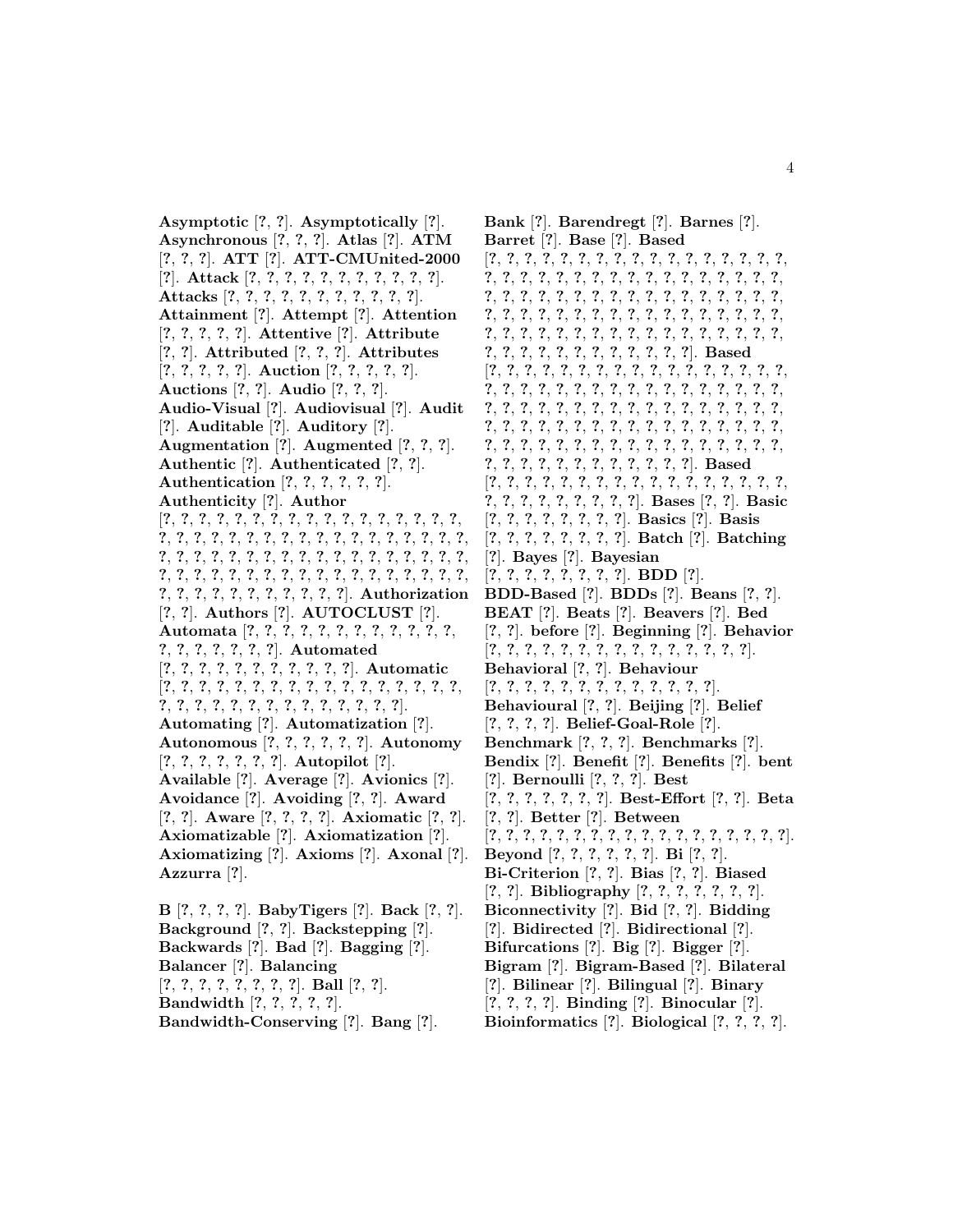**Biologically** [**?**, **?**, **?**]. **Biology** [**?**, **?**]. **Biometrics** [**?**, **?**]. **Biomolecular** [**?**]. **Biosequence** [**?**]. **BISECTION** [**?**]. **Bisimilarity** [**?**, **?**]. **Bisimulations** [**?**]. **Bispectrum** [**?**]. **Bispectrum-Based** [**?**]. **Bit** [**?**, **?**, **?**, **?**, **?**]. **Bit-Wise** [**?**]. **Bits** [**?**]. **Bitslice** [**?**]. **BitValue** [**?**]. **Bitwidth** [**?**]. **Blackmailing** [**?**, **?**]. **Blind** [**?**, **?**, **?**]. **Block** [**?**, **?**, **?**, **?**, **?**, **?**, **?**, **?**, **?**, **?**, **?**, **?**, **?**, **?**]. **Block-Cyclic** [**?**]. **Block-Oriented** [**?**]. **Block-Recursive** [**?**]. **Blocking** [**?**, **?**]. **Blocks** [**?**]. **Blockwise** [**?**]. **Bluetooth** [**?**]. **Bodies** [**?**]. **Body** [**?**, **?**]. **Boneh** [**?**]. **Boneh-Shaw** [**?**]. **Book** [**?**]. **Boole** [**?**]. **Boolean** [**?**, **?**, **?**, **?**, **?**]. **Boomerang** [**?**]. **Boosting** [**?**, **?**, **?**, **?**]. **Bootstrap** [**?**]. **Both** [**?**]. **Bottleneck** [**?**]. **Bottom** [**?**, **?**]. **Bottom-Up** [**?**, **?**]. **Botz** [**?**]. **Bound** [**?**, **?**, **?**, **?**, **?**, **?**]. **Boundary** [**?**, **?**, **?**, **?**]. **Bounded** [**?**, **?**, **?**, **?**, **?**, **?**]. **Bounded-Curvature** [**?**]. **Bounding** [**?**]. **Bounds** [**?**, **?**, **?**]. **Box** [**?**]. **Box-Constrained** [**?**]. **Boxes** [**?**]. **BP** [**?**]. **Brachytherapy** [**?**, **?**]. **Braid** [**?**]. **Brain** [**?**, **?**, **?**, **?**, **?**, **?**, **?**]. **Brains** [**?**]. **Brainstormers** [**?**, **?**]. **Branch** [**?**, **?**, **?**]. **Branch-and-Bound** [**?**]. **Branching** [**?**]. **Bridging** [**?**, **?**, **?**]. **Broadcast** [**?**, **?**, **?**, **?**, **?**, **?**]. **Broadcast/On** [**?**]. **Broadcast/On-Demand** [**?**]. **Broadcasting** [**?**, **?**, **?**, **?**]. **Broker** [**?**]. **Brokered** [**?**]. **Brokering** [**?**, **?**]. **Brokers** [**?**]. **Browsing** [**?**, **?**, **?**]. **BSP** [**?**, **?**, **?**]. **BSP-like** [**?**]. **B¨uchi** [**?**, **?**]. **B¨uchi-Type** [**?**]. **Buffer** [**?**]. **Buffers** [**?**]. **Build** [**?**]. **Building** [**?**, **?**, **?**, **?**, **?**, **?**, **?**, **?**, **?**, **?**, **?**, **?**, **?**, **?**, **?**, **?**, **?**]. **Buildings** [**?**]. **Built** [**?**]. **Bundle** [**?**]. **Bundles** [**?**]. **Bureaus** [**?**]. **Bus** [**?**, **?**, **?**]. **Bus-Based** [**?**]. **Bushfire** [**?**]. **Business** [**?**, **?**, **?**, **?**, **?**]. **Busy** [**?**]. **BVG** [**?**]. **Bytecode** [**?**, **?**, **?**, **?**]. **Bytecodes** [**?**].

**C** [**?**, **?**, **?**, **?**, **?**, **?**, **?**]. **Cable** [**?**]. **Cache**

[**?**, **?**, **?**, **?**, **?**, **?**, **?**, **?**]. **Cache-Coherence** [**?**]. **Cache-Line** [**?**]. **Caches** [**?**, **?**]. **Caching** [**?**, **?**, **?**]. **CAGE** [**?**]. **Calculation** [**?**, **?**]. **Calculi** [**?**, **?**, **?**]. **Calculus** [**?**, **?**, **?**, **?**, **?**, **?**, **?**, **?**, **?**, **?**, **?**, **?**, **?**, **?**, **?**, **?**, **?**, **?**, **?**, **?**, **?**, **?**, **?**, **?**, **?**, **?**, **?**]. **Calendar** [**?**]. **Calibration** [**?**, **?**, **?**]. **Call** [**?**, **?**, **?**, **?**, **?**, **?**]. **Call-by-Need** [**?**]. **Call-by-Value** [**?**]. **Callgraph** [**?**]. **Callgraph-Based** [**?**]. **Calling** [**?**]. **Calls** [**?**]. **CalmRISC** [**?**]. **Camellia** [**?**]. **Camera** [**?**, **?**, **?**]. **Cameras** [**?**]. **Can** [**?**, **?**, **?**, **?**, **?**, **?**, **?**]. **Cancer** [**?**]. **Candidate** [**?**]. **Candidates** [**?**, **?**]. **Capabilities** [**?**]. **Capability** [**?**]. **Capability-Based** [**?**]. **Capable** [**?**]. **Capacitated** [**?**]. **Caption** [**?**]. **Capture** [**?**, **?**]. **Capturing** [**?**]. **Card** [**?**, **?**, **?**, **?**, **?**, **?**]. **CardKt** [**?**]. **Cards** [**?**, **?**, **?**]. **Care** [**?**]. **Carlo** [**?**, **?**]. **Carreers** [**?**]. **Carrying** [**?**, **?**]. **Cartesian** [**?**]. **Cartography** [**?**]. **Cascaded** [**?**]. **Cascadic** [**?**]. **Case** [**?**, **?**, **?**, **?**, **?**, **?**, **?**, **?**, **?**, **?**, **?**, **?**, **?**, **?**, **?**, **?**, **?**, **?**, **?**, **?**, **?**, **?**, **?**, **?**, **?**, **?**]. **Case-Based** [**?**, **?**, **?**]. **Case-study** [**?**]. **Cases** [**?**, **?**, **?**]. **Cash** [**?**, **?**]. **Casinos** [**?**]. **CASL** [**?**, **?**]. **Cast** [**?**, **?**]. **Catalogs** [**?**]. **Categorial** [**?**, **?**, **?**]. **Categorical** [**?**, **?**, **?**, **?**]. **Categories** [**?**, **?**]. **Categorization** [**?**, **?**, **?**, **?**, **?**, **?**, **?**, **?**]. **Causal** [**?**, **?**]. **Causality** [**?**, **?**]. **Causation** [**?**]. **Cayley** [**?**]. **CBC** [**?**]. **CBR** [**?**, **?**]. **CBR-Responder** [**?**]. **CC** [**?**, **?**]. **CC/PP** [**?**, **?**]. **CCA** [**?**]. **CDMA** [**?**]. **CDR** [**?**]. **CEISOQ** [**?**]. **Cell** [**?**, **?**, **?**, **?**, **?**, **?**]. **Cell-Based** [**?**]. **Cellular** [**?**, **?**, **?**, **?**]. **Center** [**?**]. **Centered** [**?**, **?**, **?**]. **Centric** [**?**, **?**, **?**]. **CEOS** [**?**]. **Cerebellum** [**?**]. **Certainty** [**?**]. **Certificate** [**?**]. **Certificates** [**?**]. **Certification** [**?**, **?**]. **CFA** [**?**]. **CFD** [**?**]. **CGAL** [**?**]. **Chain** [**?**]. **Chained** [**?**]. **Challenge** [**?**, **?**, **?**]. **Challenges** [**?**, **?**, **?**, **?**, **?**, **?**, **?**]. **Champion** [**?**]. **Change** [**?**, **?**]. **Changes** [**?**, **?**]. **Channel** [**?**, **?**]. **Channels** [**?**, **?**, **?**, **?**, **?**].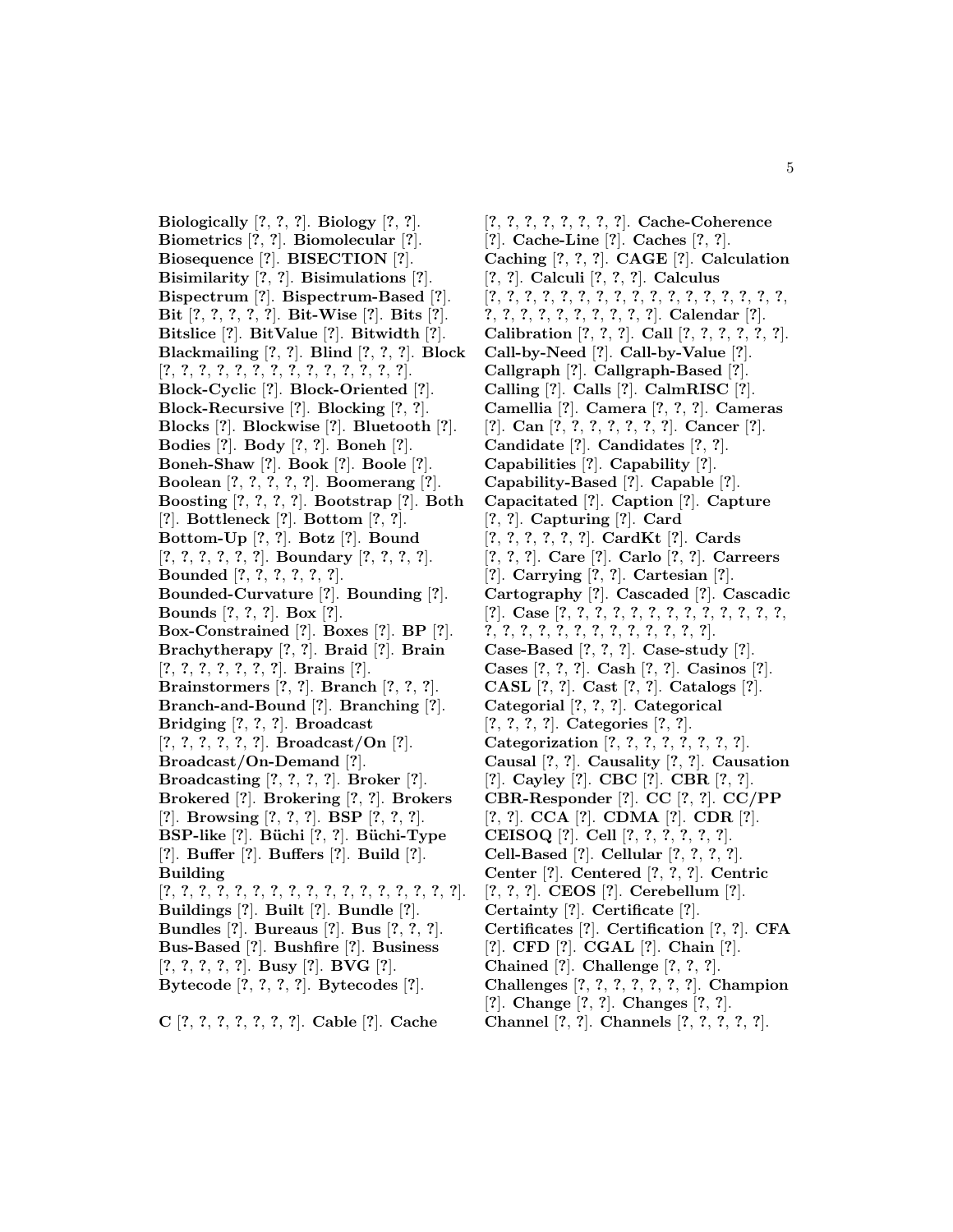**Chaos** [**?**]. **Chapter** [**?**, **?**, **?**, **?**, **?**, **?**, **?**, **?**, **?**, **?**, **?**, **?**, **?**, **?**, **?**, **?**, **?**, **?**, **?**, **?**, **?**, **?**, **?**, **?**, **?**, **?**, **?**, **?**, **?**, **?**, **?**, **?**, **?**, **?**, **?**, **?**, **?**, **?**, **?**, **?**]. **Character** [**?**, **?**, **?**, **?**, **?**, **?**]. **Character-to-Character** [**?**]. **Characteristics** [**?**, **?**]. **Characterization** [**?**, **?**, **?**, **?**, **?**, **?**, **?**, **?**, **?**, **?**]. **Characterizations** [**?**]. **Characterized** [**?**]. **Characterizing** [**?**, **?**]. **Characters** [**?**]. **Chart** [**?**]. **Charts** [**?**, **?**, **?**]. **Checker** [**?**, **?**, **?**, **?**]. **Checking** [**?**, **?**, **?**, **?**, **?**, **?**, **?**, **?**, **?**, **?**, **?**, **?**, **?**, **?**, **?**, **?**, **?**, **?**, **?**, **?**, **?**, **?**, **?**, **?**, **?**, **?**, **?**, **?**]. **Checking-Based** [**?**]. **Chemical** [**?**]. **Chemotherapy** [**?**]. **Cheques** [**?**]. **Chi** [**?**]. **Chi-Square** [**?**]. **Chickens** [**?**]. **Chinese** [**?**, **?**]. **Chip** [**?**]. **Choice** [**?**]. **Choices** [**?**]. **Cholesky** [**?**]. **Choosing** [**?**]. **Chosen** [**?**, **?**]. **Chosen-Plaintext** [**?**]. **ChronosMix** [**?**]. **Church** [**?**]. **CIIPS** [**?**]. **Cipher** [**?**, **?**, **?**, **?**, **?**, **?**]. **Ciphers** [**?**, **?**, **?**, **?**, **?**, **?**, **?**, **?**, **?**, **?**]. **Ciphertext** [**?**, **?**]. **Circuit** [**?**, **?**]. **Circuits** [**?**, **?**]. **Circular** [**?**]. **circumvention** [**?**]. **Class** [**?**, **?**, **?**, **?**, **?**, **?**, **?**, **?**, **?**, **?**, **?**, **?**, **?**, **?**, **?**, **?**]. **Classes** [**?**, **?**]. **Classical** [**?**, **?**]. **Classification** [**?**, **?**, **?**, **?**, **?**, **?**, **?**, **?**, **?**, **?**, **?**, **?**, **?**, **?**, **?**, **?**, **?**, **?**, **?**, **?**, **?**, **?**, **?**, **?**, **?**, **?**, **?**, **?**]. **Classified** [**?**]. **Classifier** [**?**, **?**, **?**, **?**, **?**, **?**, **?**, **?**, **?**, **?**, **?**, **?**, **?**, **?**, **?**, **?**, **?**, **?**, **?**]. **Classifier-Independent** [**?**]. **Classifier-Specific** [**?**]. **Classifiers** [**?**, **?**, **?**, **?**, **?**, **?**, **?**, **?**]. **Classifying** [**?**]. **Clean** [**?**]. **Client** [**?**, **?**]. **Client-Server** [**?**, **?**]. **Climate** [**?**]. **Climatological** [**?**]. **Climbing** [**?**]. **Clinical** [**?**]. **Close** [**?**]. **Closed** [**?**]. **Closure** [**?**]. **Cloth** [**?**, **?**]. **CLOWN** [**?**]. **Club** [**?**]. **Cluster** [**?**, **?**, **?**, **?**, **?**, **?**, **?**]. **Clustering** [**?**, **?**, **?**, **?**, **?**, **?**, **?**, **?**, **?**, **?**, **?**, **?**, **?**, **?**, **?**, **?**, **?**, **?**, **?**, **?**, **?**]. **Clusters** [**?**, **?**, **?**, **?**, **?**, **?**, **?**, **?**, **?**, **?**, **?**]. **Cluttered** [**?**]. **CMEA** [**?**]. **CMPack** [**?**]. **CMU** [**?**]. **CMUnited** [**?**, **?**, **?**]. **CMUnited-99** [**?**]. **CNF** [**?**]. **Co**

[**?**, **?**, **?**, **?**, **?**]. **Co-Array** [**?**]. **Co-Design** [**?**]. **Co-evolutionist** [**?**]. **CO-OPN** [**?**]. **CO-OPN/2** [**?**]. **Co-synthesis** [**?**]. **Coad** [**?**]. **Coalgebras** [**?**, **?**, **?**]. **Coalitions** [**?**]. **Coarse** [**?**, **?**, **?**]. **Coarse-Grain** [**?**]. **Code** [**?**, **?**, **?**, **?**, **?**, **?**, **?**, **?**, **?**, **?**, **?**, **?**, **?**, **?**, **?**, **?**, **?**, **?**, **?**, **?**, **?**, **?**]. **Code-Improving** [**?**]. **Coded** [**?**]. **Codes** [**?**, **?**, **?**, **?**, **?**, **?**]. **Coding** [**?**, **?**]. **Coefficients** [**?**]. **Cognition** [**?**]. **Cognitive** [**?**, **?**]. **Coherence** [**?**]. **Coherency** [**?**]. **Cohesion** [**?**]. **Collaborating** [**?**]. **Collaboration** [**?**, **?**]. **Collaborative** [**?**, **?**, **?**]. **Collapse** [**?**]. **Collection** [**?**, **?**, **?**]. **Collections** [**?**]. **Collective** [**?**, **?**, **?**]. **Collision** [**?**, **?**]. **Collision-Free** [**?**, **?**]. **Collocations** [**?**]. **Collusion** [**?**]. **Colon** [**?**]. **Colonies** [**?**]. **Colony** [**?**, **?**]. **Color** [**?**, **?**, **?**, **?**, **?**, **?**, **?**, **?**, **?**, **?**, **?**]. **Color-Efficiency** [**?**]. **Color-X** [**?**]. **Coloring** [**?**, **?**, **?**]. **Colorings** [**?**]. **Colour** [**?**, **?**]. **Coloured** [**?**, **?**, **?**, **?**, **?**]. **Columns** [**?**]. **COM** [**?**]. **COMA** [**?**]. **Combat** [**?**]. **Combination** [**?**, **?**, **?**, **?**, **?**]. **Combinatorial** [**?**, **?**, **?**]. **Combine** [**?**]. **Combined** [**?**, **?**, **?**, **?**]. **Combining** [**?**, **?**, **?**, **?**, **?**, **?**, **?**, **?**, **?**, **?**, **?**]. **COMIX** [**?**]. **Comment** [**?**]. **Comments** [**?**, **?**]. **Commerce** [**?**, **?**, **?**, **?**, **?**, **?**, **?**, **?**, **?**, **?**, **?**, **?**, **?**, **?**, **?**, **?**, **?**, **?**, **?**, **?**, **?**, **?**, **?**, **?**, **?**, **?**, **?**]. **Commercial** [**?**]. **Commitment** [**?**, **?**]. **Committee** [**?**]. **Common** [**?**]. **Commonality** [**?**]. **Communicating** [**?**, **?**, **?**]. **Communication** [**?**, **?**, **?**, **?**, **?**, **?**, **?**, **?**, **?**, **?**, **?**, **?**, **?**, **?**, **?**, **?**, **?**, **?**, **?**, **?**, **?**, **?**, **?**, **?**, **?**, **?**, **?**, **?**, **?**, **?**, **?**, **?**, **?**, **?**, **?**, **?**]. **Communication-Efficient** [**?**]. **Communication-Free** [**?**]. **Communications** [**?**]. **Community** [**?**, **?**]. **Compact** [**?**, **?**, **?**]. **Comparative** [**?**, **?**, **?**, **?**, **?**]. **Comparing** [**?**, **?**]. **Comparison** [**?**, **?**, **?**, **?**, **?**, **?**, **?**, **?**, **?**, **?**, **?**, **?**, **?**, **?**, **?**, **?**]. **Comparisons** [**?**, **?**]. **Compatibilities** [**?**, **?**]. **Compensation** [**?**]. **Competences**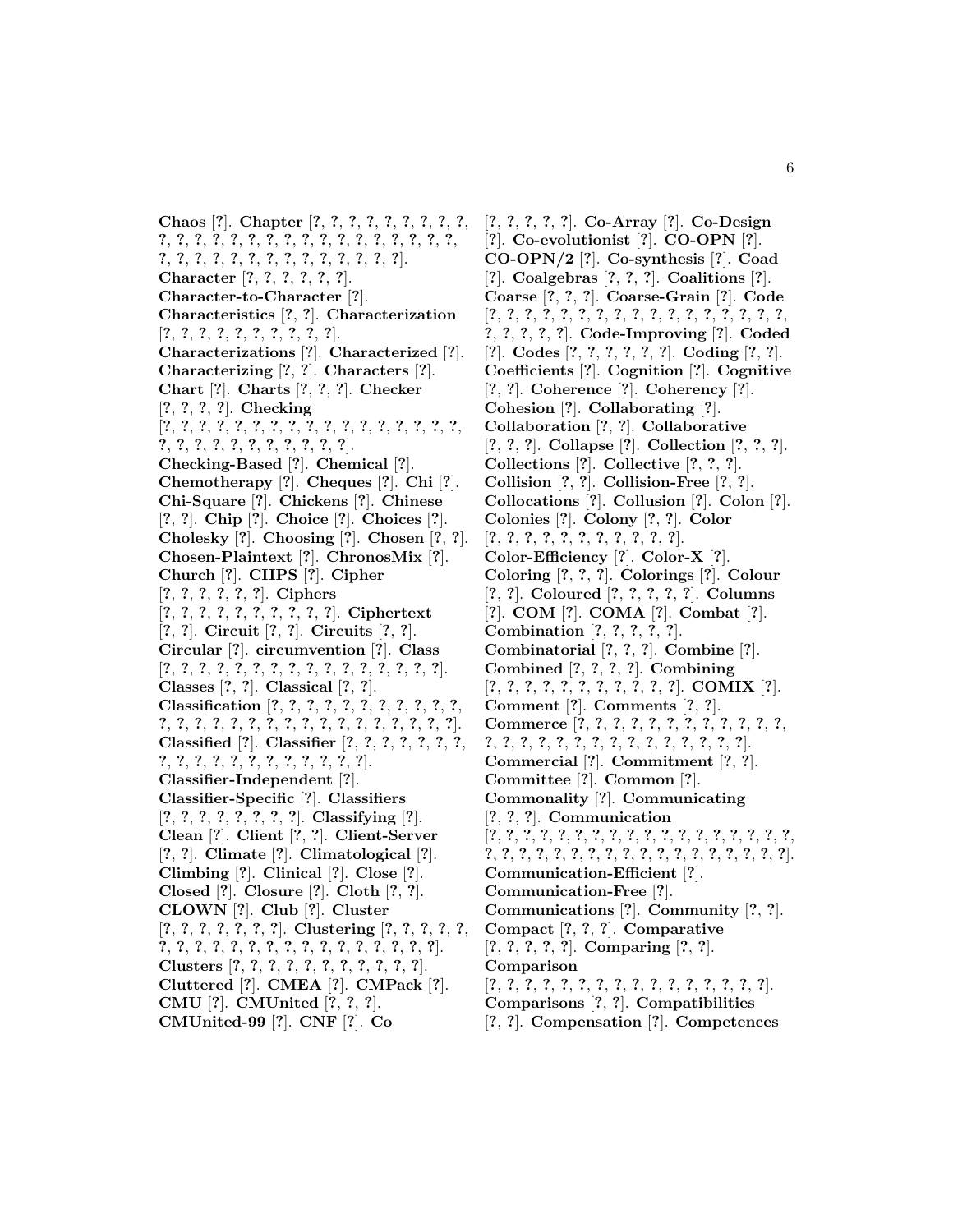[**?**]. **Competition** [**?**]. **Competitive** [**?**]. **Compilation** [**?**, **?**, **?**, **?**, **?**]. **Compile** [**?**, **?**]. **Compile-Time** [**?**]. **Compiler** [**?**, **?**, **?**, **?**, **?**, **?**, **?**, **?**, **?**, **?**, **?**, **?**]. **Compiler-Directed** [**?**, **?**]. **Compilers** [**?**, **?**, **?**]. **Compiling** [**?**, **?**, **?**, **?**, **?**]. **Complete** [**?**, **?**, **?**, **?**]. **Completeness** [**?**, **?**, **?**]. **Complex** [**?**, **?**, **?**, **?**, **?**, **?**, **?**, **?**, **?**, **?**, **?**, **?**, **?**, **?**]. **Complexity** [**?**, **?**, **?**, **?**, **?**, **?**, **?**, **?**, **?**, **?**, **?**, **?**, **?**, **?**, **?**, **?**, **?**, **?**, **?**, **?**, **?**, **?**, **?**, **?**, **?**, **?**, **?**, **?**, **?**, **?**]. **Compliance** [**?**]. **Component** [**?**, **?**, **?**, **?**, **?**, **?**, **?**, **?**, **?**]. **Component-Based** [**?**, **?**, **?**, **?**]. **Component-Oriented** [**?**]. **Components** [**?**, **?**, **?**, **?**, **?**, **?**]. **Composability** [**?**]. **Composing** [**?**]. **Composite** [**?**, **?**, **?**, **?**, **?**, **?**]. **Composition** [**?**]. **Compositional** [**?**, **?**, **?**, **?**]. **Compositionality** [**?**]. **Compound** [**?**]. **Comprehensive** [**?**]. **Compression** [**?**, **?**, **?**, **?**]. **Computability** [**?**]. **Computation** [**?**, **?**, **?**, **?**, **?**, **?**, **?**, **?**, **?**, **?**]. **Computational** [**?**, **?**, **?**, **?**, **?**, **?**, **?**, **?**, **?**, **?**, **?**, **?**, **?**, **?**, **?**, **?**, **?**, **?**, **?**, **?**, **?**, **?**]. **Computationally** [**?**]. **Computations** [**?**, **?**, **?**, **?**, **?**, **?**, **?**, **?**, **?**, **?**, **?**, **?**, **?**]. **Computer** [**?**, **?**, **?**, **?**, **?**, **?**, **?**, **?**, **?**, **?**, **?**, **?**, **?**, **?**, **?**]. **Computer-Aided** [**?**, **?**, **?**]. **Computer-Controlled** [**?**]. **Computers** [**?**, **?**, **?**, **?**, **?**, **?**, **?**]. **Computing** [**?**, **?**, **?**, **?**, **?**, **?**, **?**, **?**, **?**, **?**, **?**, **?**, **?**, **?**, **?**, **?**, **?**, **?**, **?**, **?**, **?**, **?**, **?**, **?**, **?**, **?**, **?**, **?**, **?**, **?**, **?**, **?**, **?**]. **Concentric** [**?**]. **Concept** [**?**, **?**, **?**, **?**, **?**, **?**, **?**, **?**, **?**]. **Conception** [**?**]. **Concepts** [**?**, **?**, **?**, **?**, **?**, **?**, **?**, **?**, **?**, **?**, **?**, **?**]. **Conceptual** [**?**, **?**, **?**, **?**, **?**, **?**]. **Concern** [**?**]. **Concerning** [**?**]. **Concerns** [**?**]. **Concluding** [**?**, **?**]. **Conclusion** [**?**]. **Conclusions** [**?**]. **Concurrency** [**?**, **?**, **?**, **?**, **?**, **?**, **?**]. **Concurrent** [**?**, **?**, **?**, **?**, **?**, **?**, **?**, **?**, **?**]. **Condensing** [**?**]. **ConDIL** [**?**]. **Condition** [**?**]. **Conditional**

[**?**, **?**, **?**, **?**]. **Conduction** [**?**]. **Confidence** [**?**]. **Confidentiality** [**?**]. **Configuration** [**?**]. **Confiscation** [**?**]. **Conflict** [**?**]. **Conflicts** [**?**]. **Confluence** [**?**, **?**]. **Confluent** [**?**]. **Conformance** [**?**, **?**]. **Congestion** [**?**]. **Conjectures** [**?**]. **Conjugate** [**?**]. **Connect** [**?**]. **Connected** [**?**, **?**]. **Connection** [**?**, **?**]. **Connectionist** [**?**, **?**, **?**, **?**, **?**]. **Connectionist-Based** [**?**]. **Connections** [**?**]. **Connectivity** [**?**, **?**]. **Connectors** [**?**, **?**]. **Conquer** [**?**, **?**]. **Consequences** [**?**]. **Conservative** [**?**]. **Conserving** [**?**]. **Considerations** [**?**]. **Consistency** [**?**, **?**, **?**, **?**, **?**]. **Consistent** [**?**, **?**, **?**, **?**]. **Consolidation** [**?**, **?**]. **Constancy** [**?**]. **Constant** [**?**, **?**, **?**]. **Constant-Time** [**?**]. **Constellations** [**?**]. **constituent** [**?**]. **Constrained** [**?**, **?**, **?**, **?**, **?**, **?**, **?**, **?**, **?**, **?**]. **Constraining** [**?**, **?**]. **Constraint** [**?**, **?**, **?**, **?**, **?**, **?**, **?**, **?**, **?**, **?**, **?**, **?**, **?**, **?**, **?**, **?**, **?**, **?**, **?**]. **Constraint-Based** [**?**, **?**, **?**]. **Constraints** [**?**, **?**, **?**, **?**, **?**, **?**, **?**, **?**, **?**, **?**, **?**, **?**, **?**, **?**, **?**, **?**, **?**, **?**]. **Constructing** [**?**, **?**]. **Construction** [**?**, **?**, **?**, **?**, **?**, **?**, **?**, **?**, **?**, **?**, **?**, **?**, **?**, **?**]. **Constructions** [**?**]. **Constructive** [**?**, **?**, **?**]. **Constructor** [**?**]. **Constructors** [**?**]. **Consumption** [**?**, **?**, **?**]. **contact** [**?**]. **Containing** [**?**]. **Containment** [**?**, **?**]. **Content** [**?**, **?**, **?**, **?**, **?**, **?**, **?**, **?**, **?**, **?**, **?**, **?**, **?**, **?**]. **Content-Based** [**?**, **?**]. **Contention** [**?**]. **Contents** [**?**]. **Context** [**?**, **?**, **?**, **?**, **?**, **?**, **?**, **?**, **?**, **?**, **?**, **?**, **?**, **?**, **?**, **?**, **?**, **?**, **?**, **?**, **?**, **?**, **?**, **?**]. **Context-Aware** [**?**]. **Context-Dependency** [**?**]. **Context-Dependent** [**?**]. **Context-Free** [**?**, **?**]. **Context-Sensitive** [**?**]. **Contexts** [**?**]. **Contextual** [**?**]. **Contextualization** [**?**]. **Continuation** [**?**, **?**]. **Continues** [**?**]. **Continuous** [**?**, **?**, **?**, **?**, **?**]. **Continuous-Discrete** [**?**]. **Contour** [**?**, **?**]. **Contours** [**?**]. **Contract** [**?**, **?**]. **Contract-Net** [**?**]. **Contracts** [**?**, **?**]. **Contrast** [**?**]. **Contribution** [**?**]. **Control**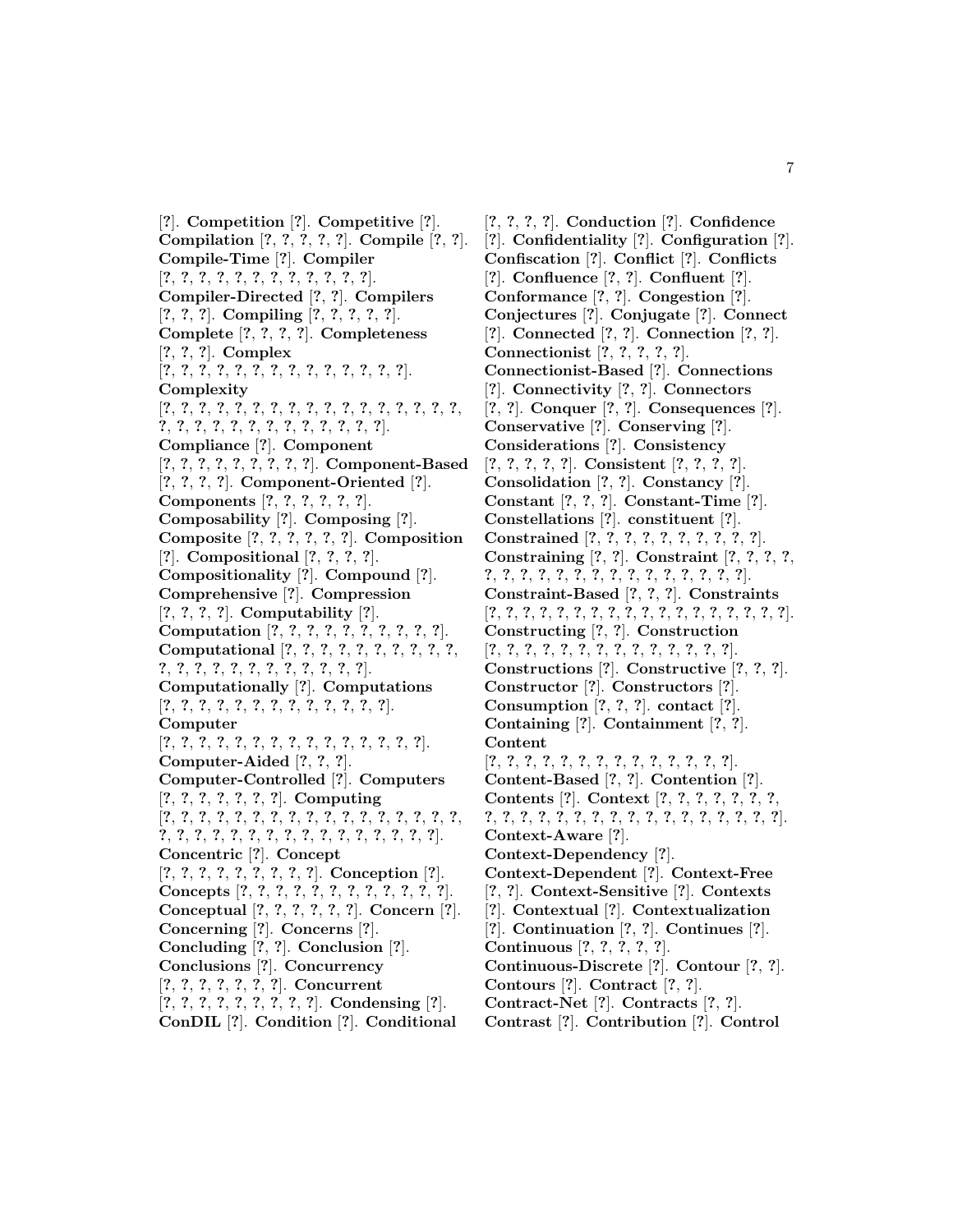[**?**, **?**, **?**, **?**, **?**, **?**, **?**, **?**, **?**, **?**, **?**, **?**, **?**, **?**, **?**, **?**, **?**, **?**, **?**, **?**, **?**, **?**, **?**, **?**, **?**, **?**, **?**, **?**, **?**, **?**, **?**, **?**, **?**, **?**, **?**, **?**, **?**, **?**, **?**, **?**, **?**, **?**, **?**, **?**, **?**, **?**, **?**, **?**, **?**, **?**, **?**]. **Control-Approach** [**?**]. **Control-Flow** [**?**]. **Controllability** [**?**]. **Controlled** [**?**, **?**, **?**, **?**]. **Controller** [**?**, **?**, **?**]. **Controllers** [**?**, **?**]. **Controlling** [**?**]. **Convection** [**?**]. **Conventional** [**?**, **?**]. **Convergence** [**?**]. **Convergent** [**?**]. **Conversational** [**?**, **?**]. **Conversion** [**?**, **?**]. **Conversions** [**?**]. **Convert** [**?**]. **Converter** [**?**]. **Converting** [**?**]. **Convex** [**?**]. **Convolution** [**?**]. **Cooperating** [**?**]. **Cooperation** [**?**]. **Cooperative** [**?**, **?**, **?**, **?**, **?**, **?**, **?**, **?**, **?**, **?**, **?**, **?**, **?**]. **Coordinates** [**?**]. **Coordinating** [**?**]. **Coordination** [**?**, **?**, **?**, **?**, **?**, **?**, **?**, **?**, **?**, **?**, **?**, **?**, **?**, **?**, **?**, **?**, **?**, **?**]. **Coping** [**?**]. **Coprocessor** [**?**, **?**, **?**]. **CoPS** [**?**]. **CoPS-Team** [**?**]. **Copy** [**?**]. **CORBA** [**?**, **?**, **?**]. **Core** [**?**, **?**]. **Cornell** [**?**]. **Corporate** [**?**]. **Corpus** [**?**, **?**, **?**, **?**]. **Correcting** [**?**, **?**, **?**]. **Correction** [**?**]. **Correctness** [**?**, **?**]. **Correlated** [**?**]. **Correlation** [**?**, **?**, **?**, **?**, **?**, **?**]. **Correlations** [**?**, **?**]. **Correlative** [**?**]. **Correspondence** [**?**, **?**]. **Cortex** [**?**, **?**]. **Cortical** [**?**, **?**, **?**, **?**]. **Coscheduling** [**?**, **?**]. **COSMIC** [**?**, **?**]. **Cost** [**?**, **?**, **?**, **?**, **?**, **?**, **?**, **?**, **?**, **?**, **?**, **?**, **?**]. **Cost-Effective** [**?**, **?**, **?**]. **Cost-Efficient** [**?**]. **Cost-Optimality** [**?**]. **Counter** [**?**]. **Counter-examples** [**?**]. **Countermeasures** [**?**, **?**]. **Counters** [**?**]. **Coupling** [**?**]. **Course** [**?**]. **Coverage** [**?**, **?**]. **Covering** [**?**]. **Covert** [**?**]. **Cows** [**?**]. **CPN** [**?**, **?**]. **CPN/Tools** [**?**]. **CPNs** [**?**]. **CPS** [**?**]. **Crash** [**?**]. **Crash-Recovery** [**?**]. **Crawler** [**?**]. **Cray** [**?**]. **Creating** [**?**, **?**]. **Creation** [**?**]. **Credentials** [**?**, **?**]. **Crew** [**?**]. **CRG** [**?**]. **Criteria** [**?**, **?**, **?**]. **Criterion** [**?**, **?**, **?**, **?**, **?**]. **Critic** [**?**]. **Critical** [**?**, **?**, **?**, **?**, **?**]. **Cross** [**?**]. **Cross-Functional** [**?**]. **Crossover** [**?**, **?**, **?**, **?**, **?**]. **Cryptanalyses** [**?**].

**Cryptanalysis**

[**?**, **?**, **?**, **?**, **?**, **?**, **?**, **?**, **?**, **?**, **?**, **?**, **?**, **?**]. **Cryptographic** [**?**, **?**, **?**, **?**, **?**, **?**, **?**, **?**, **?**, **?**]. **Cryptography** [**?**, **?**, **?**, **?**, **?**, **?**, **?**]. **Crypton** [**?**]. **Cryptosystem** [**?**]. **Cryptosystems** [**?**, **?**, **?**, **?**, **?**, **?**, **?**, **?**]. **CS** [**?**, **?**]. **CSP** [**?**, **?**, **?**]. **CTI** [**?**]. **CTL\*** [**?**]. **Cube** [**?**, **?**, **?**, **?**, **?**]. **Cubes** [**?**]. **Cubic** [**?**, **?**]. **Cues** [**?**, **?**, **?**]. **Currency** [**?**]. **Current** [**?**, **?**]. **Curry** [**?**, **?**, **?**]. **Cursive** [**?**, **?**]. **Curvature** [**?**, **?**]. **Curve** [**?**, **?**, **?**, **?**, **?**, **?**, **?**, **?**, **?**, **?**]. **Curved** [**?**]. **Curves** [**?**, **?**, **?**, **?**, **?**, **?**, **?**]. **Customer** [**?**, **?**, **?**, **?**, **?**]. **Customizable** [**?**]. **Customizing** [**?**]. **Cut** [**?**, **?**]. **Cut-Elimination** [**?**]. **CVS** [**?**]. **Cyberspace** [**?**]. **Cycle** [**?**, **?**]. **Cycle-Detection** [**?**]. **Cycles** [**?**]. **Cyclic** [**?**, **?**]. **Cyclical** [**?**].

## **D**

[**?**, **?**, **?**, **?**, **?**, **?**, **?**, **?**, **?**, **?**, **?**, **?**, **?**, **?**, **?**, **?**, **?**, **?**]. **D-Extension** [?]. **Dairy** [?]. **Damgård** [?]. **Data** [**?**, **?**, **?**, **?**, **?**, **?**, **?**, **?**, **?**, **?**, **?**, **?**, **?**, **?**, **?**, **?**, **?**, **?**, **?**, **?**, **?**, **?**, **?**, **?**, **?**, **?**, **?**, **?**, **?**, **?**, **?**, **?**, **?**, **?**, **?**, **?**, **?**, **?**, **?**, **?**, **?**, **?**, **?**, **?**, **?**, **?**, **?**, **?**, **?**, **?**, **?**, **?**, **?**, **?**, **?**, **?**, **?**, **?**, **?**, **?**, **?**, **?**, **?**, **?**, **?**, **?**, **?**, **?**, **?**, **?**, **?**, **?**, **?**, **?**, **?**, **?**, **?**, **?**, **?**, **?**, **?**, **?**, **?**, **?**, **?**, **?**, **?**, **?**, **?**, **?**, **?**, **?**, **?**, **?**, **?**, **?**, **?**, **?**]. **Data** [**?**, **?**, **?**, **?**, **?**, **?**, **?**, **?**]. **Database** [**?**, **?**, **?**, **?**, **?**, **?**, **?**, **?**, **?**, **?**, **?**, **?**, **?**, **?**, **?**, **?**, **?**, **?**, **?**, **?**, **?**, **?**, **?**]. **Databases** [**?**, **?**, **?**, **?**, **?**, **?**, **?**, **?**, **?**, **?**, **?**, **?**, **?**, **?**, **?**, **?**, **?**, **?**]. **Dataflow** [**?**]. **Dataset** [**?**]. **Dataspace** [**?**]. **Date** [**?**]. **DBMS** [**?**]. **DBMSs** [**?**]. **DC** [**?**]. **DCT** [**?**]. **DDC** [**?**]. **De-compilation** [**?**]. **Dead** [**?**]. **Deadlines** [**?**, **?**]. **Deadlock** [**?**, **?**, **?**]. **Deadlocks** [**?**]. **Dealer** [**?**]. **Dealing** [**?**]. **Debate** [**?**]. **Debugger** [**?**]. **Debugging** [**?**, **?**, **?**, **?**, **?**, **?**]. **Decay** [**?**]. **Decentralized** [**?**]. **Decidability** [**?**, **?**, **?**, **?**]. **decidable** [**?**]. **Deciding** [**?**, **?**]. **Decimation** [**?**]. **Decision** [**?**, **?**, **?**, **?**, **?**, **?**, **?**, **?**, **?**, **?**, **?**, **?**, **?**, **?**, **?**, **?**, **?**, **?**, **?**, **?**, **?**, **?**, **?**, **?**, **?**, **?**, **?**, **?**, **?**].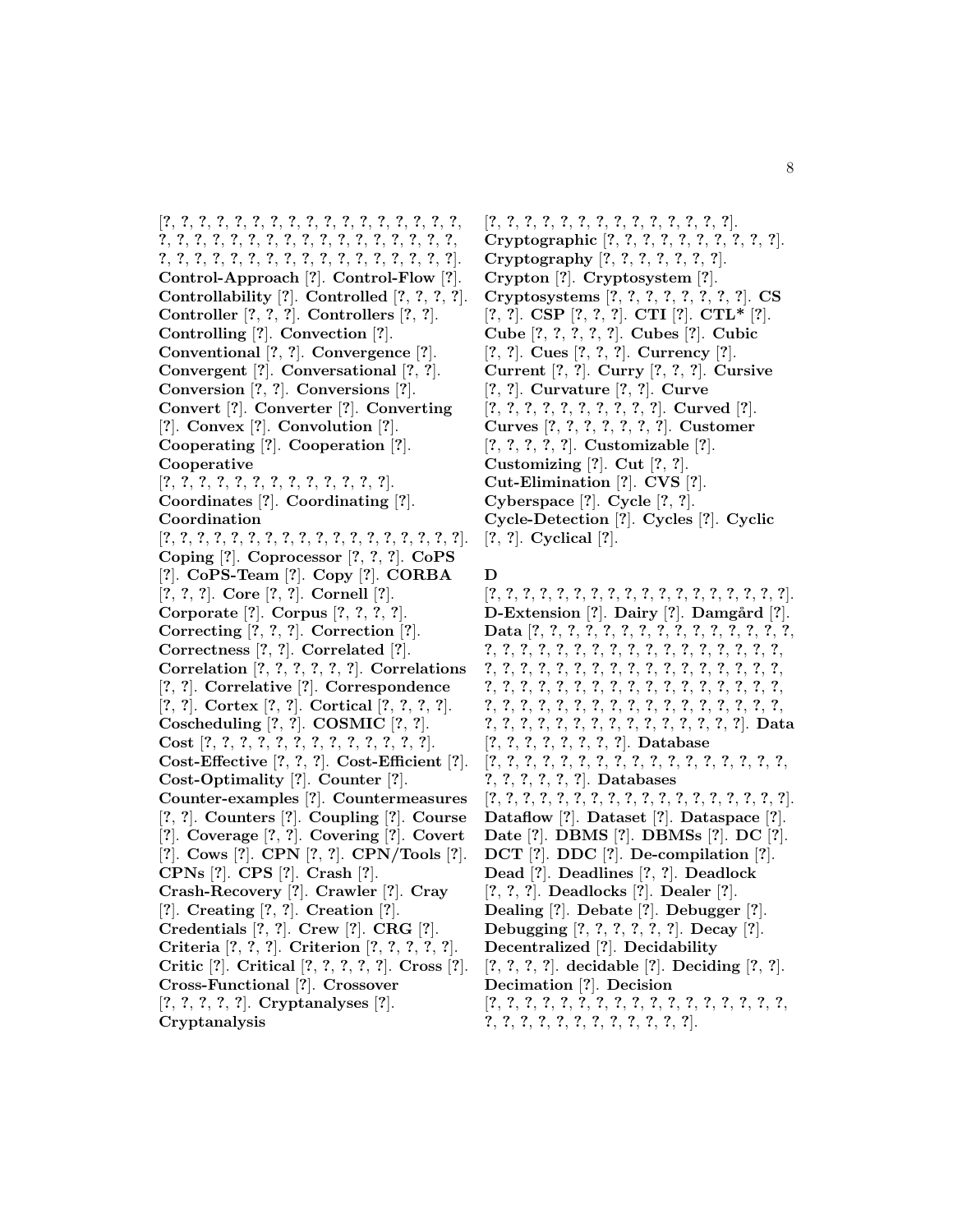**Decision-Making** [**?**, **?**]. **Decision-Tree** [**?**]. **Decisions** [**?**, **?**]. **Declarative** [**?**, **?**, **?**, **?**, **?**, **?**, **?**, **?**]. **Declustering** [**?**]. **Decomposition** [**?**, **?**, **?**, **?**, **?**, **?**]. **Decompositions** [**?**]. **Deconstruction** [**?**]. **Decontamination** [**?**]. **Decorrelation** [**?**, **?**]. **Decoupled** [**?**, **?**]. **Decoupled-Style** [**?**]. **Decoupling** [**?**]. **decreasing** [**?**]. **Decryption** [**?**]. **Decryptor** [**?**]. **Deduction** [**?**, **?**, **?**]. **Deductions** [**?**]. **Deductive** [**?**, **?**]. **Deductively** [**?**]. **Defeasible** [**?**]. **Defenses** [**?**]. **Definability** [**?**]. **Define** [**?**]. **Defined** [**?**, **?**, **?**]. **Defining** [**?**, **?**, **?**]. **Definite** [**?**]. **Definition** [**?**, **?**]. **Definitions** [**?**, **?**]. **Deformable** [**?**]. **Delay** [**?**, **?**, **?**]. **Delayed** [**?**]. **Delays** [**?**, **?**, **?**, **?**]. **Delegation** [**?**]. **Deletion** [**?**]. **Delivery** [**?**, **?**, **?**]. **Delta** [**?**]. **Delta-Notch** [**?**]. **Demand** [**?**, **?**, **?**]. **Demonstration** [**?**, **?**, **?**, **?**, **?**]. **Dendritic** [**?**]. **Densities** [**?**]. **Density** [**?**, **?**, **?**]. **Deontic** [**?**]. **Depend** [**?**]. **Dependable** [**?**]. **Dependence** [**?**, **?**]. **Dependences** [**?**, **?**]. **Dependencies** [**?**, **?**, **?**]. **Dependency** [**?**, **?**, **?**, **?**]. **Dependent** [**?**, **?**, **?**, **?**, **?**, **?**, **?**, **?**, **?**, **?**, **?**]. **DEPICT** [**?**]. **Deployment** [**?**, **?**]. **Depression** [**?**]. **Depth** [**?**]. **Derivable** [**?**]. **Derivational** [**?**, **?**]. **Derivatives** [**?**]. **Deriving** [**?**]. **Descent** [**?**]. **Describe** [**?**, **?**]. **Described** [**?**, **?**]. **Describing** [**?**]. **Description** [**?**, **?**, **?**, **?**, **?**, **?**, **?**, **?**, **?**, **?**, **?**, **?**, **?**, **?**, **?**, **?**, **?**, **?**, **?**, **?**, **?**, **?**]. **Descriptions** [**?**, **?**, **?**]. **Design** [**?**, **?**, **?**, **?**, **?**, **?**, **?**, **?**, **?**, **?**, **?**, **?**, **?**, **?**, **?**, **?**, **?**, **?**, **?**, **?**, **?**, **?**, **?**, **?**, **?**, **?**, **?**, **?**, **?**, **?**, **?**, **?**, **?**, **?**, **?**, **?**, **?**, **?**, **?**, **?**, **?**, **?**, **?**, **?**, **?**, **?**, **?**, **?**, **?**, **?**, **?**, **?**, **?**, **?**, **?**, **?**, **?**, **?**, **?**, **?**, **?**, **?**, **?**]. **Design-Driven** [**?**]. **Design-to-Criteria** [**?**]. **Designers** [**?**]. **Designing** [**?**, **?**, **?**]. **Designs** [**?**]. **Desktop** [**?**]. **Detached** [**?**]. **Detailed** [**?**]. **Detect** [**?**, **?**]. **Detected** [**?**]. **Detecting** [**?**, **?**, **?**, **?**, **?**]. **Detection** [**?**, **?**, **?**, **?**, **?**, **?**, **?**, **?**, **?**, **?**, **?**, **?**, **?**, **?**, **?**, **?**, **?**, **?**, **?**, **?**]. **Determination** [**?**]. **Determining** [**?**, **?**, **?**, **?**, **?**]. **determinism** [**?**].

**Deterministic** [**?**, **?**, **?**, **?**, **?**, **?**]. **Developer** [**?**]. **Developing** [**?**, **?**, **?**, **?**, **?**]. **Development** [**?**, **?**, **?**, **?**, **?**, **?**, **?**, **?**, **?**, **?**, **?**, **?**, **?**, **?**, **?**, **?**, **?**, **?**, **?**, **?**, **?**, **?**, **?**, **?**, **?**, **?**, **?**, **?**, **?**, **?**, **?**, **?**, **?**]. **Developmental** [**?**, **?**]. **Developments** [**?**]. **Devices** [**?**, **?**, **?**, **?**]. **DFCv2** [**?**]. **DHIES** [**?**]. **Diagnosis** [**?**, **?**]. **Diagnostic** [**?**]. **Diagrams** [**?**, **?**, **?**, **?**, **?**]. **Dialog** [**?**]. **Dialogue** [**?**, **?**]. **Dialogues** [**?**]. **Dice** [**?**]. **Dichotomizer** [**?**]. **Dictionaries** [**?**]. **Dictionary** [**?**, **?**]. **Diff** [**?**]. **Diff-Serv** [**?**]. **Difference** [**?**, **?**, **?**]. **Differences** [**?**, **?**]. **Different** [**?**, **?**, **?**, **?**, **?**]. **Differential** [**?**, **?**, **?**, **?**, **?**, **?**, **?**, **?**, **?**, **?**]. **Differentiated** [**?**, **?**]. **Differentiation** [**?**]. **Differently** [**?**]. **Diffie** [**?**]. **DiffServ** [**?**, **?**]. **Diffusion** [**?**]. **Digital** [**?**, **?**, **?**, **?**, **?**, **?**, **?**, **?**, **?**, **?**, **?**, **?**, **?**, **?**, **?**, **?**, **?**, **?**, **?**]. **Digits** [**?**]. **Digraphs** [**?**, **?**, **?**]. **Dimensional** [**?**, **?**, **?**, **?**, **?**, **?**, **?**]. **Dimensionality** [**?**]. **Dimensions** [**?**, **?**]. **Diophantine** [**?**]. **DiR** [**?**]. **Direct** [**?**, **?**, **?**, **?**, **?**, **?**]. **Directed** [**?**, **?**, **?**, **?**, **?**, **?**, **?**]. **Directional** [**?**, **?**]. **Directions** [**?**, **?**, **?**]. **Directive** [**?**]. **Directly** [**?**]. **Directly-Executable** [**?**]. **Directories** [**?**, **?**]. **Disadvantages** [**?**]. **Disambiguation** [**?**, **?**]. **Disaster** [**?**, **?**, **?**]. **Discard** [**?**]. **Discernibility** [**?**]. **Discipline** [**?**]. **Disclosure** [**?**]. **Discourse** [**?**]. **Discover** [**?**]. **Discovered** [**?**]. **Discovering** [**?**, **?**]. **Discovery** [**?**, **?**, **?**, **?**, **?**, **?**, **?**, **?**, **?**, **?**, **?**]. **Discrete** [**?**, **?**, **?**, **?**, **?**, **?**, **?**, **?**, **?**, **?**]. **Discrete-Log** [**?**]. **Discrete-Time** [**?**, **?**, **?**]. **Discriminant** [**?**, **?**]. **Discrimination** [**?**, **?**, **?**]. **Discriminatory** [**?**]. **Discussion** [**?**, **?**, **?**, **?**]. **Disjoint** [**?**]. **Disjunction** [**?**]. **Disjunctive** [**?**]. **Disk** [**?**, **?**, **?**]. **Disks** [**?**, **?**]. **Dispatching** [**?**]. **Dissection** [**?**]. **Dissemination** [**?**]. **Dissimilarities** [**?**]. **Distance** [**?**, **?**, **?**, **?**, **?**, **?**, **?**, **?**, **?**, **?**].

- **Distances** [**?**]. **Distinguished**
- [**?**, **?**, **?**, **?**, **?**]. **Distinguishing** [**?**, **?**, **?**].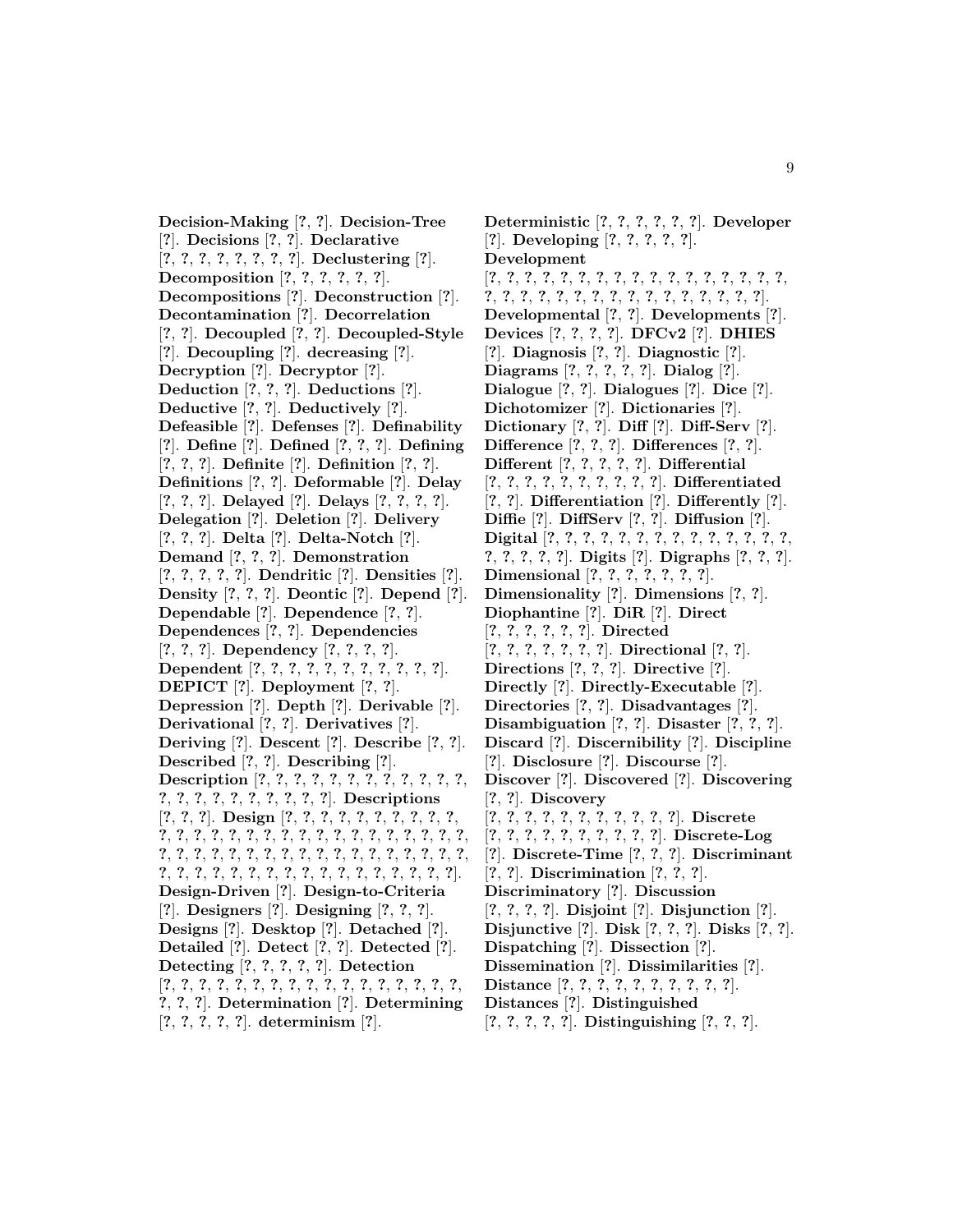**Distortion** [**?**, **?**]. **Distortions** [**?**, **?**]. **Distributed** [**?**, **?**, **?**, **?**, **?**, **?**, **?**, **?**, **?**, **?**, **?**, **?**, **?**, **?**, **?**, **?**, **?**, **?**, **?**, **?**, **?**, **?**, **?**, **?**, **?**, **?**, **?**, **?**, **?**, **?**, **?**, **?**, **?**, **?**, **?**, **?**, **?**, **?**, **?**, **?**, **?**, **?**, **?**, **?**, **?**, **?**, **?**, **?**, **?**, **?**, **?**, **?**, **?**, **?**, **?**, **?**, **?**, **?**, **?**, **?**]. **Distributed-Memory** [**?**]. **Distribution** [**?**, **?**, **?**, **?**, **?**, **?**, **?**, **?**, **?**, **?**, **?**, **?**, **?**, **?**, **?**, **?**]. **Distributional** [**?**]. **Distributions** [**?**, **?**]. **Distributive** [**?**]. **Divergence** [**?**]. **Divergences** [**?**]. **Divide** [**?**, **?**]. **Divide-and-Conquer** [**?**]. **Divisible** [**?**]. **DNA** [**?**]. **DOALL** [**?**]. **Document** [**?**, **?**, **?**, **?**, **?**, **?**, **?**, **?**, **?**, **?**, **?**]. **Documents** [**?**, **?**, **?**, **?**, **?**, **?**, **?**, **?**, **?**, **?**, **?**, **?**]. **Does** [**?**]. **Doing** [**?**]. **Domain** [**?**, **?**, **?**, **?**, **?**, **?**, **?**, **?**, **?**, **?**, **?**]. **Domain-Oriented** [**?**]. **Domains** [**?**, **?**, **?**, **?**]. **Dominance** [**?**, **?**, **?**, **?**]. **Dominance-Based** [**?**]. **dominated** [**?**]. **DONUT** [**?**]. **Dopamine** [**?**]. **Dopamine-Like** [**?**]. **Dose** [**?**, **?**]. **Double** [**?**, **?**]. **Double-Sided** [**?**]. **Doubly** [**?**]. **Down** [**?**]. **Down\*** [**?**]. **DPA** [**?**]. **DPB** [**?**]. **DR** [**?**]. **Drawing** [**?**, **?**, **?**, **?**, **?**, **?**, **?**, **?**, **?**, **?**]. **Drawings** [**?**]. **Drift** [**?**]. **Driven** [**?**, **?**, **?**, **?**, **?**, **?**]. **Driving** [**?**]. **DRM** [**?**]. **Drosophila** [**?**]. **DSA** [**?**]. **DSM** [**?**, **?**, **?**]. **DSM-PM2** [**?**]. **DSMs** [**?**]. **DSP** [**?**, **?**]. **DSS** [**?**]. **DTDs** [**?**]. **Dual** [**?**, **?**, **?**, **?**]. **Duality** [**?**]. **Duplicated** [**?**]. **Duplication** [**?**, **?**]. **During** [**?**, **?**]. **Dutch** [**?**]. **Duties** [**?**]. **Dynamic** [**?**, **?**, **?**, **?**, **?**, **?**, **?**, **?**, **?**, **?**, **?**, **?**, **?**, **?**, **?**, **?**, **?**, **?**, **?**, **?**, **?**, **?**, **?**, **?**, **?**, **?**, **?**, **?**, **?**, **?**, **?**, **?**, **?**, **?**, **?**, **?**, **?**, **?**, **?**, **?**, **?**, **?**, **?**, **?**, **?**]. **Dynamical** [**?**, **?**, **?**]. **Dynamically** [**?**]. **Dynamics** [**?**, **?**, **?**, **?**, **?**, **?**, **?**, **?**]. **DynTC** [**?**]. **e-Business** [**?**, **?**]. **e-Casinos** [**?**]. **e-Commerce**

[**?**, **?**, **?**, **?**, **?**, **?**, **?**, **?**, **?**, **?**, **?**, **?**, **?**]. **e-Lotteries** [**?**]. **E-Mail** [**?**]. **e-Negotiation** [**?**]. **E-Trading** [**?**]. **E2K** [**?**]. **Earley** [**?**].

**Early** [**?**, **?**, **?**]. **Early-Abort** [**?**]. **EARTH**

[**?**, **?**]. **EASEA** [**?**]. **ECM** [**?**]. **Economic** [**?**]. **Economics** [**?**, **?**]. **Economies** [**?**]. **Economy** [**?**]. **Ecosystems** [**?**]. **Eddy** [**?**]. **Eden** [**?**]. **Edge** [**?**, **?**, **?**]. **Edge-Based** [**?**]. **Edge-Biconnectivity** [**?**]. **Edge-Disjoint** [**?**]. **Edit** [**?**]. **Editing** [**?**, **?**, **?**]. **Editor** [**?**, **?**]. **Editors** [**?**]. **Education** [**?**]. **Educational** [**?**]. **Effect** [**?**, **?**, **?**]. **Effective** [**?**, **?**, **?**, **?**, **?**, **?**, **?**, **?**, **?**, **?**, **?**, **?**]. **Effectiveness** [**?**, **?**, **?**]. **Effects** [**?**, **?**, **?**, **?**, **?**, **?**]. **Efficiency** [**?**, **?**, **?**, **?**]. **Efficient** [**?**, **?**, **?**, **?**, **?**, **?**, **?**, **?**, **?**, **?**, **?**, **?**, **?**, **?**, **?**, **?**, **?**, **?**, **?**, **?**, **?**, **?**, **?**, **?**, **?**, **?**, **?**, **?**, **?**, **?**, **?**, **?**, **?**, **?**, **?**, **?**, **?**, **?**, **?**, **?**, **?**, **?**, **?**, **?**, **?**, **?**, **?**, **?**, **?**, **?**, **?**, **?**, **?**, **?**, **?**, **?**, **?**, **?**, **?**, **?**, **?**, **?**, **?**, **?**, **?**, **?**]. **Effort** [**?**, **?**, **?**, **?**, **?**, **?**]. **Ehrenfeucht** [**?**]. **Ehrenfeucht-Fra¨ıss´e** [**?**]. **Eiffel** [**?**]. **Eigenproblem** [**?**]. **Eigensolver** [**?**]. **Eigenvalue** [**?**]. **Elderly** [**?**]. **Electrical** [**?**, **?**, **?**]. **Electromagnetic** [**?**, **?**]. **Electron** [**?**]. **Electronic** [**?**, **?**, **?**, **?**, **?**, **?**, **?**, **?**, **?**, **?**, **?**, **?**, **?**, **?**, **?**, **?**, **?**, **?**, **?**, **?**, **?**, **?**, **?**, **?**, **?**, **?**, **?**, **?**, **?**, **?**, **?**, **?**, **?**]. **Element** [**?**, **?**, **?**, **?**, **?**, **?**, **?**]. **Elementary** [**?**, **?**, **?**]. **Elements** [**?**]. **Eliminate** [**?**]. **Elimination** [**?**, **?**, **?**, **?**, **?**, **?**]. **Elitism** [**?**]. **Elitist** [**?**]. **Ellipsoidal** [**?**, **?**]. **Elliptic** [**?**, **?**, **?**, **?**, **?**, **?**, **?**, **?**, **?**, **?**, **?**]. **Else** [**?**]. **Embedded** [**?**, **?**, **?**, **?**, **?**, **?**, **?**, **?**, **?**, **?**, **?**, **?**, **?**, **?**, **?**, **?**, **?**, **?**, **?**, **?**]. **Embedding** [**?**]. **Embodied** [**?**]. **Emergence** [**?**, **?**]. **Emergency** [**?**, **?**]. **Emergent** [**?**, **?**]. **eMiner** [**?**]. **Empirical** [**?**, **?**, **?**, **?**, **?**, **?**, **?**]. **Employee** [**?**]. **Empty** [**?**]. **Emulation** [**?**]. **Enabled** [**?**, **?**, **?**, **?**, **?**]. **Enabling** [**?**, **?**]. **Enactment** [**?**]. **Encapsulation** [**?**, **?**]. **Encoders** [**?**]. **Encoding** [**?**, **?**, **?**, **?**, **?**, **?**]. **Encouraging** [**?**]. **Encrypted** [**?**]. **Encrypting** [**?**]. **Encryption** [**?**, **?**, **?**, **?**, **?**, **?**, **?**, **?**, **?**, **?**, **?**, **?**, **?**]. **Encryptor** [**?**, **?**]. **Encryptor/Decryptor** [**?**]. **End** [**?**, **?**, **?**]. **End-to-End** [**?**]. **Energy** [**?**, **?**, **?**, **?**, **?**, **?**, **?**, **?**]. **Energy-Aware** [**?**]. **Energy-Efficient** [**?**]. **Enforcement** [**?**, **?**].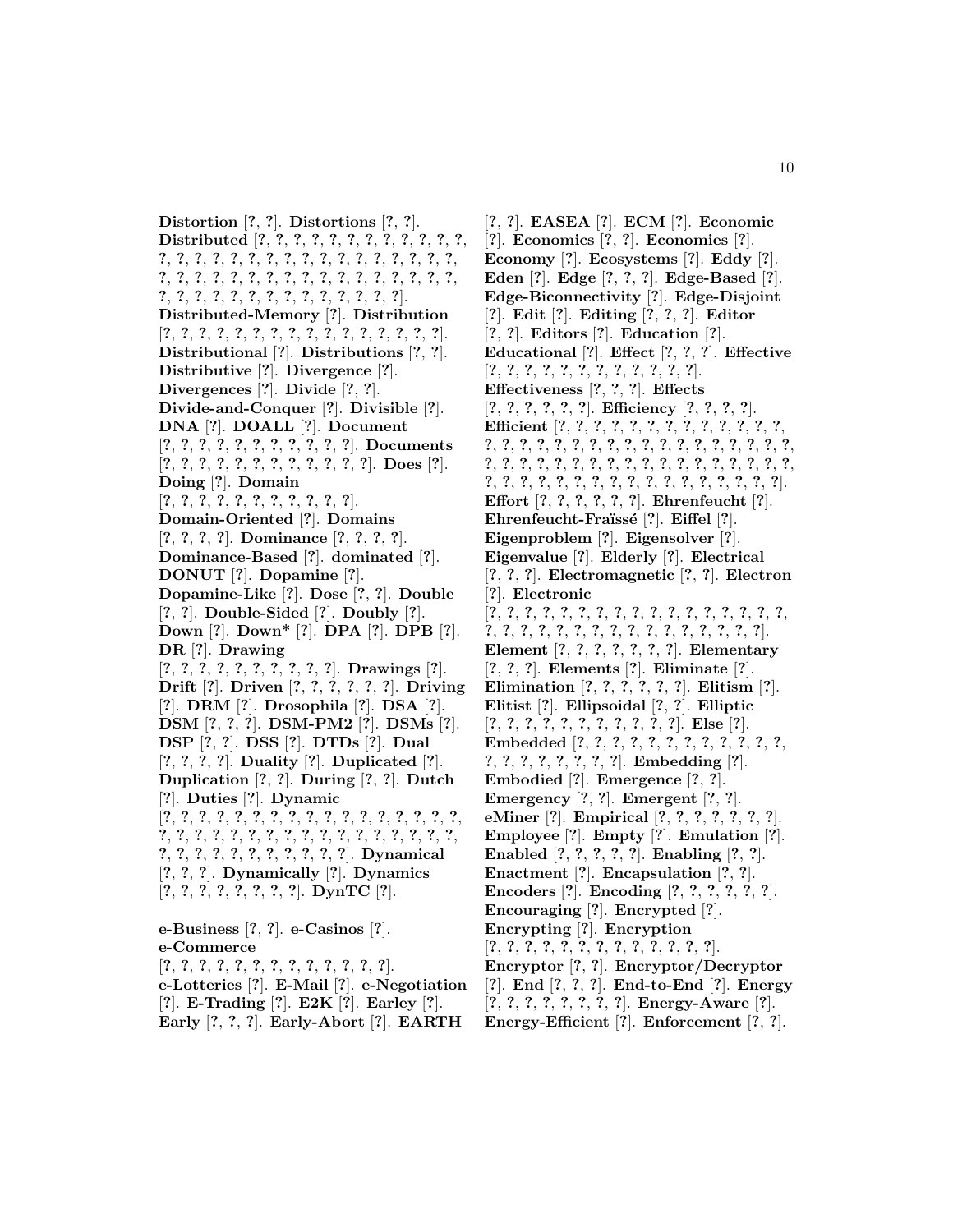**Enforcing** [**?**]. **Engine** [**?**, **?**, **?**, **?**, **?**, **?**]. **Engineer** [**?**]. **Engineering** [**?**, **?**, **?**, **?**, **?**, **?**, **?**, **?**, **?**, **?**, **?**, **?**, **?**, **?**, **?**, **?**, **?**, **?**, **?**, **?**, **?**, **?**, **?**, **?**, **?**, **?**, **?**, **?**, **?**, **?**, **?**, **?**, **?**, **?**, **?**, **?**, **?**, **?**, **?**, **?**, **?**, **?**, **?**, **?**, **?**]. **Engines** [**?**]. **English** [**?**, **?**]. **Enhance** [**?**]. **Enhanced** [**?**, **?**, **?**, **?**, **?**, **?**]. **Enhanced-Security** [**?**]. **Enhancement** [**?**, **?**, **?**]. **Enhancing** [**?**, **?**, **?**, **?**, **?**, **?**, **?**, **?**]. **Enlightened** [**?**]. **Enriched** [**?**]. **Entailment** [**?**]. **Enterprise** [**?**, **?**, **?**, **?**, **?**, **?**, **?**, **?**]. **Entities** [**?**]. **Entity** [**?**]. **Entropy** [**?**]. **Entry** [**?**]. **Enumeration** [**?**, **?**]. **Enumerative** [**?**]. **Envelope** [**?**]. **Environment** [**?**, **?**, **?**, **?**, **?**, **?**, **?**, **?**, **?**, **?**, **?**, **?**, **?**, **?**, **?**, **?**, **?**, **?**, **?**, **?**, **?**, **?**, **?**]. **Environmental** [**?**, **?**]. **Environments** [**?**, **?**, **?**, **?**, **?**, **?**, **?**, **?**, **?**, **?**, **?**, **?**, **?**, **?**, **?**, **?**, **?**, **?**, **?**, **?**, **?**, **?**, **?**, **?**, **?**]. **Epidemic** [**?**]. **Epipolar** [**?**]. **EPOC** [**?**]. **Equality** [**?**, **?**]. **Equation** [**?**, **?**, **?**]. **Equational** [**?**]. **Equationally** [**?**]. **Equations** [**?**, **?**, **?**, **?**, **?**, **?**, **?**]. **Equilibrium** [**?**]. **Equitability** [**?**]. **Equivalence** [**?**]. **Equivalent** [**?**]. **Era** [**?**]. **Erlang** [**?**, **?**]. **ERP** [**?**]. **Error** [**?**, **?**, **?**, **?**, **?**, **?**]. **Error-Correcting** [**?**]. **Errors** [**?**, **?**]. **ESAPS** [**?**]. **ESC** [**?**]. **ESC/Java** [**?**]. **Escrow** [**?**]. **Escrowed** [**?**]. **Essential** [**?**]. **Essex** [**?**, **?**]. **EST** [**?**]. **Estimates** [**?**]. **Estimating** [**?**, **?**, **?**, **?**]. **Estimation** [**?**, **?**, **?**, **?**, **?**, **?**, **?**, **?**, **?**, **?**, **?**, **?**, **?**, **?**, **?**]. **Estimator** [**?**, **?**]. **ETAPS** [**?**]. **European** [**?**, **?**]. **Evaluate** [**?**]. **Evaluating** [**?**, **?**, **?**, **?**, **?**, **?**]. **Evaluation** [**?**, **?**, **?**, **?**, **?**, **?**, **?**, **?**, **?**, **?**, **?**, **?**, **?**, **?**, **?**, **?**, **?**, **?**, **?**, **?**, **?**, **?**, **?**, **?**, **?**, **?**, **?**, **?**, **?**, **?**, **?**, **?**, **?**, **?**, **?**, **?**]. **Evaluator** [**?**]. **Evasiveness** [**?**]. **Even** [**?**]. **Event** [**?**, **?**, **?**, **?**, **?**, **?**]. **Event-Driven** [**?**]. **Events** [**?**]. **Ever** [**?**]. **Everything** [**?**]. **Evidence** [**?**, **?**]. **Evidence-Based** [**?**]. **Evoked** [**?**]. **Evolution** [**?**, **?**, **?**, **?**, **?**, **?**, **?**, **?**, **?**, **?**, **?**, **?**, **?**, **?**, **?**, **?**, **?**, **?**, **?**, **?**, **?**, **?**, **?**]. **Evolutionary** [**?**, **?**, **?**, **?**, **?**, **?**, **?**, **?**, **?**, **?**, **?**, **?**, **?**, **?**, **?**, **?**, **?**, **?**, **?**, **?**, **?**, **?**, **?**, **?**, **?**, **?**, **?**, **?**, **?**,

**?**, **?**, **?**, **?**, **?**, **?**, **?**, **?**, **?**, **?**, **?**, **?**, **?**, **?**, **?**, **?**, **?**]. **evolutionist** [**?**]. **Evolvability** [**?**]. **Evolve** [**?**]. **Evolving** [**?**, **?**, **?**, **?**, **?**, **?**, **?**]. **Exact** [**?**, **?**]. **Examination** [**?**]. **Example** [**?**, **?**, **?**, **?**, **?**]. **Example-Based** [**?**]. **Examples** [**?**, **?**, **?**, **?**, **?**, **?**]. **Exception** [**?**, **?**, **?**, **?**, **?**, **?**, **?**, **?**, **?**, **?**, **?**, **?**, **?**]. **Exceptions** [**?**, **?**, **?**, **?**]. **Exchange** [**?**, **?**, **?**, **?**, **?**]. **Exclusion** [**?**, **?**]. **Executability** [**?**]. **Executable** [**?**, **?**, **?**]. **Execution** [**?**, **?**, **?**, **?**, **?**, **?**]. **Executions** [**?**]. **Existential** [**?**]. **Existing** [**?**]. **Expectation** [**?**]. **Expectation-Based** [**?**]. **Experience** [**?**, **?**, **?**]. **Experiences** [**?**]. **Experiment** [**?**, **?**]. **Experimental** [**?**, **?**, **?**, **?**, **?**, **?**, **?**, **?**, **?**]. **Experimentation** [**?**]. **Experiments** [**?**, **?**, **?**, **?**, **?**, **?**, **?**, **?**, **?**, **?**]. **Expert** [**?**, **?**, **?**, **?**]. **Explain** [**?**]. **Explanation** [**?**]. **Explanatory** [**?**]. **Explicit** [**?**, **?**, **?**, **?**, **?**, **?**]. **Explicit-State** [**?**]. **Explicitly** [**?**]. **Exploiting** [**?**, **?**, **?**, **?**, **?**, **?**, **?**, **?**, **?**]. **Exploration** [**?**, **?**, **?**]. **Explorations** [**?**, **?**]. **Exploratory** [**?**]. **Explosion** [**?**, **?**, **?**]. **Exponent** [**?**, **?**]. **Exponentiation** [**?**, **?**, **?**]. **Exposure** [**?**]. **Exposure-Resilient** [**?**]. **Expression** [**?**, **?**, **?**, **?**]. **Expressions** [**?**, **?**, **?**]. **Expressive** [**?**, **?**]. **Expressiveness** [**?**]. **Extended** [**?**, **?**, **?**, **?**, **?**, **?**, **?**, **?**, **?**, **?**, **?**, **?**, **?**, **?**]. **Extending** [**?**, **?**, **?**, **?**, **?**]. **Extensible** [**?**, **?**, **?**, **?**, **?**]. **Extension** [**?**, **?**, **?**, **?**, **?**, **?**]. **Extensions** [**?**, **?**, **?**, **?**, **?**]. **Extent** [**?**]. **Extracting** [**?**]. **Extraction** [**?**, **?**, **?**, **?**, **?**, **?**, **?**, **?**, **?**, **?**, **?**, **?**, **?**, **?**]. **Eye** [**?**, **?**]. **Eyes** [**?**]. **EYESCAN** [**?**]. **F1** [**?**]. **F180** [**?**, **?**]. **Fabrics** [**?**]. **Face** [**?**, **?**, **?**]. **Facial** [**?**, **?**]. **Factor** [**?**]. **Factoring** [**?**]. **Factorization** [**?**, **?**, **?**]. **Factors** [**?**]. **Failures** [**?**]. **Fair** [**?**, **?**, **?**, **?**]. **Faithful** [**?**]. **FAME** [**?**]. **Familiarity** [**?**].

- **Families** [**?**, **?**, **?**, **?**, **?**, **?**, **?**]. **Family**
- [**?**, **?**, **?**, **?**, **?**, **?**, **?**, **?**, **?**, **?**, **?**, **?**, **?**]. **Fans** [**?**].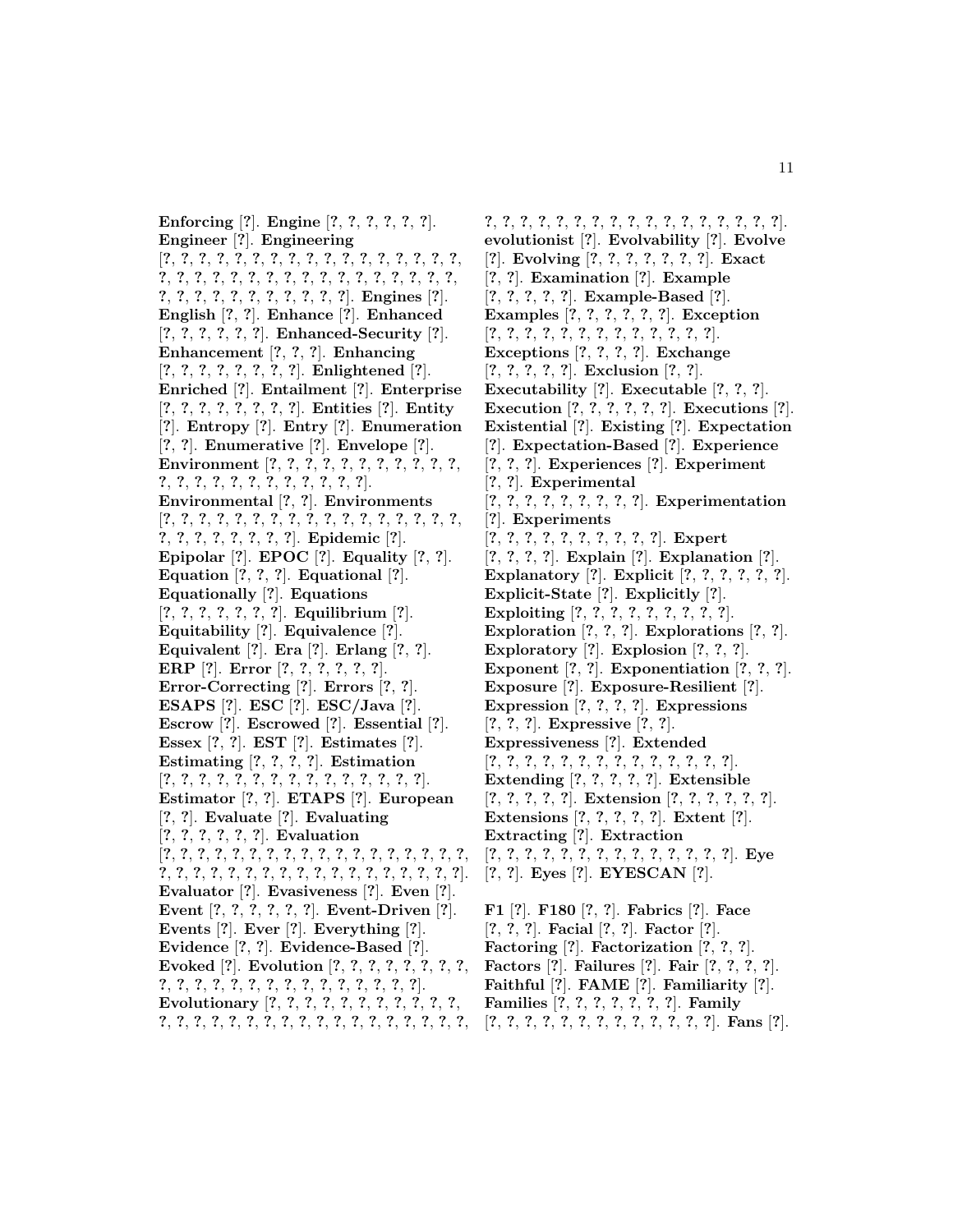**Fast** [**?**, **?**, **?**, **?**, **?**, **?**, **?**, **?**, **?**, **?**, **?**, **?**, **?**, **?**, **?**, **?**, **?**, **?**, **?**, **?**, **?**, **?**]. **Faster** [**?**, **?**]. **Fault** [**?**, **?**, **?**, **?**, **?**, **?**]. **Fault-Tolerant** [**?**, **?**, **?**]. **Faults** [**?**]. **Favour** [**?**]. **FC** [**?**]. **FD** [**?**]. **FD-Inconsistent** [**?**]. **FDR** [**?**]. **Feasibility** [**?**]. **Feasible** [**?**]. **Feature** [**?**, **?**, **?**, **?**, **?**, **?**, **?**, **?**, **?**, **?**, **?**, **?**, **?**, **?**, **?**, **?**, **?**, **?**, **?**, **?**, **?**, **?**, **?**, **?**, **?**]. **Features** [**?**, **?**, **?**, **?**, **?**]. **Federated** [**?**]. **Federation** [**?**]. **Feedback** [**?**, **?**, **?**, **?**]. **Feedback-Guided** [**?**]. **Feedforward** [**?**]. **Feistel** [**?**, **?**]. **Fenix** [**?**]. **Fetch** [**?**]. **Few** [**?**]. **Fewer** [**?**]. **FFP** [**?**, **?**]. **FFS** [**?**]. **FFT** [**?**, **?**]. **FGH** [**?**]. **FHT** [**?**]. **Field** [**?**, **?**, **?**, **?**, **?**, **?**, **?**, **?**]. **Fields** [**?**, **?**, **?**, **?**, **?**, **?**, **?**]. **FIFO** [**?**]. **Fighter** [**?**]. **Fighters** [**?**]. **Fighting** [**?**]. **File** [**?**]. **File-I** [**?**]. **File-I/O** [**?**]. **Filesystems** [**?**]. **Filling** [**?**]. **Filter** [**?**, **?**, **?**]. **Filtered** [**?**]. **Filtering** [**?**, **?**]. **Filters** [**?**, **?**]. **Final** [**?**, **?**, **?**, **?**, **?**]. **Finalists** [**?**, **?**]. **Finance** [**?**]. **Financial** [**?**, **?**, **?**, **?**, **?**, **?**]. **Finding** [**?**, **?**, **?**, **?**, **?**, **?**, **?**]. **Fine** [**?**, **?**, **?**]. **Fine-Grained** [**?**, **?**]. **FINESSE** [**?**]. **Fingerprint** [**?**]. **Fingerprinting** [**?**, **?**]. **Finisher** [**?**]. **Finitary** [**?**]. **Finite** [**?**, **?**, **?**, **?**, **?**, **?**, **?**, **?**, **?**, **?**, **?**, **?**, **?**, **?**, **?**, **?**, **?**, **?**]. **Finite-State** [**?**, **?**, **?**, **?**]. **Finite/Discrete** [**?**]. **Finitely** [**?**, **?**]. **Fire** [**?**]. **Firing** [**?**]. **First** [**?**, **?**, **?**, **?**, **?**, **?**, **?**, **?**, **?**, **?**, **?**, **?**, **?**, **?**, **?**, **?**, **?**, **?**, **?**, **?**, **?**]. **First-Class** [**?**]. **First-Order** [**?**, **?**, **?**, **?**, **?**, **?**, **?**, **?**]. **Fitness** [**?**, **?**]. **Fittings** [**?**]. **Fixating** [**?**]. **Fixed** [**?**, **?**, **?**]. **Fixed-Length** [**?**]. **Fixed-Points** [**?**]. **FL** [**?**]. **FLASH** [**?**]. **Flat** [**?**]. **Flavor** [**?**]. **Flexible** [**?**, **?**, **?**, **?**, **?**, **?**, **?**, **?**]. **Flies** [**?**]. **Flight** [**?**, **?**, **?**]. **Flights** [**?**]. **Flow** [**?**, **?**, **?**, **?**, **?**, **?**, **?**, **?**, **?**, **?**, **?**, **?**, **?**, **?**, **?**]. **Flow-Shop** [**?**]. **Flows** [**?**, **?**, **?**, **?**, **?**]. **Fly** [**?**]. **fMRI** [**?**]. **Focused** [**?**, **?**]. **Folding** [**?**]. **Following** [**?**]. **Football** [**?**]. **Forecasting** [**?**]. **Foreign** [**?**, **?**]. **Forerunner** [**?**]. **Forest** [**?**]. **Form** [**?**, **?**, **?**, **?**, **?**]. **Formal**

[**?**, **?**, **?**, **?**, **?**, **?**, **?**, **?**, **?**, **?**, **?**, **?**, **?**, **?**, **?**, **?**, **?**, **?**, **?**, **?**, **?**, **?**, **?**, **?**, **?**, **?**, **?**, **?**, **?**, **?**, **?**, **?**, **?**, **?**, **?**, **?**, **?**].

**Formalisation** [**?**]. **Formalised** [**?**]. **Formalism** [**?**]. **Formalization** [**?**]. **Formalizing** [**?**, **?**, **?**]. **Formation** [**?**, **?**, **?**]. **Formations** [**?**]. **Forms** [**?**, **?**, **?**, **?**, **?**]. **Formulas** [**?**, **?**, **?**]. **Formulation** [**?**, **?**]. **Fortran** [**?**, **?**, **?**]. **Forward** [**?**, **?**, **?**, **?**]. **Forward-Secure** [**?**, **?**]. **Foundation** [**?**, **?**, **?**]. **Foundational** [**?**]. **Foundations** [**?**, **?**, **?**, **?**]. **Four** [**?**, **?**]. **Fourier** [**?**, **?**, **?**]. **Fourier-Mellin** [**?**]. **FPGA** [**?**, **?**, **?**, **?**]. **FPGAs** [**?**]. **FPLA** [**?**]. **FR** [**?**]. **FR-Reduction** [**?**]. **Fractal** [**?**]. **fracture** [**?**]. **Fragmented** [**?**]. **Fra¨ıss´e** [**?**]. **Frame** [**?**]. **Framework** [**?**, **?**, **?**, **?**, **?**, **?**, **?**, **?**, **?**, **?**, **?**, **?**, **?**, **?**, **?**, **?**, **?**, **?**, **?**, **?**, **?**, **?**, **?**, **?**, **?**, **?**, **?**, **?**, **?**, **?**, **?**, **?**, **?**, **?**, **?**, **?**, **?**, **?**, **?**]. **Frameworks** [**?**, **?**, **?**, **?**, **?**]. **France** [**?**]. **Frappé** [?]. **Fréchet** [?]. **Free** [?, ?, ?, ?, ?, **?**, **?**, **?**, **?**, **?**, **?**, **?**, **?**, **?**, **?**, **?**, **?**, **?**, **?**, **?**]. **Free-Form** [**?**]. **Freedom** [**?**]. **Freenet** [**?**]. **Freiburg** [**?**]. **Freja** [**?**]. **French** [**?**, **?**]. **Frequencies** [**?**]. **Frequency** [**?**, **?**, **?**, **?**]. **Frequent** [**?**, **?**, **?**, **?**]. **Frobenius** [**?**]. **Front** [**?**]. **Frowns** [**?**]. **FU** [**?**]. **FU-Fighters** [**?**]. **Full** [**?**, **?**, **?**]. **Full-Text** [**?**]. **Fully** [**?**, **?**, **?**, **?**]. **FUN** [**?**]. **Function** [**?**, **?**, **?**, **?**, **?**, **?**, **?**, **?**, **?**, **?**, **?**, **?**, **?**, **?**, **?**, **?**, **?**, **?**, **?**, **?**]. **Function-Described** [**?**]. **Function-Points** [**?**]. **Functional** [**?**, **?**, **?**, **?**, **?**, **?**, **?**, **?**, **?**, **?**, **?**, **?**, **?**, **?**, **?**, **?**, **?**, **?**, **?**, **?**, **?**, **?**]. **Functionality** [**?**]. **Functionally** [**?**]. **Functionally-Based** [**?**]. **Functions** [**?**, **?**, **?**, **?**, **?**, **?**, **?**, **?**, **?**, **?**, **?**, **?**, **?**, **?**, **?**]. **Functorial** [**?**]. **Further** [**?**, **?**]. **Fusing** [**?**]. **Fusion** [**?**, **?**, **?**, **?**, **?**, **?**, **?**, **?**]. **Future** [**?**, **?**, **?**, **?**, **?**, **?**]. **Fuzzy** [**?**, **?**, **?**, **?**, **?**, **?**, **?**, **?**, **?**, **?**, **?**, **?**, **?**, **?**, **?**]. **Fuzzy-Logic-Based** [**?**]. **Fuzzy-Rough** [**?**]. **FVision** [**?**].

**GA** [**?**]. **Gabor** [**?**, **?**]. **Gambling** [**?**]. **Game** [**?**, **?**, **?**, **?**]. **Games** [**?**, **?**, **?**, **?**]. **GAMMA** [**?**]. **Gang** [**?**]. **Gap** [**?**, **?**, **?**, **?**].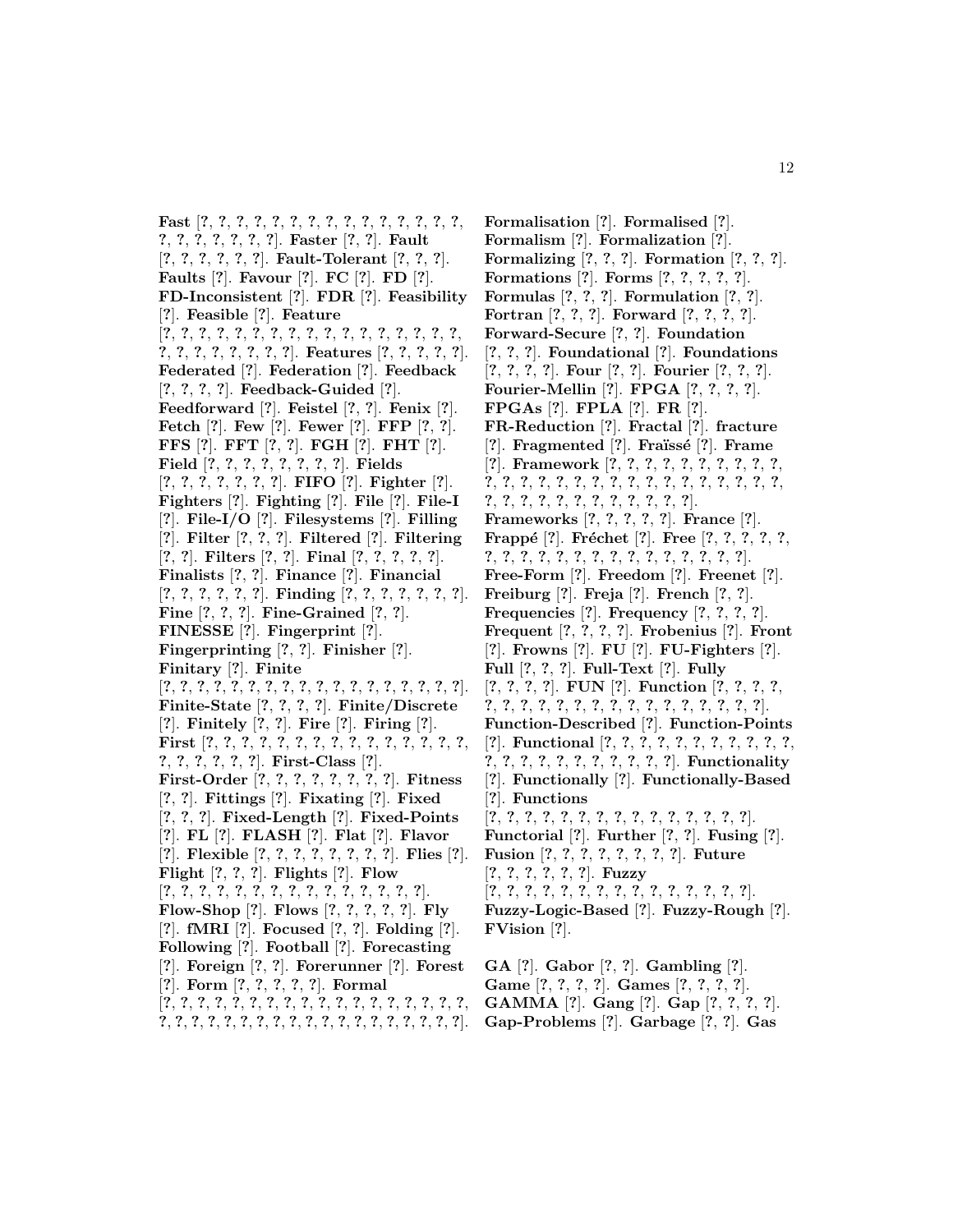[**?**, **?**]. **Gate** [**?**]. **Gathering** [**?**, **?**]. **Gaudry** [**?**]. **Gaussian** [**?**]. **Gbps** [**?**]. **Gemini** [**?**]. **GEN BLOCK** [**?**]. **General** [**?**, **?**, **?**, **?**, **?**, **?**, **?**, **?**, **?**, **?**]. **Generalisation** [**?**]. **Generalised** [**?**, **?**, **?**]. **Generalization** [**?**, **?**]. **Generalized** [**?**, **?**, **?**, **?**, **?**, **?**, **?**, **?**, **?**, **?**]. **Generated** [**?**]. **Generating** [**?**, **?**, **?**, **?**, **?**, **?**]. **Generation** [**?**, **?**, **?**, **?**, **?**, **?**, **?**, **?**, **?**, **?**, **?**, **?**, **?**, **?**, **?**, **?**, **?**, **?**, **?**, **?**, **?**, **?**, **?**, **?**, **?**, **?**, **?**, **?**, **?**, **?**, **?**, **?**, **?**]. **Generative** [**?**, **?**]. **Generator** [**?**, **?**, **?**, **?**, **?**, **?**]. **Generators** [**?**, **?**, **?**, **?**, **?**]. **Generic** [**?**, **?**, **?**, **?**, **?**]. **Genes** [**?**]. **Genetic** [**?**, **?**, **?**, **?**, **?**, **?**, **?**, **?**, **?**, **?**, **?**, **?**, **?**, **?**, **?**, **?**, **?**, **?**, **?**, **?**, **?**, **?**, **?**, **?**, **?**, **?**, **?**, **?**, **?**, **?**, **?**, **?**, **?**, **?**, **?**, **?**, **?**, **?**, **?**, **?**, **?**, **?**, **?**, **?**, **?**, **?**, **?**, **?**, **?**, **?**, **?**, **?**]. **Genetics** [**?**]. **Genetics-Based** [**?**]. **Gennaro** [**?**]. **Gennaro-Krawczyk-Rabin** [**?**]. **genomic** [**?**]. **Gentzen** [**?**, **?**]. **Gentzen-like** [**?**]. **Genus** [**?**]. **Geodesics** [**?**]. **Geographical** [**?**]. **Geomechanics** [**?**]. **Geometric** [**?**, **?**, **?**, **?**, **?**, **?**, **?**, **?**, **?**]. **Geometrical** [**?**]. **Geometry** [**?**, **?**, **?**, **?**, **?**, **?**, **?**]. **George** [**?**]. **GETESS** [**?**]. **Getting** [**?**]. **GF** [**?**, **?**, **?**, **?**, **?**]. **Gibbs** [**?**]. **GIS** [**?**]. **Given** [**?**, **?**]. **Glasgow** [**?**]. **Glaucoma** [**?**]. **Global** [**?**, **?**, **?**, **?**, **?**, **?**, **?**, **?**, **?**, **?**]. **Glory** [**?**]. **Glossary** [**?**]. **GMD** [**?**]. **GMD-Robots** [**?**]. **GNAT** [**?**]. **GNAT/ORK** [**?**]. **Gnez** [**?**]. **Goal** [**?**, **?**, **?**, **?**, **?**, **?**, **?**, **?**]. **Goal-Directed** [**?**, **?**, **?**]. **Goal-Driven** [**?**]. **Goal-Keeper** [**?**]. **Goal-Oriented** [**?**]. **Goals** [**?**, **?**, **?**]. **GoF** [**?**]. **Going** [**?**]. **Golem** [**?**]. **Gong** [**?**]. **Good** [**?**]. **Goods** [**?**, **?**]. **GOST** [**?**]. **GP** [**?**, **?**, **?**]. **GPFS** [**?**]. **GpH** [**?**]. **Gradient** [**?**]. **Gradients** [**?**]. **Grain** [**?**, **?**]. **Grained** [**?**, **?**, **?**]. **Grammar** [**?**, **?**, **?**, **?**, **?**, **?**, **?**]. **Grammars** [**?**, **?**, **?**, **?**]. **Grammatical** [**?**, **?**, **?**]. **Granularities** [**?**, **?**]. **Granularity** [**?**]. **Granule** [**?**]. **Graph** [**?**, **?**, **?**, **?**, **?**, **?**, **?**, **?**, **?**, **?**, **?**, **?**, **?**, **?**, **?**, **?**, **?**, **?**, **?**, **?**, **?**]. **Graph-Based** [**?**]. **Graph-Connect** [**?**]. **Graph-Structured**

[**?**]. **Graphical** [**?**, **?**, **?**]. **Graphics** [**?**, **?**]. **Graphics/Images** [**?**]. **Graphs** [**?**, **?**, **?**, **?**, **?**, **?**, **?**, **?**, **?**, **?**, **?**, **?**, **?**]. **GRASP** [**?**]. **Grassmann** [**?**]. **Grassmann-Cayley** [**?**]. **Gray** [**?**, **?**, **?**]. **Gray-Level** [**?**]. **Grid** [**?**, **?**, **?**, **?**, **?**, **?**, **?**]. **Grid-Based** [**?**]. **Grids** [**?**, **?**, **?**]. **GRISK** [**?**]. **Ground** [**?**]. **Grounding** [**?**]. **Groundwater** [**?**]. **Group** [**?**, **?**, **?**, **?**, **?**, **?**, **?**, **?**, **?**, **?**]. **Group-Oriented** [**?**]. **Group-Technology** [**?**]. **Grouping** [**?**]. **Groups** [**?**, **?**, **?**, **?**]. **Groupware** [**?**, **?**, **?**]. **Growth** [**?**, **?**]. **Guarantee** [**?**, **?**]. **Guarantees** [**?**, **?**, **?**, **?**]. **Guarded** [**?**]. **Guardian** [**?**]. **GUI** [**?**]. **Guided** [**?**, **?**, **?**, **?**, **?**]. **Guidelines** [**?**]. **Guiding** [**?**, **?**]. **H64** [**?**]. **Haar** [**?**]. **Halftone** [**?**]. **Hamiltonian** [**?**]. **Hammerheads** [**?**]. **Hand** [**?**, **?**, **?**]. **Hand-Eye** [**?**]. **Hand-Written** [**?**]. **Handling** [**?**, **?**, **?**, **?**, **?**, **?**, **?**, **?**, **?**, **?**, **?**, **?**, **?**, **?**, **?**, **?**, **?**, **?**]. **Hands** [**?**]. **Hands-On** [**?**]. **Handshake** [**?**]. **Handshape** [**?**]. **Handwriting** [**?**, **?**]. **Handwritten** [**?**, **?**, **?**, **?**, **?**, **?**, **?**]. **Happy** [**?**]. **Hard** [**?**, **?**, **?**]. **Hardware** [**?**, **?**, **?**, **?**, **?**, **?**, **?**, **?**]. **Hardware/Software**

- [**?**, **?**]. **Harmonic** [**?**]. **Harmony** [**?**]. **Harrop** [**?**]. **Hartley** [**?**]. **HAS-V** [**?**].
- **Hash** [**?**, **?**, **?**, **?**]. **Hashed** [**?**]. **Hashing**
- [**?**, **?**, **?**, **?**]. **Haskell** [**?**, **?**, **?**, **?**, **?**].
- **Haskell-like** [**?**]. **Haven** [**?**]. **HCI** [**?**].
- **Headless** [**?**]. **Heads** [**?**]. **Health** [**?**, **?**].
- **Heaps** [**?**]. **Hebbian** [**?**, **?**]. **Height** [**?**].
- **Helicopter** [**?**]. **Hellman** [**?**]. **Help** [**?**, **?**].
- **Hemispheric** [**?**]. **Hereditary** [**?**]. **Heroes**
- [**?**]. **Hess** [**?**]. **Hessenberg** [**?**].
- **Hessenberg-Triangular** [**?**].
- **Heterogeneous**
- [**?**, **?**, **?**, **?**, **?**, **?**, **?**, **?**, **?**, **?**, **?**]. **Heuristic**
- [**?**, **?**, **?**, **?**, **?**, **?**, **?**, **?**]. **HFE** [**?**]. **Hidden**
- [**?**, **?**, **?**, **?**, **?**, **?**]. **Hidden-Mode** [**?**]. **Hiding**
- [**?**]. **Hierarchical** [**?**, **?**, **?**, **?**, **?**, **?**, **?**, **?**, **?**, **?**,
- **?**, **?**, **?**, **?**, **?**, **?**, **?**, **?**, **?**, **?**]. **Hierarchies**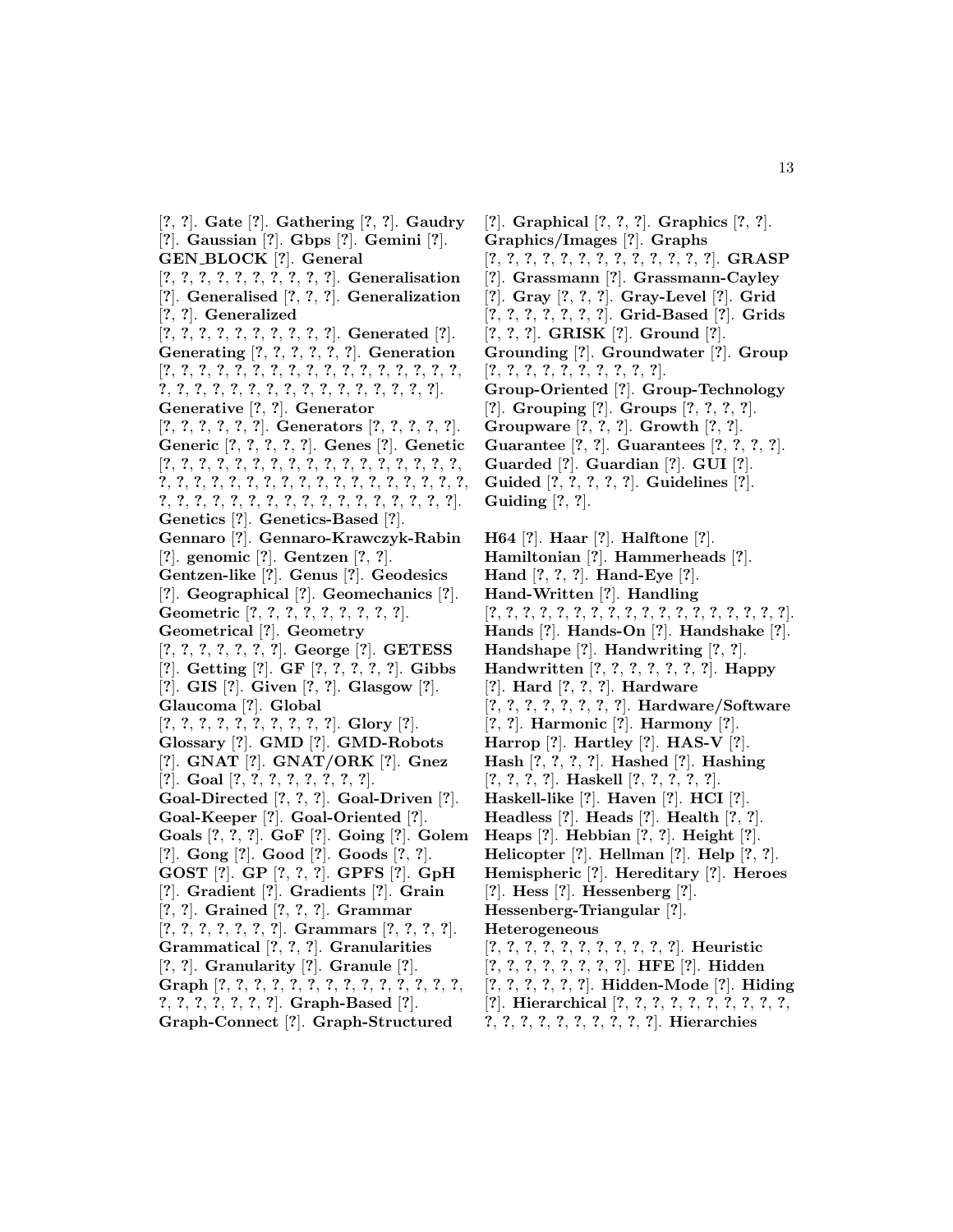[**?**, **?**, **?**, **?**, **?**, **?**, **?**]. **Hierarchies/Networks** [**?**]. **Hierarchy** [**?**, **?**, **?**, **?**, **?**, **?**]. **Hierocrypt** [**?**]. **High** [**?**, **?**, **?**, **?**, **?**, **?**, **?**, **?**, **?**, **?**, **?**, **?**, **?**, **?**, **?**, **?**, **?**, **?**, **?**, **?**, **?**, **?**, **?**, **?**, **?**, **?**, **?**, **?**, **?**, **?**, **?**, **?**, **?**, **?**, **?**, **?**, **?**, **?**, **?**, **?**, **?**, **?**, **?**]. **High-Dimensional** [**?**]. **High-End** [**?**]. **High-Level** [**?**, **?**, **?**, **?**, **?**, **?**, **?**, **?**, **?**, **?**]. **High-Performance** [**?**, **?**, **?**, **?**, **?**, **?**, **?**, **?**, **?**]. **High-Speed** [**?**]. **Higher** [**?**, **?**, **?**, **?**, **?**, **?**, **?**, **?**, **?**, **?**]. **Higher-Order** [**?**, **?**, **?**, **?**, **?**, **?**]. **Highlights** [**?**]. **Highly** [**?**, **?**, **?**]. **Hill** [**?**]. **Hill-Climbing** [**?**]. **Hindley** [**?**]. **Hindley/Milner** [**?**]. **HIPERTRANS** [**?**]. **Hippocampal** [**?**]. **Histogram** [**?**, **?**]. **History** [**?**]. **History-Based** [**?**]. **Hitachi** [**?**]. **HMM** [**?**, **?**]. **HMM-Based** [**?**]. **Hoarding** [**?**]. **Hoare** [**?**]. **Hoc** [**?**, **?**, **?**, **?**]. **HOL** [**?**]. **H¨older** [**?**]. **Hole** [**?**]. **Homage** [**?**]. **Home** [**?**]. **Home-Based** [**?**]. **Homomorphic** [**?**]. **Hong** [**?**]. **Honourable** [**?**]. **Hood** [**?**]. **Horizons** [**?**]. **HORUS** [**?**]. **Hospital** [**?**]. **Host** [**?**]. **Hot** [**?**]. **Hot-Potato** [**?**]. **Houdini** [**?**]. **Hough** [**?**, **?**]. **HPC** [**?**, **?**]. **HPF** [**?**, **?**, **?**, **?**]. **Hull** [**?**, **?**]. **Hulls** [**?**]. **Human** [**?**, **?**, **?**, **?**, **?**, **?**, **?**, **?**, **?**, **?**]. **Human-Centric** [**?**]. **Human-Memorable** [**?**]. **Humanoid** [**?**, **?**]. **Humboldt** [**?**, **?**]. **Hume** [**?**]. **Hunting** [**?**]. **Hurried** [**?**, **?**]. **Hut** [**?**]. **Hybrid** [**?**, **?**, **?**, **?**, **?**, **?**, **?**, **?**, **?**, **?**, **?**, **?**, **?**, **?**, **?**, **?**, **?**, **?**, **?**, **?**, **?**, **?**, **?**, **?**, **?**, **?**, **?**, **?**, **?**, **?**, **?**, **?**, **?**, **?**, **?**, **?**, **?**, **?**, **?**, **?**]. **Hybridization** [**?**]. **Hydra** [**?**]. **Hydrodynamic** [**?**]. **Hyper** [**?**]. **Hyper-bent** [**?**]. **Hyperacuity** [**?**]. **Hyperalgebraic** [**?**]. **Hypercube** [**?**]. **Hypercubes** [**?**]. **Hypergraph** [**?**]. **Hypergrowth** [**?**]. **Hypermedia** [**?**]. **Hypersurfaces** [**?**]. **Hypertext** [**?**, **?**]. **Hypotheses** [**?**]. **Hypothetical** [**?**]. **Hypothetically** [**?**].

**I/O** [**?**, **?**, **?**, **?**, **?**]. **IBL** [**?**]. **IBM** [**?**]. **Id** [**?**, **?**]. **ID-Based** [**?**]. **Idea** [**?**]. **Identical**

[**?**]. **Identification** [**?**, **?**, **?**, **?**, **?**, **?**, **?**, **?**, **?**, **?**, **?**, **?**]. **Identifier** [**?**]. **Identifying** [**?**, **?**]. **Identity** [**?**]. **Idioms** [**?**]. **II** [**?**, **?**]. **iJADE** [**?**, **?**]. **Illegal** [**?**]. **IM1** [**?**]. **IM1-Player** [**?**]. **Image** [**?**, **?**, **?**, **?**, **?**, **?**, **?**, **?**, **?**, **?**, **?**, **?**, **?**, **?**, **?**, **?**, **?**, **?**, **?**, **?**, **?**, **?**, **?**, **?**, **?**, **?**, **?**, **?**, **?**, **?**, **?**, **?**]. **Image-Based** [**?**, **?**, **?**]. **Images** [**?**, **?**, **?**, **?**, **?**, **?**, **?**, **?**, **?**, **?**, **?**, **?**, **?**, **?**, **?**, **?**, **?**, **?**]. **Imaginary** [**?**]. **Imaging** [**?**]. **Immersive** [**?**]. **Immune** [**?**, **?**, **?**]. **Immunity** [**?**]. **Impact** [**?**, **?**, **?**, **?**, **?**]. **Imperative** [**?**, **?**]. **Implementation** [**?**, **?**, **?**, **?**, **?**, **?**, **?**, **?**, **?**, **?**, **?**, **?**, **?**, **?**, **?**, **?**, **?**, **?**, **?**, **?**, **?**, **?**, **?**, **?**, **?**, **?**, **?**, **?**, **?**, **?**, **?**, **?**, **?**, **?**, **?**, **?**, **?**, **?**, **?**, **?**, **?**, **?**, **?**, **?**, **?**, **?**]. **Implementations** [**?**, **?**]. **Implemented** [**?**, **?**]. **Implementing** [**?**, **?**, **?**, **?**, **?**, **?**, **?**]. **Implication** [**?**]. **Implications** [**?**, **?**]. **Implicit** [**?**, **?**, **?**, **?**, **?**]. **Implicitization** [**?**]. **Importance** [**?**, **?**, **?**, **?**]. **Imposing** [**?**]. **Improve** [**?**, **?**, **?**, **?**, **?**]. **Improved** [**?**, **?**, **?**, **?**, **?**, **?**, **?**, **?**, **?**, **?**]. **Improvement** [**?**, **?**, **?**]. **Improvements** [**?**, **?**]. **Improving** [**?**, **?**, **?**, **?**, **?**, **?**, **?**, **?**, **?**, **?**, **?**, **?**, **?**, **?**, **?**, **?**]. **Impulse** [**?**, **?**]. **In-Situ** [**?**]. **Including** [**?**, **?**]. **Inclusion** [**?**, **?**]. **Inclusions** [**?**]. **Incompatible** [**?**]. **Incomplete** [**?**]. **Incompleteness** [**?**]. **Inconsistency** [**?**]. **Inconsistent** [**?**]. **Incorporated** [**?**]. **Incorporating** [**?**]. **Increasing** [**?**, **?**]. **Incremental** [**?**, **?**, **?**, **?**, **?**]. **Incrementing** [**?**]. **Indefinite** [**?**]. **Independence** [**?**, **?**]. **Independent** [**?**, **?**, **?**, **?**, **?**, **?**]. **Index** [**?**, **?**, **?**, **?**, **?**, **?**, **?**, **?**, **?**, **?**, **?**, **?**, **?**, **?**, **?**, **?**, **?**, **?**, **?**, **?**, **?**, **?**, **?**, **?**, **?**, **?**, **?**, **?**, **?**, **?**, **?**, **?**, **?**, **?**, **?**, **?**, **?**, **?**, **?**, **?**, **?**, **?**, **?**, **?**, **?**, **?**, **?**, **?**, **?**, **?**, **?**, **?**, **?**, **?**, **?**, **?**, **?**, **?**, **?**, **?**, **?**, **?**, **?**, **?**, **?**, **?**, **?**, **?**, **?**, **?**, **?**, **?**, **?**, **?**, **?**, **?**, **?**, **?**, **?**, **?**, **?**, **?**, **?**, **?**, **?**]. **Index** [**?**, **?**, **?**, **?**, **?**, **?**, **?**, **?**]. **Indexers** [**?**]. **Indexers/Crawler** [**?**]. **Indexing** [**?**, **?**, **?**, **?**, **?**, **?**, **?**, **?**]. **Indices** [**?**]. **Indirect** [**?**]. **Individual** [**?**]. **Induced** [**?**]. **Inducing** [**?**]. **Induction** [**?**, **?**, **?**, **?**, **?**, **?**, **?**, **?**].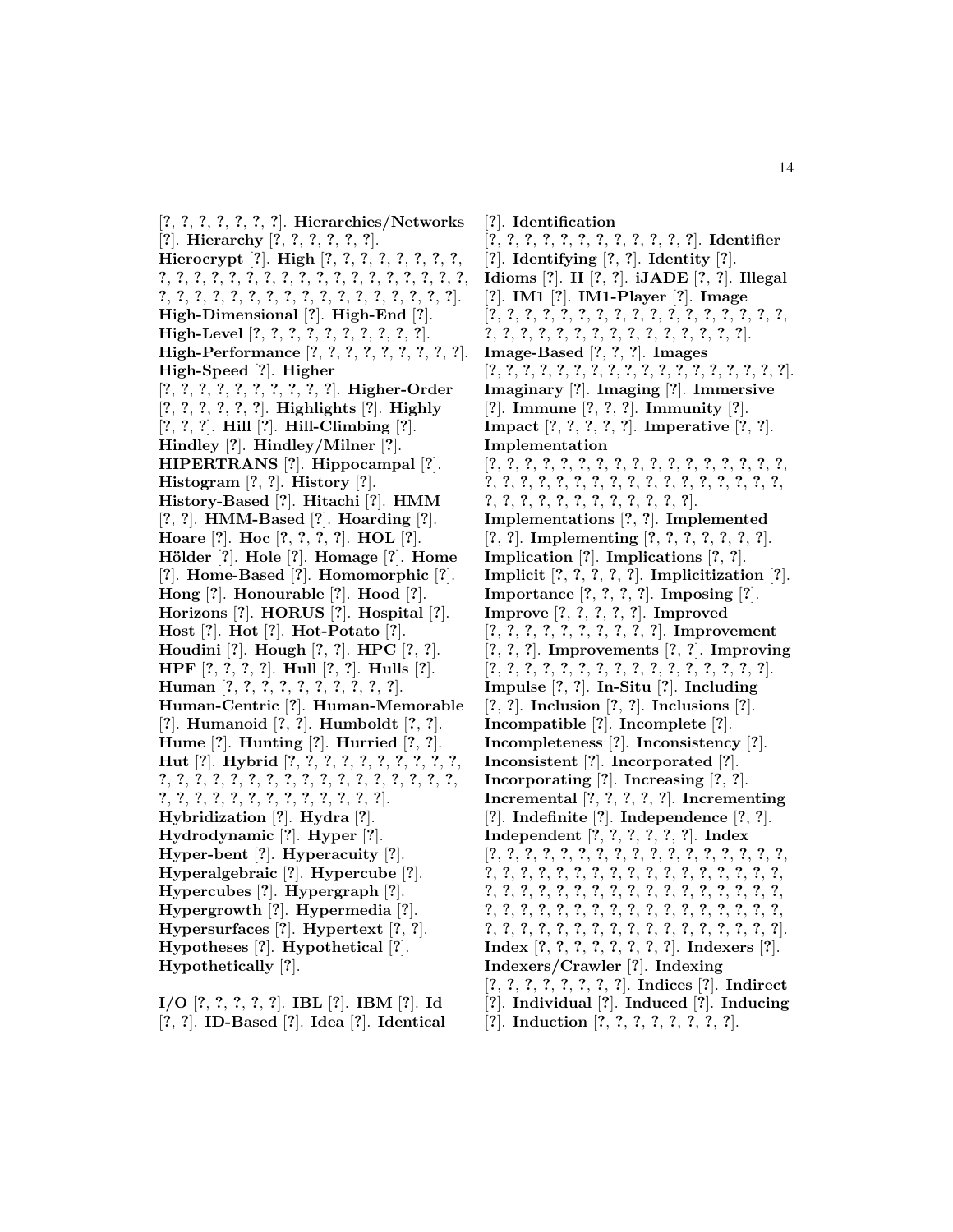**Inductive** [**?**, **?**, **?**]. **Industrial** [**?**, **?**, **?**, **?**]. **Infancy** [**?**]. **Infeasibility** [**?**]. **Inference** [**?**, **?**, **?**, **?**, **?**, **?**, **?**, **?**, **?**]. **Inference-Rich** [**?**]. **Inferential** [**?**]. **Infinite** [**?**, **?**, **?**, **?**]. **Influence** [**?**, **?**, **?**, **?**]. **Infomediaries** [**?**]. **Information** [**?**, **?**, **?**, **?**, **?**, **?**, **?**, **?**, **?**, **?**, **?**, **?**, **?**, **?**, **?**, **?**, **?**, **?**, **?**, **?**, **?**, **?**, **?**, **?**, **?**, **?**, **?**, **?**, **?**, **?**, **?**, **?**, **?**, **?**, **?**, **?**, **?**, **?**, **?**, **?**, **?**, **?**, **?**, **?**, **?**, **?**, **?**, **?**, **?**, **?**, **?**, **?**, **?**, **?**, **?**]. **Infrastructure** [**?**, **?**, **?**, **?**, **?**, **?**, **?**, **?**, **?**, **?**, **?**, **?**]. **Infrastructures** [**?**, **?**, **?**]. **Inheritance** [**?**, **?**, **?**]. **Inhibition** [**?**]. **inite** [**?**]. **Initial** [**?**]. **Initialization** [**?**]. **Initialize** [**?**]. **Injection** [**?**]. **Innovative** [**?**]. **Input** [**?**, **?**, **?**]. **Input-Queued** [**?**]. **Insertion** [**?**]. **Inspection** [**?**, **?**]. **Inspired** [**?**, **?**, **?**, **?**, **?**]. **Instance** [**?**]. **Instances** [**?**]. **Instant** [**?**]. **Instantaneity** [**?**]. **Institutions** [**?**, **?**]. **Instruction** [**?**, **?**, **?**, **?**]. **Instruction-Level** [**?**, **?**]. **Instruction-Set** [**?**]. **Instrument** [**?**]. **Instruments** [**?**]. **Integer** [**?**, **?**]. **Integral** [**?**, **?**]. **Integrated** [**?**, **?**, **?**, **?**, **?**, **?**]. **Integrating** [**?**, **?**, **?**, **?**, **?**, **?**, **?**, **?**, **?**]. **Integration** [**?**, **?**, **?**, **?**, **?**, **?**, **?**, **?**, **?**, **?**, **?**]. **Integrity** [**?**, **?**, **?**]. **Intelligence** [**?**, **?**, **?**, **?**]. **Intelligent** [**?**, **?**, **?**, **?**, **?**, **?**, **?**, **?**, **?**, **?**]. **Intensional** [**?**]. **Intensity** [**?**, **?**]. **Intensive** [**?**, **?**]. **Intentional** [**?**]. **Inter** [**?**, **?**, **?**]. **Inter-agent** [**?**]. **Inter-module** [**?**]. **Inter-scenario** [**?**]. **Interaction** [**?**, **?**, **?**, **?**, **?**, **?**, **?**, **?**, **?**, **?**, **?**, **?**, **?**, **?**]. **Interactions** [**?**, **?**, **?**, **?**, **?**]. **Interactive** [**?**, **?**, **?**, **?**, **?**, **?**, **?**, **?**, **?**, **?**, **?**]. **Interception** [**?**]. **Interchanging** [**?**]. **Interconnection** [**?**, **?**]. **Interdependent** [**?**]. **Interestingness** [**?**]. **Interface** [**?**, **?**, **?**, **?**, **?**, **?**, **?**, **?**, **?**, **?**]. **Interfaces** [**?**, **?**, **?**]. **Interfering** [**?**]. **Interior** [**?**, **?**]. **Interior-Point** [**?**]. **Intermediate** [**?**]. **Internals** [**?**]. **International** [**?**, **?**, **?**]. **Internet** [**?**, **?**, **?**, **?**, **?**, **?**, **?**, **?**, **?**, **?**, **?**, **?**, **?**, **?**, **?**, **?**, **?**, **?**, **?**, **?**, **?**, **?**]. **Internet-Agent** [**?**]. **Internet-Based** [**?**]. **Interoperability**

[**?**, **?**]. **Interoperable** [**?**]. **Interpolation** [**?**, **?**, **?**]. **Interpretation** [**?**, **?**, **?**, **?**, **?**, **?**]. **Interpretations** [**?**, **?**]. **Interpreter** [**?**]. **Interpreting** [**?**]. **Interprocedural** [**?**, **?**]. **Intersection** [**?**, **?**]. **Interval** [**?**]. **Intra** [**?**]. **Intra-domain** [**?**]. **Intrastandard** [**?**]. **Introducing** [**?**]. **Introduction** [**?**, **?**, **?**, **?**, **?**, **?**, **?**, **?**, **?**, **?**, **?**, **?**, **?**, **?**, **?**, **?**]. **Intrusion** [**?**, **?**, **?**]. **Invalidation** [**?**]. **Invariant** [**?**, **?**, **?**, **?**]. **Invariants** [**?**, **?**]. **Inverse** [**?**, **?**]. **Inversion** [**?**]. **Inversions** [**?**]. **Invertible** [**?**]. **Investigating** [**?**]. **Investigation** [**?**, **?**, **?**, **?**]. **Invisible** [**?**]. **Invited** [**?**, **?**, **?**, **?**, **?**, **?**]. **Invocation** [**?**, **?**]. **Involvement** [**?**]. **IO** [**?**, **?**]. **IO-Efficient** [**?**]. **IP** [**?**, **?**, **?**, **?**, **?**, **?**, **?**, **?**, **?**, **?**, **?**]. **IP-over-ATM** [**?**]. **IPSec** [**?**]. **IPSec/VPN** [**?**]. **Irish** [**?**]. **Irreducibility** [**?**]. **Irregular** [**?**, **?**, **?**, **?**, **?**, **?**, **?**, **?**]. **IS-95** [**?**]. **Isabelle** [**?**]. **Isabelle/HOL** [**?**]. **ISIS** [**?**]. **Isomorph** [**?**]. **Isomorph-Free** [**?**]. **Isomorphism** [**?**]. **Isomorphisms** [**?**]. **Israel** [**?**]. **Issue** [**?**]. **Issues** [**?**, **?**, **?**, **?**, **?**, **?**, **?**, **?**, **?**, **?**, **?**, **?**, **?**, **?**, **?**, **?**, **?**, **?**, **?**, **?**, **?**, **?**, **?**]. **ISW'97** [**?**]. **IT-Security** [**?**]. **Italian** [**?**]. **Iterated** [**?**, **?**, **?**]. **Iteration** [**?**, **?**, **?**, **?**]. **Iterative** [**?**, **?**]. **Itineraries** [**?**]. **IV** [**?**].

**JADE** [**?**]. **Japan** [**?**]. **Japanese** [**?**, **?**, **?**, **?**]. **Japanese/Korean** [**?**]. **Java** [**?**, **?**, **?**, **?**, **?**, **?**, **?**, **?**, **?**, **?**, **?**, **?**, **?**, **?**, **?**, **?**, **?**, **?**, **?**, **?**, **?**, **?**, **?**, **?**, **?**, **?**, **?**, **?**, **?**, **?**, **?**, **?**, **?**, **?**, **?**]. **Java-Based** [**?**]. **Java-Card** [**?**]. **JAVA-Ring** [**?**]. **JavaCard** [**?**, **?**]. **JavaGrande** [?]. **Java**<sup>TM</sup> [?]. **Javelin** [?]. **JEWL** [**?**]. **Jini** [**?**]. **Jini-Based** [**?**]. **Jittered** [**?**]. **JML** [**?**, **?**]. **Job** [**?**, **?**]. **Johnson** [**?**]. **Join** [**?**, **?**, **?**, **?**]. **Join-Calculus** [**?**]. **Joint** [**?**, **?**]. **July** [**?**]. **Just** [**?**]. **Just-In-time** [**?**].

**Kakitsubata** [**?**]. **Karlsruhe** [**?**, **?**]. **KARO** [**?**]. **KASUMI** [**?**]. **Keepaway** [**?**]. **Keeper** [**?**, **?**]. **Keeping** [**?**]. **Kernel** [**?**]. **Kernels**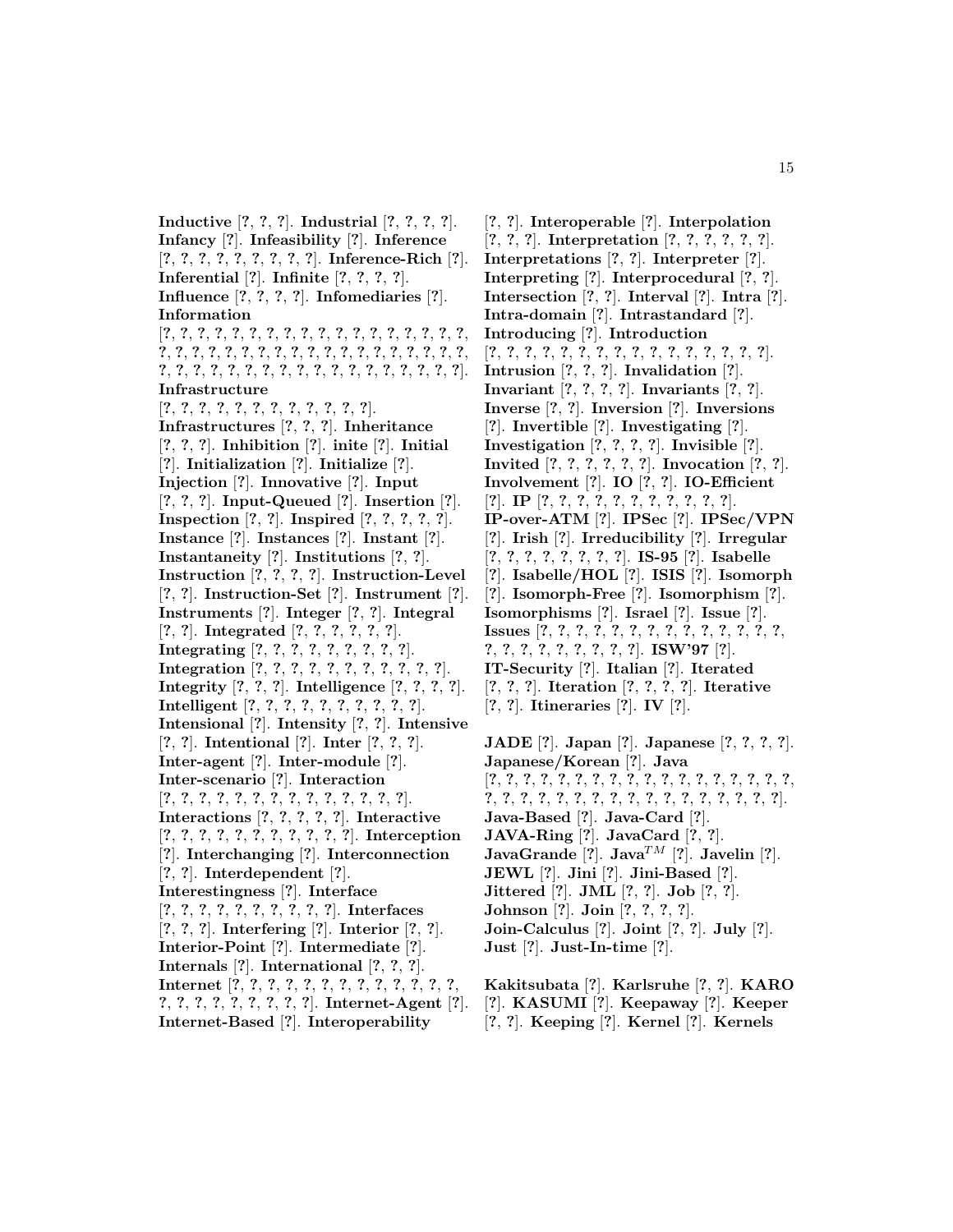[**?**]. **Key** [**?**, **?**, **?**, **?**, **?**, **?**, **?**, **?**, **?**, **?**, **?**, **?**, **?**, **?**, **?**, **?**, **?**, **?**, **?**, **?**, **?**, **?**, **?**, **?**, **?**, **?**, **?**]. **Key-Exchange** [**?**]. **Key-Sharing** [**?**]. **Keys** [**?**, **?**]. **Keystream** [**?**, **?**]. **Keyword** [**?**]. **Keywords** [**?**]. **Kicking** [**?**]. **Kids** [**?**]. **Kinetic** [**?**]. **KIRC** [**?**]. **Kirlian** [**?**]. **Kleene** [**?**]. **Knapsack** [**?**, **?**, **?**]. **Know** [**?**]. **Knowledge** [**?**, **?**, **?**, **?**, **?**, **?**, **?**, **?**, **?**, **?**, **?**, **?**, **?**, **?**, **?**, **?**, **?**, **?**, **?**, **?**, **?**, **?**, **?**, **?**, **?**]. **Knowledge-Based** [**?**]. **Knuth** [**?**]. **Koblenz** [**?**]. **Koblitz** [**?**, **?**]. **Kong** [**?**]. **Korean** [**?**]. **KORRIGAN** [**?**]. **Krawczyk** [**?**]. **KRON** [**?**]. **KU** [**?**]. **KU-Yam2000** [**?**]. **Kyutech** [**?**]. **Label** [**?**]. **Labeling** [**?**, **?**]. **Labelling** [**?**, **?**]. **Lamarckian** [**?**]. **Lambda** [**?**, **?**]. **Lambda-Calculus** [**?**]. **Lambek** [**?**]. **Landmarks** [**?**]. **Landscape** [**?**, **?**]. **Langton** [**?**]. **Language** [**?**, **?**, **?**, **?**, **?**, **?**, **?**, **?**, **?**, **?**, **?**, **?**, **?**, **?**, **?**, **?**, **?**, **?**, **?**, **?**, **?**, **?**, **?**, **?**, **?**, **?**, **?**, **?**, **?**, **?**, **?**, **?**, **?**, **?**, **?**, **?**, **?**, **?**, **?**, **?**, **?**, **?**, **?**, **?**, **?**, **?**, **?**]. **Language-Based** [**?**]. **Languages** [**?**, **?**, **?**, **?**, **?**, **?**, **?**, **?**, **?**, **?**, **?**, **?**, **?**, **?**, **?**, **?**, **?**, **?**, **?**, **?**, **?**]. **Large** [**?**, **?**, **?**, **?**, **?**, **?**, **?**, **?**, **?**, **?**, **?**, **?**, **?**, **?**, **?**, **?**, **?**, **?**, **?**, **?**, **?**, **?**, **?**, **?**, **?**]. **Large-Eddy** [**?**]. **Large-Scale** [**?**, **?**, **?**, **?**]. **Latency** [**?**, **?**, **?**]. **Lateral** [**?**]. **Lattice** [**?**, **?**, **?**, **?**, **?**, **?**, **?**]. **Lattice-Based** [**?**]. **Lattices** [**?**, **?**, **?**]. **LAWRA** [**?**]. **Laws** [**?**]. **Layered** [**?**, **?**, **?**, **?**, **?**, **?**, **?**]. **Layered-Data** [**?**]. **Layers** [**?**]. **Layout** [**?**, **?**]. **Lazy** [**?**, **?**, **?**, **?**, **?**, **?**]. **LBA** [**?**]. **LCS** [**?**]. **League** [**?**, **?**, **?**, **?**, **?**, **?**, **?**, **?**]. **Leakage** [**?**, **?**, **?**]. **Leaping** [**?**]. **Learn** [**?**]. **Learners** [**?**]. **Learning** [**?**, **?**, **?**, **?**, **?**, **?**, **?**, **?**, **?**, **?**, **?**, **?**, **?**, **?**, **?**, **?**, **?**, **?**, **?**, **?**, **?**, **?**, **?**, **?**, **?**, **?**, **?**, **?**, **?**, **?**, **?**, **?**, **?**, **?**, **?**, **?**, **?**, **?**, **?**, **?**, **?**, **?**, **?**, **?**, **?**, **?**, **?**, **?**, **?**, **?**, **?**, **?**, **?**, **?**, **?**, **?**, **?**, **?**, **?**, **?**, **?**, **?**, **?**, **?**, **?**, **?**, **?**, **?**, **?**]. **Learning-Based** [**?**, **?**]. **Least** [**?**, **?**, **?**]. **Left** [**?**]. **Left-Looking** [**?**]. **Legacy** [**?**]. **Legged** [**?**, **?**, **?**, **?**]. **LEM3** [**?**]. **Length**

[**?**, **?**, **?**]. **Lenses** [**?**]. **Lenstra** [**?**]. **Lessons** [**?**, **?**]. **Level** [**?**, **?**, **?**, **?**, **?**, **?**, **?**, **?**, **?**, **?**, **?**, **?**, **?**, **?**, **?**, **?**, **?**, **?**, **?**, **?**, **?**, **?**, **?**, **?**, **?**, **?**, **?**, **?**]. **Levels** [**?**]. **Lexical** [**?**, **?**]. **Lexical-Semantic** [**?**]. **Lexicalized** [**?**, **?**, **?**]. **Lexicon** [**?**, **?**]. **Liars** [**?**]. **Lib** [**?**]. **Libraries** [**?**, **?**, **?**, **?**, **?**, **?**, **?**]. **Library** [**?**, **?**, **?**, **?**, **?**, **?**, **?**, **?**, **?**, **?**, **?**, **?**]. **Library-Based** [**?**]. **Life** [**?**, **?**]. **Light** [**?**, **?**, **?**]. **Light-Weight** [**?**]. **Lightfields** [**?**]. **Lighting** [**?**]. **Lightweight** [**?**]. **Like** [**?**, **?**, **?**, **?**, **?**, **?**]. **Likelihood** [**?**]. **LILI** [**?**]. **Limited** [**?**, **?**, **?**]. **Limits** [**?**, **?**]. **LINDA** [**?**]. **Line** [**?**, **?**, **?**, **?**, **?**, **?**, **?**, **?**]. **Linear** [**?**, **?**, **?**, **?**, **?**, **?**, **?**, **?**, **?**, **?**, **?**, **?**, **?**, **?**, **?**, **?**, **?**, **?**, **?**, **?**, **?**, **?**, **?**, **?**, **?**, **?**, **?**, **?**, **?**, **?**, **?**, **?**]. **Linear-Tree** [**?**]. **Lines** [**?**, **?**, **?**, **?**, **?**, **?**]. **Linguistic** [**?**, **?**, **?**, **?**, **?**]. **Link** [**?**]. **Links** [**?**, **?**]. **Liquid** [**?**]. **Liquid-Liquid** [**?**]. **Lisp** [**?**]. **List** [**?**, **?**]. **Lists** [**?**]. **Literal** [**?**]. **Live** [**?**, **?**, **?**]. **Liveness** [**?**]. **Livingstone** [**?**]. **LMA** [**?**]. **Load** [**?**, **?**, **?**, **?**, **?**, **?**, **?**, **?**, **?**, **?**]. **Local** [**?**, **?**, **?**, **?**, **?**, **?**, **?**, **?**, **?**, **?**, **?**, **?**, **?**, **?**, **?**]. **Localisation** [**?**]. **Locality** [**?**, **?**, **?**, **?**]. **Localization** [**?**, **?**, **?**, **?**, **?**, **?**, **?**, **?**, **?**]. **Localization-Detection** [**?**]. **Localized** [**?**, **?**]. **Locally** [**?**]. **Locating** [**?**, **?**]. **Location** [**?**, **?**, **?**, **?**, **?**, **?**]. **Location-Dependent** [**?**]. **Loci** [**?**]. **Locking** [**?**]. **Locks** [**?**]. **Locust** [**?**]. **Log** [**?**, **?**, **?**]. **Log-mapped** [**?**]. **Logarithms** [**?**]. **Logging** [**?**]. **Logic** [**?**, **?**, **?**, **?**, **?**, **?**, **?**, **?**, **?**, **?**, **?**, **?**, **?**, **?**, **?**, **?**, **?**, **?**, **?**, **?**, **?**, **?**, **?**, **?**, **?**, **?**, **?**, **?**, **?**, **?**, **?**, **?**, **?**, **?**, **?**, **?**, **?**, **?**, **?**, **?**, **?**, **?**, **?**, **?**, **?**, **?**, **?**, **?**, **?**, **?**, **?**, **?**]. **Logic-Based** [**?**, **?**]. **Logical** [**?**, **?**, **?**, **?**, **?**, **?**, **?**, **?**, **?**]. **Logics** [**?**, **?**]. **Long** [**?**, **?**, **?**, **?**, **?**, **?**]. **Long-Distance** [**?**]. **Long-Range** [**?**]. **Long-Term** [**?**, **?**]. **Look** [**?**]. **Look-Ahead** [**?**]. **Looking** [**?**]. **Loop** [**?**, **?**, **?**, **?**, **?**]. **Loop-Level** [**?**]. **Loopholes** [**?**]. **Loops** [**?**, **?**, **?**, **?**, **?**, **?**, **?**]. **Loose** [**?**]. **Losing** [**?**]. **Loss** [**?**]. **Losses** [**?**]. **Lossless** [**?**]. **Lost** [**?**]. **LOTOS** [**?**]. **Lotteries** [**?**, **?**].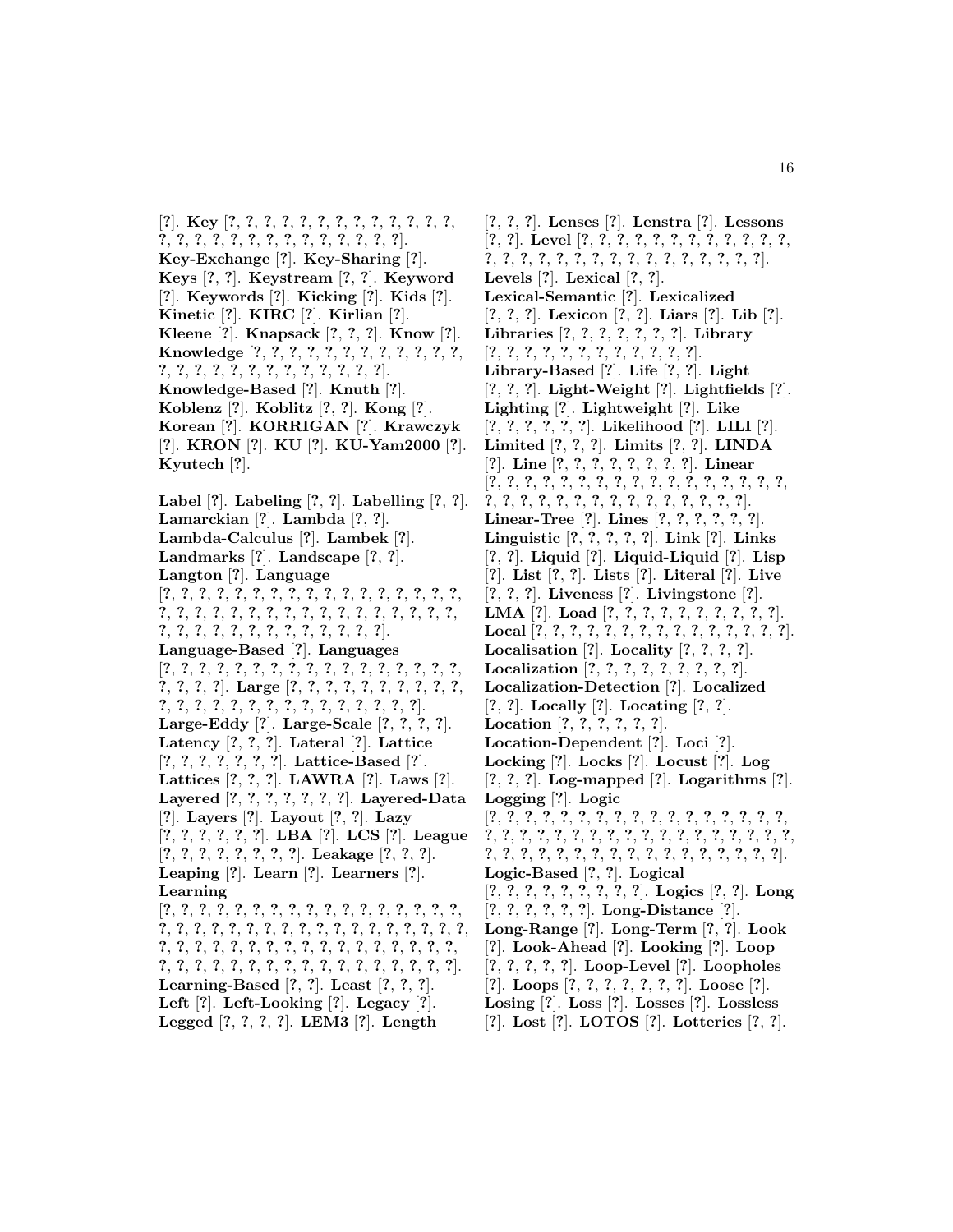**Low** [**?**, **?**, **?**, **?**, **?**, **?**, **?**, **?**, **?**, **?**, **?**, **?**]. **Low-Complexity** [**?**]. **Low-Cost** [**?**]. **Low-Effort** [**?**]. **Low-Energy** [**?**]. **Low-Exponent** [**?**]. **Low-Level** [**?**]. **Low-Power** [**?**]. **Lower** [**?**, **?**]. **LP** [**?**]. **LR** [**?**]. **LR-regular** [**?**]. **LRP** [**?**]. **LTAG** [**?**]. **LTL** [**?**]. **L¨ubeck** [**?**]. **Lucky** [**?**]. **LuckyStar** [**?**]. **Luenberger** [**?**]. **Lustre** [**?**]. **Lyapunov** [**?**].

**m** [**?**, **?**, **?**, **?**]. **M-Commerce** [**?**]. **MA** [**?**]. **MA/LMA** [**?**]. **MAC** [**?**]. **MAC2424** [**?**]. **Machine** [**?**, **?**, **?**, **?**, **?**, **?**, **?**, **?**, **?**, **?**, **?**, **?**, **?**, **?**, **?**, **?**, **?**, **?**, **?**, **?**, **?**, **?**, **?**, **?**, **?**, **?**, **?**, **?**]. **Machine-Learning** [**?**]. **Machine-Readable** [**?**]. **Machines** [**?**, **?**, **?**, **?**, **?**, **?**, **?**, **?**, **?**, **?**]. **MadKit** [**?**]. **Magic** [**?**]. **Magical** [**?**]. **magmaFreiburg2000** [**?**]. **Mail** [**?**]. **Maintainability** [**?**]. **Maintaining** [**?**]. **Maintenance** [**?**, **?**, **?**, **?**, **?**]. **Mainz** [**?**]. **MaJIC** [**?**]. **Make** [**?**, **?**, **?**]. **Makes** [**?**]. **Making** [**?**, **?**, **?**, **?**, **?**, **?**, **?**, **?**]. **Malicious** [**?**]. **malleable** [**?**]. **Mammograms** [**?**]. **Management** [**?**, **?**, **?**, **?**, **?**, **?**, **?**, **?**, **?**, **?**, **?**, **?**, **?**, **?**, **?**, **?**, **?**, **?**, **?**, **?**, **?**, **?**, **?**, **?**, **?**, **?**, **?**, **?**, **?**]. **Managing** [**?**, **?**]. **Maneuvers** [**?**]. **MANIFOLD** [**?**]. **Manifolds** [**?**]. **Manipulation** [**?**, **?**]. **Manipulator** [**?**]. **Mannheim** [**?**]. **Manufacturing** [**?**]. **Many** [**?**, **?**, **?**, **?**]. **Many-One** [**?**]. **Map** [**?**, **?**, **?**, **?**, **?**]. **Map-Based** [**?**]. **Map-Building** [**?**]. **mapped** [**?**]. **Mapping** [**?**, **?**, **?**, **?**, **?**, **?**, **?**, **?**, **?**, **?**, **?**]. **Mappings** [**?**]. **Maps** [**?**, **?**, **?**, **?**]. **Markers** [**?**]. **Market** [**?**, **?**]. **Marketing** [**?**]. **Marketplace** [**?**, **?**, **?**]. **Markets** [**?**, **?**, **?**, **?**]. **Marking** [**?**]. **Markov** [**?**, **?**, **?**, **?**, **?**, **?**, **?**]. **Markov-Local** [**?**]. **Marks** [**?**]. **Marrella** [**?**]. **MARS** [**?**, **?**]. **MARS-Like** [**?**]. **MaRTE** [**?**]. **MAS** [**?**, **?**, **?**]. **Masking** [**?**]. **Massive** [**?**, **?**, **?**]. **Match** [**?**, **?**]. **Matching** [**?**, **?**, **?**, **?**, **?**, **?**, **?**, **?**, **?**, **?**, **?**, **?**, **?**, **?**, **?**, **?**, **?**, **?**, **?**, **?**].

**Matchings** [**?**]. **Matchmaking** [**?**]. **Materialization** [**?**]. **Materializations** [**?**]. **Mathematical** [**?**, **?**, **?**, **?**, **?**, **?**, **?**, **?**]. **Mathematics** [**?**]. **Matlab** [**?**]. **Matrix** [**?**, **?**, **?**, **?**, **?**, **?**, **?**, **?**]. **Matrix-Matrix** [**?**]. **Matter** [**?**]. **Matter/Gray** [**?**]. **Maturity** [**?**, **?**]. **Maude** [**?**, **?**]. **Max** [**?**, **?**, **?**]. **Max-plus** [**?**, **?**]. **Maximal** [**?**, **?**]. **Maximizing** [**?**]. **Maximum** [**?**]. **Mazurkiewicz** [**?**]. **Mbps** [**?**]. **McEliece** [**?**]. **McGill** [**?**]. **Mean** [**?**]. **Mean-Field** [**?**]. **Meaning** [**?**, **?**, **?**, **?**]. **Meaning-Text** [**?**, **?**]. **Means** [**?**, **?**, **?**, **?**, **?**, **?**, **?**]. **Meastex** [**?**]. **Measure** [**?**, **?**]. **Measurement** [**?**, **?**, **?**, **?**, **?**, **?**, **?**]. **Measurement-Based** [**?**]. **Measurements** [**?**, **?**]. **Measures** [**?**, **?**, **?**, **?**, **?**]. **Measuring** [**?**, **?**, **?**, **?**, **?**]. **Mechanical** [**?**, **?**]. **Mechanics** [**?**, **?**]. **Mechanism** [**?**, **?**, **?**, **?**, **?**, **?**, **?**]. **Mechanisms** [**?**, **?**, **?**, **?**, **?**, **?**, **?**, **?**, **?**, **?**]. **Mechanized** [**?**]. **Mechanizing** [**?**]. **Media** [**?**]. **Medians** [**?**]. **Mediated** [**?**, **?**, **?**, **?**, **?**, **?**]. **Mediating** [**?**]. **Mediators** [**?**]. **Medical** [**?**, **?**, **?**, **?**, **?**, **?**]. **Medicine** [**?**]. **Medieval** [**?**, **?**]. **Meet** [**?**, **?**]. **Meeting** [**?**]. **Meets** [**?**]. **Mellin** [**?**, **?**]. **Member** [**?**]. **Membership** [**?**, **?**, **?**, **?**]. **Membranes** [**?**]. **memetic** [**?**]. **Memorable** [**?**]. **Memories** [**?**]. **Memory** [**?**, **?**, **?**, **?**, **?**, **?**, **?**, **?**, **?**, **?**, **?**, **?**, **?**, **?**, **?**, **?**, **?**, **?**, **?**, **?**, **?**, **?**, **?**, **?**, **?**]. **Mental** [**?**]. **Mention** [**?**]. **Merchants** [**?**]. **Mercy** [**?**]. **Mere** [**?**]. **Merge** [**?**]. **Merkle** [**?**]. **Merkle-Damg˚ard** [**?**]. **Mesh** [**?**, **?**, **?**]. **Mesh-Based** [**?**]. **Meshes** [**?**, **?**, **?**, **?**, **?**]. **MESIA** [**?**]. **Message** [**?**, **?**, **?**, **?**, **?**, **?**, **?**, **?**, **?**, **?**, **?**]. **Message-Passing** [**?**, **?**]. **Messages** [**?**, **?**]. **Messaging** [**?**]. **Meta** [**?**, **?**, **?**, **?**, **?**, **?**, **?**, **?**, **?**, **?**]. **Meta-application** [**?**]. **Meta-directories** [**?**]. **Meta-environment** [**?**]. **Meta-heuristic** [**?**, **?**]. **Meta-learning**

- [**?**, **?**, **?**]. **Meta-level** [**?**]. **Meta-XML** [**?**].
- **Metacomputing** [**?**, **?**, **?**]. **Metadata**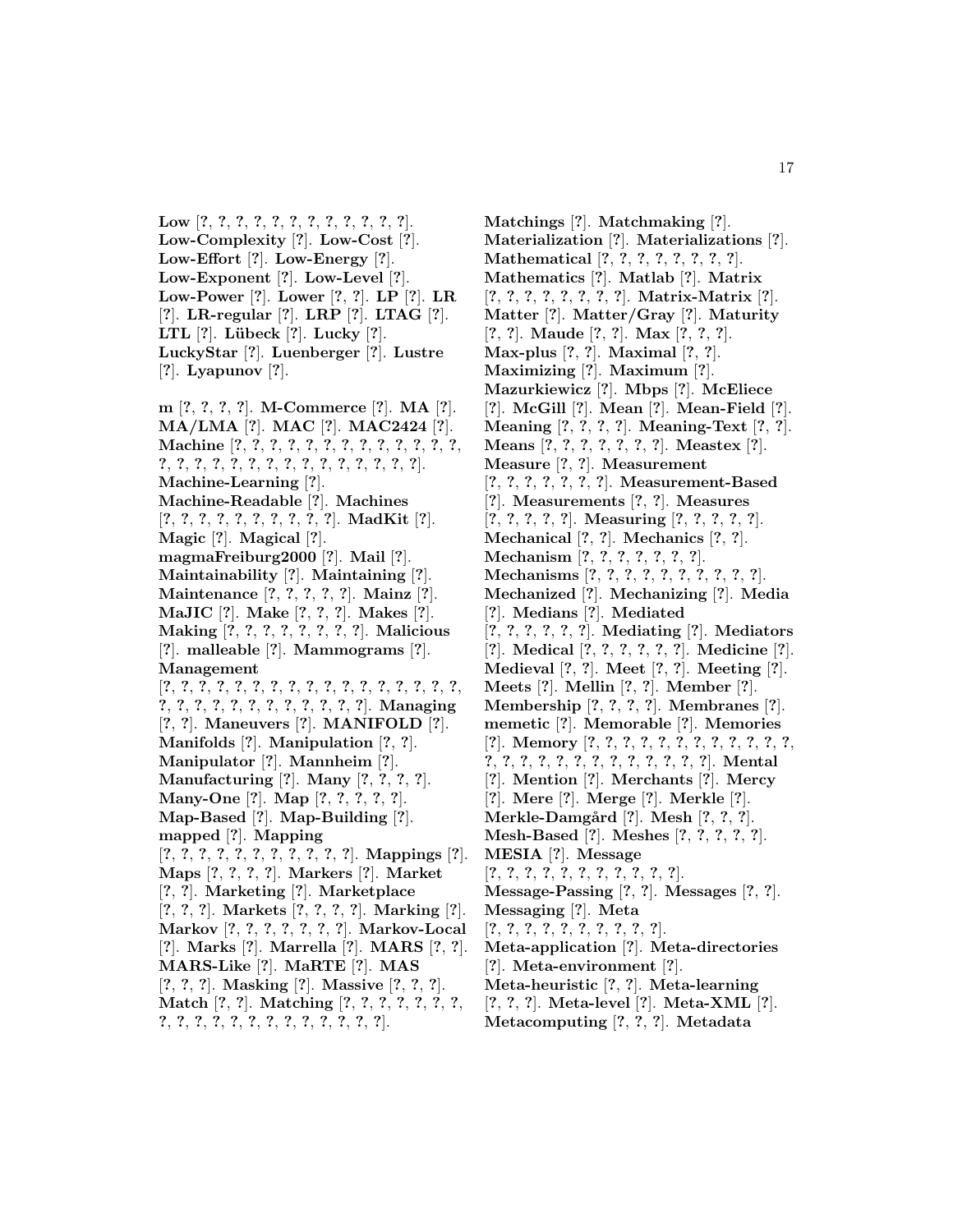[**?**, **?**, **?**]. **Metaheuristic** [**?**]. **Metalanguage** [**?**]. **Metamodelling** [**?**, **?**]. **Metering** [**?**]. **Method** [**?**, **?**, **?**, **?**, **?**, **?**, **?**, **?**, **?**, **?**, **?**, **?**, **?**, **?**, **?**, **?**, **?**, **?**, **?**, **?**, **?**, **?**, **?**, **?**, **?**, **?**, **?**, **?**]. **Method-Based** [**?**]. **Methodologies** [**?**]. **Methodology** [**?**, **?**, **?**]. **Methods** [**?**, **?**, **?**, **?**, **?**, **?**, **?**, **?**, **?**, **?**, **?**, **?**, **?**, **?**, **?**, **?**, **?**, **?**, **?**, **?**, **?**, **?**, **?**, **?**, **?**, **?**]. **Metric** [**?**, **?**, **?**]. **Metric-Based** [**?**]. **Metrics** [**?**, **?**, **?**, **?**, **?**, **?**]. **Micro** [**?**, **?**, **?**]. **Micro-Genetic** [**?**]. **Micro-mobility** [**?**]. **Microcalcifications** [**?**]. **Microchannel** [**?**]. **Microcontrollers** [**?**]. **Micrographs** [**?**]. **Micropayment** [**?**]. **Micropayments** [**?**]. **Microprocessor** [**?**]. **Microprocessors** [**?**, **?**]. **Mid** [**?**, **?**]. **Mid-Size** [**?**, **?**]. **Middle** [**?**, **?**]. **Middle-Sized** [**?**]. **Middleware** [**?**, **?**, **?**, **?**]. **Migratable** [**?**]. **Migrating** [**?**, **?**]. **Migration** [**?**, **?**, **?**, **?**, **?**]. **MIKE** [**?**]. **Mildly** [**?**]. **Milk** [**?**]. **Millionaires** [**?**]. **Milner** [**?**]. **Min** [**?**, **?**, **?**]. **Min-plus** [**?**, **?**]. **Min-round** [**?**]. **Mind** [**?**]. **Minimal** [**?**, **?**, **?**, **?**, **?**, **?**, **?**]. **Minimalism** [**?**, **?**]. **Minimization** [**?**]. **Minimizing** [**?**, **?**]. **Minimum** [**?**, **?**, **?**, **?**]. **Minimum-Cost** [**?**]. **Mining** [**?**, **?**, **?**, **?**, **?**, **?**, **?**, **?**, **?**, **?**, **?**, **?**, **?**, **?**, **?**, **?**, **?**, **?**, **?**, **?**, **?**, **?**, **?**, **?**, **?**, **?**, **?**, **?**, **?**, **?**, **?**, **?**, **?**, **?**, **?**, **?**, **?**, **?**]. **MiniPASS** [**?**]. **Minus** [**?**, **?**]. **Mirror** [**?**]. **Mirroring** [**?**]. **Mirrors** [**?**]. **Misbehaving** [**?**]. **Missiles** [**?**]. **Missing** [**?**]. **Mission** [**?**]. **MISTY** [**?**]. **MISTY1** [**?**]. **Mix** [**?**, **?**]. **Mix-Network** [**?**]. **Mixed** [**?**, **?**, **?**]. **Mixel** [**?**]. **Mixes** [**?**, **?**]. **Mixture** [**?**, **?**]. **Mobile** [**?**, **?**, **?**, **?**, **?**, **?**, **?**, **?**, **?**, **?**, **?**, **?**, **?**, **?**, **?**, **?**, **?**, **?**, **?**, **?**, **?**, **?**, **?**, **?**, **?**, **?**, **?**, **?**, **?**, **?**, **?**, **?**, **?**, **?**, **?**]. **Mobiles** [**?**]. **Mobility** [**?**, **?**, **?**, **?**]. **Modal** [**?**, **?**, **?**, **?**]. **Modalities** [**?**]. **Modality** [**?**]. **Mode** [**?**, **?**, **?**, **?**]. **Moded** [**?**]. **Model** [**?**, **?**, **?**, **?**, **?**, **?**, **?**, **?**, **?**, **?**, **?**, **?**, **?**, **?**, **?**, **?**, **?**, **?**, **?**, **?**, **?**, **?**, **?**, **?**, **?**, **?**, **?**, **?**, **?**, **?**, **?**, **?**, **?**, **?**, **?**, **?**, **?**, **?**, **?**, **?**, **?**, **?**, **?**, **?**, **?**, **?**, **?**, **?**, **?**, **?**, **?**, **?**, **?**, **?**, **?**, **?**, **?**, **?**, **?**, **?**, **?**, **?**, **?**, **?**, **?**, **?**, **?**, **?**,

**?**, **?**, **?**, **?**, **?**, **?**, **?**, **?**, **?**, **?**, **?**, **?**, **?**, **?**, **?**, **?**]. **Model-Based** [**?**]. **Model-Checking** [**?**, **?**]. **Model-Integrated** [**?**]. **Modeled** [**?**]. **Modeling** [**?**, **?**, **?**, **?**, **?**, **?**, **?**, **?**, **?**, **?**, **?**, **?**, **?**, **?**, **?**, **?**, **?**, **?**, **?**, **?**, **?**, **?**, **?**, **?**, **?**, **?**, **?**, **?**, **?**, **?**, **?**, **?**, **?**, **?**, **?**, **?**, **?**, **?**, **?**, **?**, **?**, **?**, **?**]. **Modelization** [**?**]. **Modelling** [**?**, **?**, **?**, **?**, **?**, **?**, **?**, **?**, **?**, **?**, **?**, **?**, **?**, **?**, **?**, **?**, **?**, **?**]. **Models** [**?**, **?**, **?**, **?**, **?**, **?**, **?**, **?**, **?**, **?**, **?**, **?**, **?**, **?**, **?**, **?**, **?**, **?**, **?**, **?**, **?**, **?**, **?**, **?**, **?**, **?**, **?**, **?**, **?**, **?**, **?**, **?**, **?**, **?**, **?**, **?**, **?**, **?**, **?**, **?**, **?**, **?**, **?**, **?**, **?**, **?**, **?**, **?**, **?**, **?**, **?**, **?**, **?**]. **Modern** [**?**]. **Modes** [**?**, **?**, **?**, **?**]. **Modification** [**?**, **?**]. **Modified** [**?**]. **Modular** [**?**, **?**, **?**, **?**, **?**, **?**, **?**, **?**, **?**, **?**, **?**, **?**]. **Modularity** [**?**, **?**, **?**]. **Module** [**?**, **?**]. **Modules** [**?**, **?**, **?**, **?**]. **Modulo** [**?**, **?**]. **Modulus** [**?**]. **MOLeCS** [**?**]. **Molecular** [**?**]. **Molecules** [**?**]. **Moment** [**?**]. **Moments** [**?**, **?**]. **MOMGA** [**?**]. **monad** [**?**]. **Monadic** [**?**, **?**, **?**]. **Money** [**?**]. **Monitor** [**?**]. **Monitoring** [**?**, **?**]. **Monitors** [**?**]. **Monoids** [**?**]. **Monotonic** [**?**]. **Monte** [**?**, **?**]. **Monte-Carlo** [**?**]. **Montgomery** [**?**, **?**, **?**]. **Morphological** [**?**, **?**, **?**]. **Morphology** [**?**, **?**, **?**]. **Morton** [**?**]. **Morton-Ordered** [**?**]. **Mosaicing** [**?**]. **Mosaics** [**?**]. **Most** [**?**]. **Motion** [**?**, **?**, **?**, **?**, **?**]. **Motiv** [**?**]. **Motor** [**?**]. **Move** [**?**]. **Movement** [**?**, **?**, **?**]. **Movements** [**?**, **?**]. **Moving** [**?**, **?**, **?**, **?**, **?**]. **MPEG** [**?**, **?**]. **MPEG4** [**?**]. **MPI** [**?**, **?**, **?**, **?**, **?**, **?**, **?**, **?**]. **MPINE** [**?**]. **MSC-Specified** [**?**]. **MSP430x33x** [**?**]. **MSR** [**?**]. **Mu** [**?**]. **Mu-Calculus** [**?**]. **MuCows** [**?**]. **Multi** [**?**, **?**, **?**, **?**, **?**, **?**, **?**, **?**, **?**, **?**, **?**, **?**, **?**, **?**, **?**, **?**, **?**, **?**, **?**, **?**, **?**, **?**, **?**, **?**, **?**, **?**, **?**, **?**, **?**, **?**, **?**, **?**, **?**, **?**, **?**, **?**, **?**, **?**, **?**, **?**, **?**, **?**, **?**, **?**, **?**, **?**, **?**, **?**, **?**, **?**, **?**, **?**, **?**, **?**, **?**, **?**, **?**, **?**, **?**, **?**, **?**, **?**, **?**, **?**, **?**, **?**, **?**, **?**]. **Multi-Agent** [**?**, **?**, **?**, **?**, **?**, **?**, **?**, **?**, **?**, **?**, **?**, **?**, **?**, **?**, **?**, **?**, **?**, **?**, **?**, **?**, **?**, **?**]. **Multi-application** [**?**]. **Multi-architecture** [**?**]. **Multi-attribute**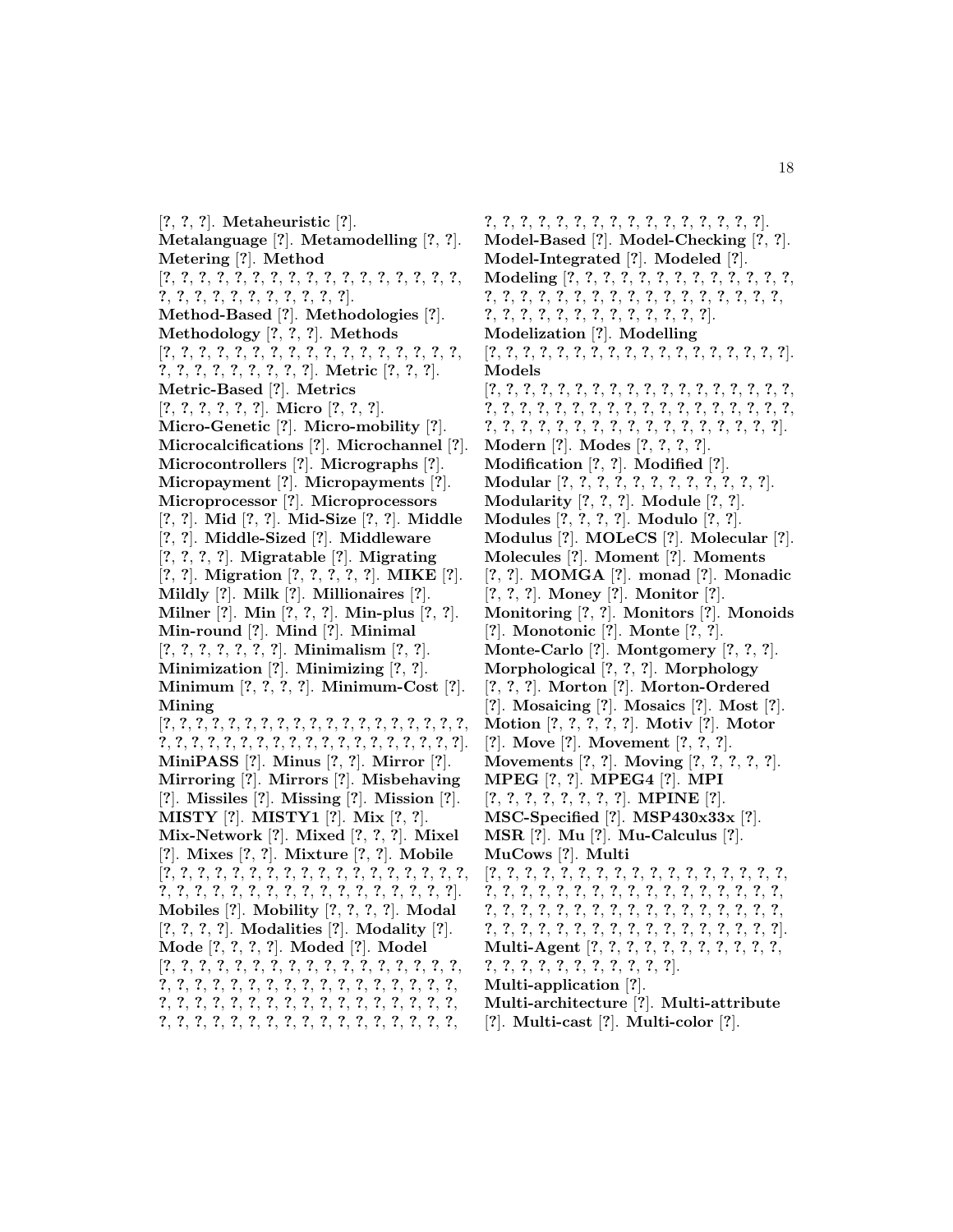**Multi-constraint** [**?**]. **Multi-contact** [**?**]. **Multi-dimensional** [**?**]. **Multi-expert** [**?**, **?**]. **Multi-fracture** [**?**]. **Multi-grid** [**?**]. **Multi-linear** [**?**]. **Multi-modal** [**?**]. **Multi-model** [**?**]. **Multi-objective** [**?**, **?**, **?**, **?**, **?**, **?**, **?**, **?**, **?**, **?**, **?**, **?**, **?**, **?**, **?**]. **Multi-objectivization** [**?**]. **Multi-Paradigm** [**?**, **?**]. **Multi-part** [**?**]. **Multi-party** [**?**]. **Multi-processor** [**?**]. **Multi-resolution** [**?**]. **Multi-sensor** [**?**]. **Multi-service** [**?**, **?**]. **Multi-step** [**?**]. **Multi-threaded** [**?**]. **Multi-threshold** [**?**]. **Multi-valued** [**?**, **?**, **?**]. **Multiagent** [**?**, **?**, **?**, **?**, **?**, **?**, **?**, **?**, **?**]. **Multicast** [**?**, **?**, **?**, **?**, **?**]. **Multicasting** [**?**]. **Multicommodity** [**?**]. **Multicomputer** [**?**]. **Multicomputers** [**?**]. **Multiconstrained** [**?**]. **Multiconstraint** [**?**]. **Multicounter** [**?**]. **Multicriteria** [**?**, **?**, **?**]. **Multidimensional** [**?**, **?**]. **Multigrid** [**?**, **?**]. **Multilateral** [**?**]. **Multilayer** [**?**, **?**, **?**]. **Multilevel** [**?**, **?**]. **Multilingual** [**?**, **?**, **?**]. **Multimedia** [**?**, **?**, **?**, **?**, **?**, **?**, **?**, **?**, **?**]. **Multimodular** [**?**]. **Multiobjective** [**?**, **?**, **?**, **?**, **?**, **?**, **?**, **?**, **?**, **?**, **?**, **?**, **?**, **?**, **?**, **?**]. **Multipartition** [**?**]. **Multiparty** [**?**, **?**]. **Multipath** [**?**]. **Multiple** [**?**, **?**, **?**, **?**, **?**, **?**, **?**, **?**, **?**, **?**, **?**, **?**, **?**, **?**, **?**, **?**, **?**, **?**, **?**, **?**, **?**, **?**, **?**, **?**, **?**, **?**, **?**, **?**]. **Multiple-Path** [**?**]. **Multiple-Record** [**?**]. **Multiple-View** [**?**]. **Multiplexing** [**?**]. **Multiplication** [**?**, **?**, **?**, **?**, **?**]. **Multiplicative** [**?**]. **Multiplier** [**?**, **?**]. **Multiprocessor** [**?**, **?**]. **Multiprocessors** [**?**, **?**]. **Multiprotocol** [**?**]. **Multirecombinative** [**?**]. **Multiresolution** [**?**, **?**]. **Multiseeded** [**?**]. **Multisensor** [**?**]. **Multistrategy** [**?**]. **Multitasking** [**?**]. **Multitemporal** [**?**]. **Multithreaded** [**?**, **?**, **?**, **?**, **?**]. **Multithreading** [**?**, **?**]. **Multivariate** [**?**, **?**]. **Multivector** [**?**]. **Multiview** [**?**]. **MUMPS** [**?**]. **Mutation** [**?**]. **Mutual** [**?**, **?**]. **Myhill** [**?**]. **Myhill-Nerode** [**?**].

**n** [**?**, **?**]. **NAIST** [**?**]. **Naive** [**?**]. **Name** [**?**]. **Names** [**?**, **?**]. **Naming** [**?**]. **Narratives** [**?**]. **Narrow** [**?**]. **Narrowing** [**?**, **?**]. **NAS** [**?**]. **NASA** [**?**]. **National** [**?**]. **Nativism** [**?**]. **Natural** [**?**, **?**, **?**, **?**, **?**, **?**, **?**]. **Nature** [**?**]. **Navigability** [**?**]. **Navigation** [**?**, **?**, **?**]. **Navigational** [**?**, **?**]. **NCA** [**?**]. **nd** [**?**]. **Nearest** [**?**, **?**, **?**, **?**, **?**, **?**, **?**, **?**]. **Nearly** [**?**]. **Necessity** [**?**]. **Need** [**?**, **?**]. **Needed** [**?**]. **Needs** [**?**]. **Negotiating** [**?**]. **Negotiation** [**?**, **?**, **?**, **?**, **?**, **?**, **?**, **?**, **?**, **?**, **?**, **?**, **?**, **?**]. **Negotiation-Based** [**?**]. **Neighbor** [**?**, **?**, **?**]. **Neighborhood** [**?**, **?**]. **Neighbour** [**?**, **?**, **?**]. **Neighbourhood** [**?**, **?**]. **Neighbours** [**?**]. **Neoteny** [**?**]. **NEPHEW** [**?**]. **Nepi** [**?**]. **Nerode** [**?**]. **Nest** [**?**]. **Nested** [**?**, **?**, **?**, **?**, **?**]. **Nesting** [**?**]. **Net** [**?**, **?**, **?**, **?**, **?**]. **Nets** [**?**, **?**, **?**, **?**, **?**, **?**, **?**, **?**, **?**, **?**, **?**, **?**, **?**, **?**, **?**]. **Network** [**?**, **?**, **?**, **?**, **?**, **?**, **?**, **?**, **?**, **?**, **?**, **?**, **?**, **?**, **?**, **?**, **?**, **?**, **?**, **?**, **?**, **?**, **?**, **?**, **?**, **?**, **?**, **?**, **?**, **?**, **?**, **?**]. **Networked** [**?**, **?**, **?**]. **Networking** [**?**, **?**]. **Networks** [**?**, **?**, **?**, **?**, **?**, **?**, **?**, **?**, **?**, **?**, **?**, **?**, **?**, **?**, **?**, **?**, **?**, **?**, **?**, **?**, **?**, **?**, **?**, **?**, **?**, **?**, **?**, **?**, **?**, **?**, **?**, **?**, **?**, **?**, **?**, **?**, **?**, **?**, **?**, **?**, **?**, **?**, **?**, **?**, **?**, **?**, **?**, **?**, **?**, **?**, **?**]. **Neural** [**?**, **?**, **?**, **?**, **?**, **?**, **?**, **?**, **?**, **?**, **?**, **?**, **?**, **?**, **?**, **?**, **?**, **?**, **?**, **?**, **?**, **?**, **?**, **?**]. **Neuro** [**?**, **?**]. **Neuro-rough** [**?**]. **Neurodynamical** [**?**]. **Neuroimaging** [**?**]. **Neuromagnetic** [**?**]. **Neuronal** [**?**, **?**]. **Neurons** [**?**]. **Neuroscience** [**?**, **?**, **?**]. **Neuroscience-Inspired** [**?**]. **Neutrality** [**?**]. **News** [**?**, **?**]. **Newton** [**?**, **?**]. **Newton-like** [**?**]. **Next** [**?**, **?**]. **NIBA** [**?**]. **Nice** [**?**, **?**]. **NICE-Schnorr-Type** [**?**]. **Niched** [**?**]. **Niches** [**?**]. **NIST** [**?**]. **NL** [**?**]. **NL-Based** [**?**]. **NLP** [**?**, **?**, **?**, **?**, **?**]. **No** [**?**, **?**]. **NOAI** [**?**]. **Node** [**?**]. **Nodes** [**?**]. **NODS** [**?**]. **Noise** [**?**, **?**]. **Noisy** [**?**, **?**, **?**, **?**, **?**]. **Nokia** [**?**]. **Nominals** [**?**]. **Non** [**?**, **?**, **?**, **?**, **?**, **?**, **?**, **?**, **?**, **?**, **?**, **?**, **?**, **?**, **?**, **?**, **?**, **?**, **?**, **?**, **?**, **?**, **?**, **?**, **?**, **?**]. **Non-accumulative** [**?**]. **Non-adaptive** [**?**].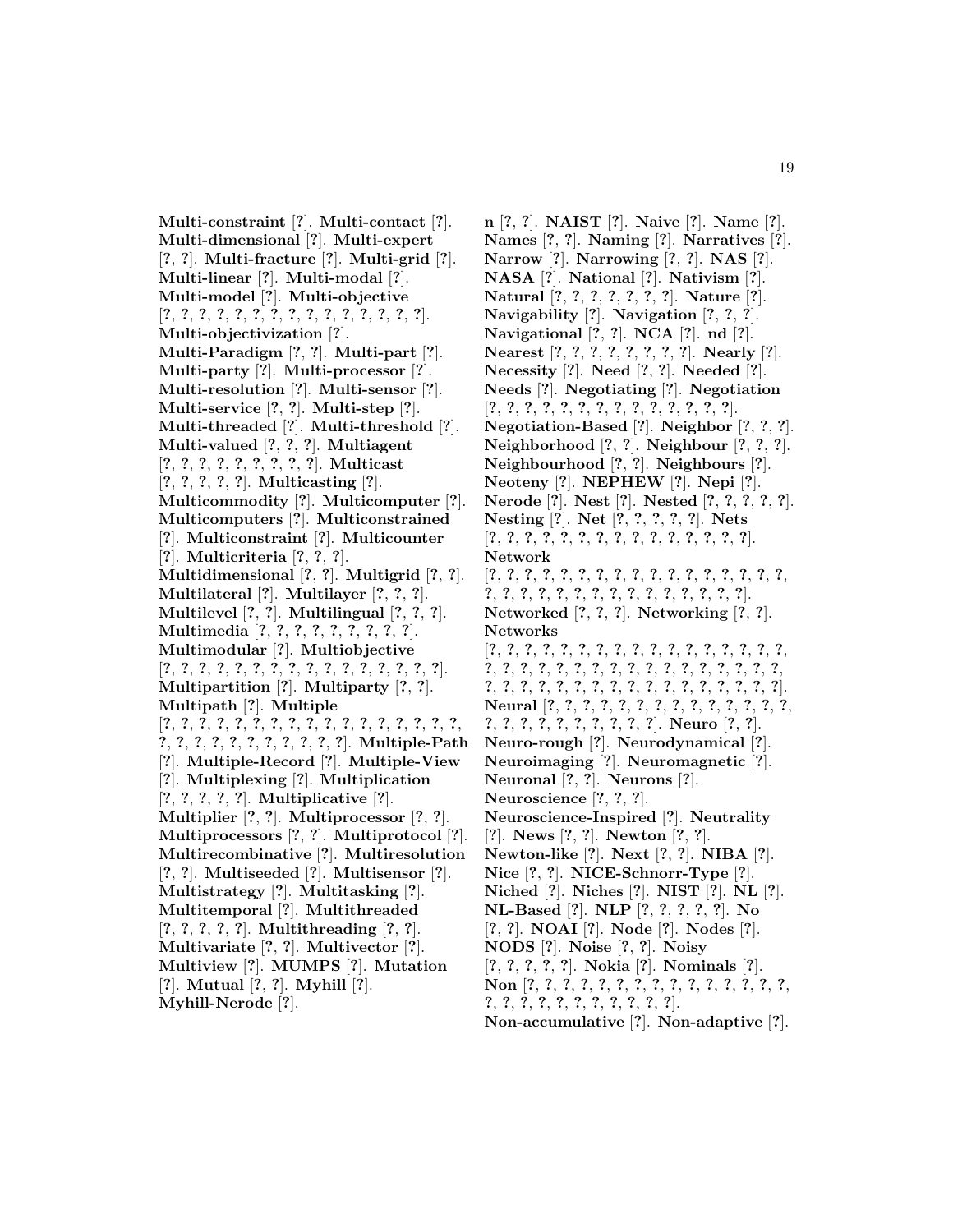**Non-adjacent** [**?**]. **Non-constituent** [**?**]. **Non-Cryptographic** [**?**]. **Non-decreasing** [**?**]. **Non-determinism** [**?**]. **Non-deterministic** [**?**, **?**]. **Non-dominated** [**?**]. **Non-engineering** [**?**]. **Non-interactive** [**?**, **?**]. **Non-linear** [**?**]. **Non-local** [**?**]. **Non-malleable** [**?**]. **Non-maximal** [**?**]. **Non-memetic** [**?**]. **Non-preemptive** [**?**]. **Non-recursive** [**?**]. **Non-repudiation** [**?**, **?**]. **Non-robust** [**?**]. **Non-stationary** [**?**]. **Non-transferable** [**?**]. **Non-transformational** [**?**]. **Non-uniform** [**?**]. **Non-verbal** [**?**]. **Nondeterministic** [**?**, **?**, **?**]. **Nonlinear** [**?**, **?**, **?**, **?**, **?**, **?**, **?**, **?**]. **Nonlinearity** [**?**]. **Nonparametric** [**?**]. **Nonstationary** [**?**]. **Normal** [**?**]. **Normalisation** [**?**, **?**]. **Normalization** [**?**, **?**]. **Normalized** [**?**, **?**]. **Notation** [**?**, **?**]. **Notch** [**?**]. **Note** [**?**, **?**, **?**, **?**, **?**, **?**, **?**, **?**, **?**, **?**, **?**, **?**, **?**, **?**, **?**, **?**, **?**, **?**, **?**, **?**, **?**, **?**, **?**, **?**, **?**, **?**, **?**, **?**, **?**, **?**, **?**, **?**, **?**, **?**, **?**, **?**, **?**, **?**, **?**, **?**, **?**, **?**, **?**, **?**, **?**, **?**, **?**, **?**, **?**, **?**, **?**, **?**, **?**, **?**, **?**, **?**, **?**, **?**, **?**, **?**, **?**, **?**, **?**, **?**, **?**, **?**, **?**]. **Notes** [**?**]. **Notifications** [**?**]. **Notions** [**?**]. **Noun** [**?**]. **Novel** [**?**, **?**, **?**, **?**, **?**, **?**, **?**, **?**, **?**, **?**, **?**, **?**]. **NOWs** [**?**]. **NSS** [**?**]. **NTRU** [**?**, **?**]. **NTRU-Composite** [**?**]. **Nuclear** [**?**]. **NUMA** [**?**]. **NUMA-Machines** [**?**]. **Number** [**?**, **?**, **?**, **?**, **?**, **?**]. **Numbers** [**?**, **?**]. **Numeral** [**?**]. **Numerical** [**?**, **?**, **?**, **?**, **?**, **?**, **?**]. **Nursing** [**?**]. **O** [**?**, **?**, **?**, **?**, **?**]. **OASIS** [**?**]. **OB** [**?**]. **OBDD** [**?**]. **OBDD-Size** [**?**]. **Object**

[**?**, **?**, **?**, **?**, **?**, **?**, **?**, **?**, **?**, **?**, **?**, **?**, **?**, **?**, **?**, **?**, **?**, **?**, **?**, **?**, **?**, **?**, **?**, **?**, **?**, **?**, **?**, **?**, **?**, **?**, **?**, **?**, **?**, **?**, **?**, **?**, **?**, **?**, **?**, **?**, **?**, **?**, **?**, **?**, **?**, **?**, **?**, **?**, **?**, **?**, **?**, **?**, **?**, **?**, **?**, **?**, **?**, **?**, **?**, **?**, **?**, **?**, **?**, **?**, **?**, **?**]. **O** [**?**]ject-Souter:2001:TEN. **Object-Based** [**?**, **?**]. **Object-Models** [**?**]. **Object-Orientation** [**?**]. **Object-Oriented** [**?**, **?**, **?**, **?**, **?**, **?**, **?**, **?**, **?**, **?**, **?**, **?**, **?**, **?**, **?**, **?**, **?**, **?**, **?**, **?**, **?**, **?**, **?**, **?**, **?**, **?**, **?**]. **Object-Orientedness** [**?**].

**Object-Relational** [**?**]. **ObjectCurry** [**?**]. **Objective** [**?**, **?**, **?**, **?**, **?**, **?**, **?**, **?**, **?**, **?**, **?**, **?**, **?**, **?**, **?**, **?**, **?**, **?**, **?**, **?**, **?**, **?**]. **Objectives** [**?**, **?**]. **objectivization** [**?**]. **Objects** [**?**, **?**, **?**, **?**, **?**, **?**, **?**, **?**, **?**, **?**, **?**, **?**, **?**, **?**, **?**, **?**, **?**, **?**, **?**, **?**, **?**, **?**, **?**, **?**]. **OBJSA** [**?**]. **Obliged** [**?**]. **Oblique** [**?**]. **Oblivious** [**?**, **?**, **?**, **?**]. **OBOSS** [**?**]. **Observability** [**?**]. **Observation** [**?**]. **Observers** [**?**, **?**, **?**]. **Observing** [**?**, **?**]. **Obstacles** [**?**]. **Occluded** [**?**]. **Occluding** [**?**]. **Occupied** [**?**]. **Ocean** [**?**]. **OCL** [**?**]. **OCL-Constrained** [**?**]. **ODMQL** [**?**]. **Off** [**?**]. **Offline** [**?**]. **Offs** [**?**, **?**]. **Offset** [**?**]. **OLAP** [**?**, **?**]. **Olden** [**?**]. **Olfaction** [**?**]. **Olfactory** [**?**]. **OMDOC** [**?**]. **Omni** [**?**, **?**]. **Omni-Directional** [**?**, **?**]. **Omnidirectional** [**?**]. **On-Demand** [**?**]. **On-Line** [**?**, **?**]. **On-the-Fly** [**?**]. **One** [**?**, **?**, **?**, **?**, **?**, **?**, **?**]. **One-Point** [**?**]. **One-Sided** [**?**]. **One-Sorted** [**?**]. **Onion** [**?**]. **Online** [**?**, **?**, **?**, **?**, **?**]. **Online/Real** [**?**]. **Online/Real-Time** [**?**]. **Only** [**?**, **?**, **?**]. **Ontologies** [**?**]. **Ontology** [**?**, **?**, **?**, **?**]. **OPCF** [**?**]. **Open** [**?**, **?**, **?**, **?**, **?**, **?**, **?**, **?**, **?**, **?**, **?**]. **Openly** [**?**]. **OpenMP** [**?**, **?**, **?**]. **Operating** [**?**, **?**, **?**, **?**, **?**]. **Operation** [**?**, **?**, **?**, **?**]. **Operational** [**?**, **?**]. **Operations** [**?**, **?**, **?**, **?**, **?**, **?**]. **Operator** [**?**, **?**, **?**, **?**]. **Operators** [**?**, **?**, **?**]. **OPN/2** [**?**]. **Opponent** [**?**]. **Opportunistic** [**?**]. **Opportunities** [**?**]. **Optical** [**?**, **?**, **?**]. **Optima** [**?**]. **Optimal** [**?**, **?**, **?**, **?**, **?**, **?**, **?**, **?**, **?**, **?**, **?**, **?**, **?**, **?**, **?**, **?**, **?**, **?**, **?**, **?**, **?**, **?**, **?**, **?**, **?**]. **Optimality** [**?**]. **Optimisation** [**?**, **?**, **?**, **?**, **?**]. **Optimisations** [**?**]. **Optimisers** [**?**]. **Optimistic** [**?**, **?**, **?**, **?**]. **Optimization** [**?**, **?**, **?**, **?**, **?**, **?**, **?**, **?**, **?**, **?**, **?**, **?**, **?**, **?**, **?**, **?**, **?**, **?**, **?**, **?**, **?**, **?**, **?**, **?**, **?**, **?**, **?**, **?**, **?**, **?**, **?**, **?**, **?**]. **Optimizations** [**?**, **?**, **?**, **?**]. **Optimized** [**?**]. **Optimizer** [**?**, **?**, **?**]. **Optimizing** [**?**, **?**, **?**, **?**, **?**, **?**, **?**, **?**, **?**, **?**, **?**, **?**, **?**, **?**].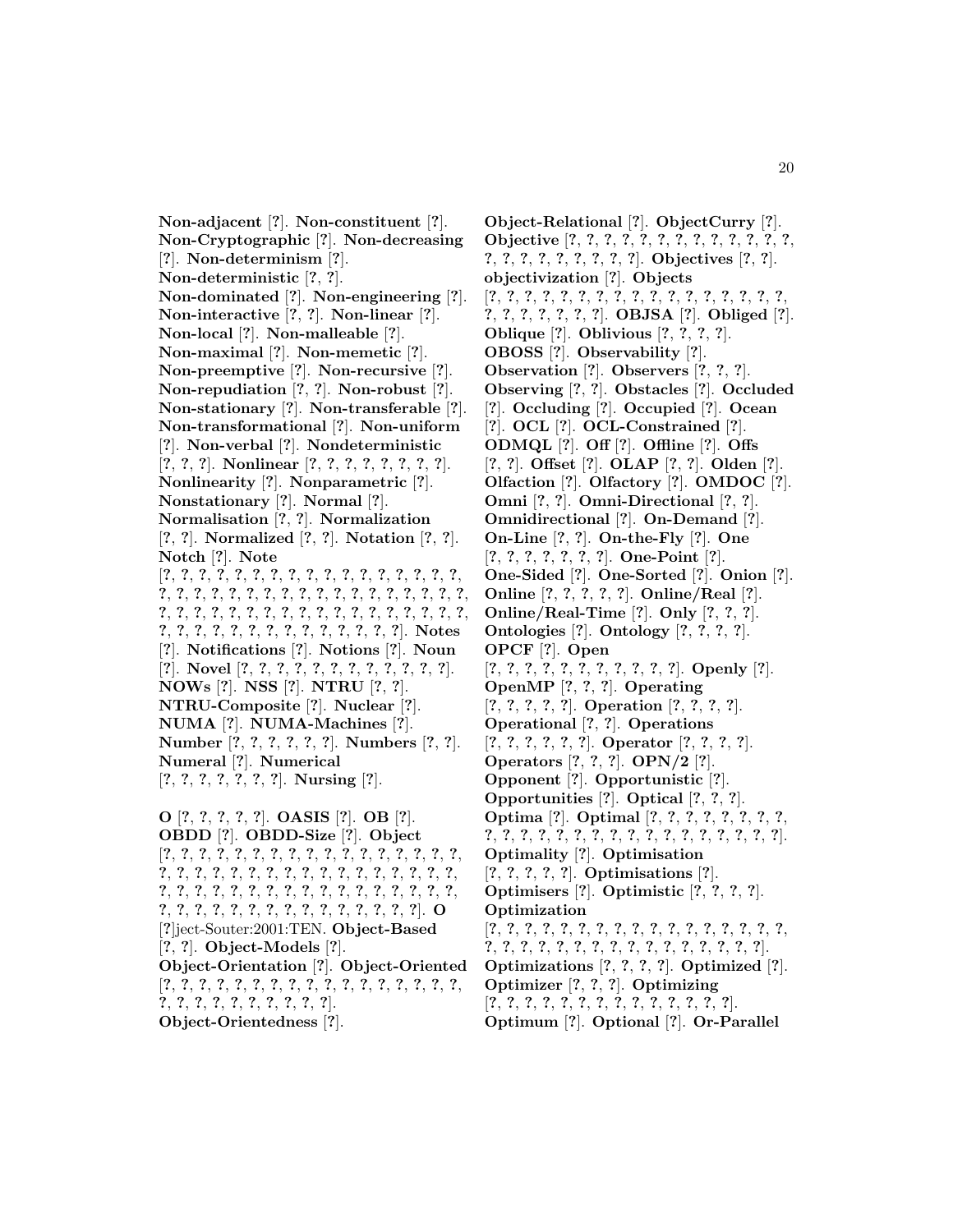[**?**]. **Oracle** [**?**]. **Order** [**?**, **?**, **?**, **?**, **?**, **?**, **?**, **?**, **?**, **?**, **?**, **?**, **?**, **?**, **?**, **?**, **?**, **?**, **?**, **?**, **?**, **?**, **?**, **?**, **?**, **?**, **?**, **?**, **?**, **?**]. **Ordered** [**?**, **?**]. **Orderings** [**?**]. **Orders** [**?**, **?**, **?**]. **Organisations** [**?**]. **Organization** [**?**]. **Organizational** [**?**]. **Organized** [**?**]. **Organizing** [**?**, **?**, **?**, **?**, **?**, **?**, **?**, **?**]. **Orientability** [**?**]. **Orientation** [**?**, **?**, **?**, **?**, **?**]. **Orientations** [**?**]. **Oriented** [**?**, **?**, **?**, **?**, **?**, **?**, **?**, **?**, **?**, **?**, **?**, **?**, **?**, **?**, **?**, **?**, **?**, **?**, **?**, **?**, **?**, **?**, **?**, **?**, **?**, **?**, **?**, **?**, **?**, **?**, **?**, **?**, **?**, **?**, **?**, **?**, **?**, **?**, **?**, **?**, **?**, **?**, **?**]. **Orientedness** [**?**]. **Origin2000** [**?**]. **Original** [**?**, **?**]. **Origins** [**?**]. **ORK** [**?**]. **Orthocomplemented** [**?**]. **Orthogonal** [**?**, **?**, **?**, **?**, **?**, **?**, **?**, **?**]. **Orthogonality** [**?**]. **Osaka** [**?**, **?**]. **Other** [**?**, **?**]. **Outlier** [**?**]. **Output** [**?**, **?**, **?**]. **Outstanding** [**?**, **?**]. **Overcome** [**?**]. **Overfitting** [**?**]. **Overhead** [**?**, **?**, **?**]. **Overlap** [**?**]. **Overlapping** [**?**]. **Overview** [**?**, **?**, **?**, **?**, **?**, **?**, **?**, **?**, **?**]. **Ownership** [**?**]. **Oxymoron** [**?**].

**P** [**?**, **?**]. **P3P** [**?**]. **PA3** [**?**]. **PACAP** [**?**]. **Packages** [**?**]. **Packet** [**?**, **?**, **?**, **?**, **?**, **?**]. **Packet-Filter** [**?**]. **Packing** [**?**]. **Padding** [**?**]. **Page** [**?**, **?**]. **Paillier** [**?**, **?**]. **Pair** [**?**]. **Pairs** [?]. **Pairwise** [?, ?]. **Pajé** [?]. **Panel** [**?**, **?**, **?**, **?**, **?**, **?**, **?**]. **Panoramas** [**?**, **?**]. **Panoramic** [**?**, **?**]. **Paper** [**?**, **?**, **?**, **?**, **?**, **?**, **?**, **?**, **?**]. **Par-T** [**?**]. **Paradigm** [**?**, **?**, **?**]. **Paradigms** [**?**, **?**]. **Paradox** [**?**]. **Parallel** [**?**, **?**, **?**, **?**, **?**, **?**, **?**, **?**, **?**, **?**, **?**, **?**, **?**, **?**, **?**, **?**, **?**, **?**, **?**, **?**, **?**, **?**, **?**, **?**, **?**, **?**, **?**, **?**, **?**, **?**, **?**, **?**, **?**, **?**, **?**, **?**, **?**, **?**, **?**, **?**, **?**, **?**, **?**, **?**, **?**, **?**, **?**, **?**, **?**, **?**, **?**, **?**, **?**, **?**, **?**, **?**, **?**, **?**, **?**, **?**, **?**, **?**, **?**, **?**, **?**, **?**, **?**, **?**, **?**, **?**, **?**, **?**, **?**, **?**, **?**, **?**, **?**, **?**, **?**, **?**, **?**, **?**, **?**, **?**, **?**, **?**, **?**, **?**, **?**, **?**, **?**, **?**, **?**, **?**, **?**, **?**]. **Parallel** [**?**, **?**, **?**, **?**, **?**, **?**, **?**, **?**]. **Parallel-Functional** [**?**]. **Parallel/Distributed** [**?**]. **Parallelisation** [**?**, **?**]. **Parallelising** [**?**]. **Parallelism** [**?**, **?**, **?**, **?**, **?**, **?**, **?**, **?**, **?**, **?**]. **Parallelization** [**?**, **?**, **?**, **?**, **?**, **?**, **?**, **?**].

**Parallelize** [**?**]. **Parallelizing** [**?**, **?**, **?**, **?**]. **Parameter** [**?**, **?**, **?**]. **Parameter-Induced** [**?**]. **Parameterization** [**?**]. **Parameterized** [**?**, **?**]. **Parameters** [**?**, **?**, **?**, **?**, **?**, **?**]. **Parametric** [**?**, **?**, **?**, **?**]. **Parametrized** [**?**]. **Paramodulation** [**?**]. **ParCel** [**?**]. **ParCel-2** [**?**]. **Pareto** [**?**, **?**, **?**, **?**, **?**, **?**]. **Pareto-Front** [**?**]. **Pareto-Optimal** [**?**]. **Parigot** [**?**]. **Parisian** [**?**]. **Parity** [**?**, **?**]. **PARMC** [**?**]. **Parse** [**?**]. **Parser** [**?**]. **Parsers** [**?**]. **Parsing** [**?**, **?**, **?**, **?**]. **Part** [**?**, **?**, **?**]. **Partial** [**?**, **?**, **?**, **?**, **?**, **?**, **?**]. **Partially** [**?**, **?**, **?**]. **Participate** [**?**]. **Particle** [**?**]. **Particle-in-Cell** [**?**]. **Partition** [**?**, **?**]. **Partitional** [**?**]. **Partitioner** [**?**]. **Partitioning** [**?**, **?**, **?**, **?**, **?**, **?**, **?**]. **Partitions** [**?**]. **Parts** [**?**]. **Party** [**?**, **?**]. **Pascal** [**?**]. **PaSo** [**?**]. **PaSo-Team** [**?**]. **Passage** [**?**]. **Passing** [**?**, **?**, **?**, **?**, **?**]. **Passive** [**?**]. **Password** [**?**, **?**, **?**]. **Password-Authenticated** [**?**, **?**]. **Passwords** [**?**]. **Past** [**?**]. **Patching** [**?**]. **Path** [**?**, **?**, **?**, **?**, **?**, **?**, **?**, **?**, **?**, **?**, **?**, **?**]. **Path-Dependent** [**?**]. **Paths** [**?**, **?**, **?**, **?**]. **PATOP** [**?**]. **Pattern** [**?**, **?**, **?**, **?**, **?**, **?**, **?**, **?**, **?**, **?**, **?**, **?**, **?**, **?**, **?**, **?**, **?**, **?**, **?**, **?**, **?**, **?**, **?**, **?**, **?**, **?**, **?**]. **Patterns** [**?**, **?**, **?**, **?**, **?**, **?**, **?**, **?**, **?**, **?**, **?**, **?**, **?**, **?**, **?**, **?**, **?**, **?**, **?**, **?**, **?**, **?**]. **Pay** [**?**]. **Pay-Per-Multiplication** [**?**]. **Payment** [**?**, **?**, **?**, **?**]. **Pays** [**?**]. **PC** [**?**, **?**]. **PCF** [**?**]. **PCI** [**?**]. **PCP** [**?**]. **PCPs** [**?**]. **PE** [**?**]. **Peculiarity** [**?**]. **Peg** [**?**]. **Peg-In-Hole** [**?**]. **Penalty** [**?**]. **Penalty-Based** [**?**]. **Pennsylvania** [**?**]. **Perception** [**?**, **?**, **?**, **?**]. **Perception-Action** [**?**]. **Perception-Based** [**?**]. **Perceptron** [**?**, **?**]. **Perceptrons** [**?**]. **Perceptual** [**?**, **?**]. **Perfect** [**?**, **?**]. **Performance** [**?**, **?**, **?**, **?**, **?**, **?**, **?**, **?**, **?**, **?**, **?**, **?**, **?**, **?**, **?**, **?**, **?**, **?**, **?**, **?**, **?**, **?**, **?**, **?**, **?**, **?**, **?**, **?**, **?**, **?**, **?**, **?**, **?**, **?**, **?**, **?**, **?**, **?**, **?**, **?**, **?**, **?**, **?**, **?**, **?**, **?**, **?**, **?**, **?**, **?**, **?**, **?**, **?**, **?**, **?**, **?**, **?**, **?**, **?**, **?**, **?**, **?**, **?**, **?**, **?**, **?**, **?**, **?**, **?**, **?**, **?**, **?**, **?**, **?**, **?**, **?**, **?**, **?**, **?**, **?**, **?**, **?**, **?**, **?**, **?**, **?**, **?**, **?**, **?**].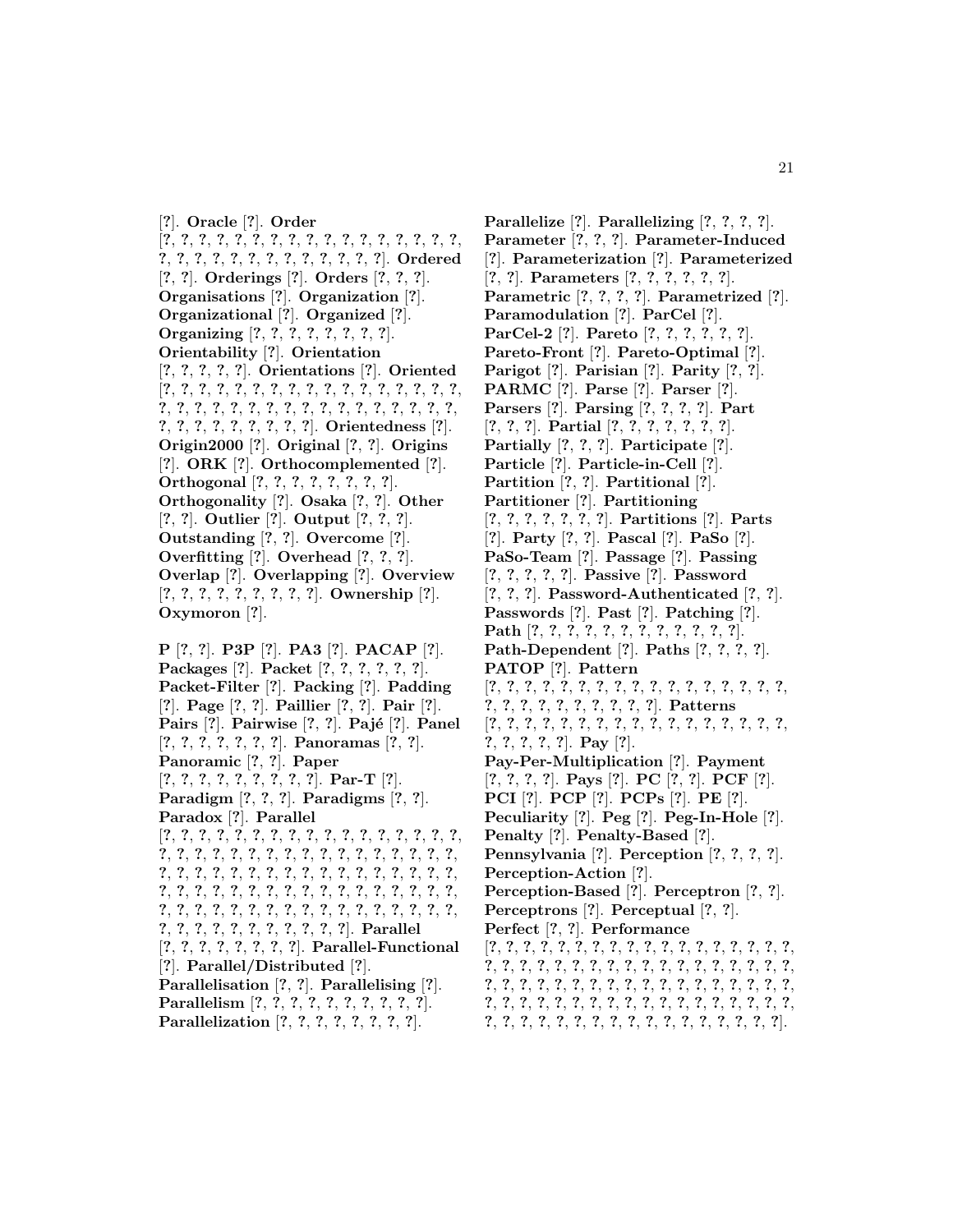**Periodic** [**?**, **?**]. **Perirhinal** [**?**]. **Peritext** [**?**]. **Permutation** [**?**, **?**]. **Perron** [**?**]. **Persistence** [**?**, **?**]. **Persistent** [**?**, **?**]. **Personal** [**?**, **?**, **?**]. **Perspective** [**?**, **?**, **?**, **?**, **?**]. **Perspectives** [**?**, **?**]. **Pervasive** [**?**, **?**]. **Petri** [**?**, **?**, **?**, **?**, **?**, **?**, **?**, **?**, **?**, **?**, **?**, **?**, **?**]. **PFC** [**?**]. **PFC-Based** [**?**]. **Pfortran** [**?**]. **Ph.D.** [**?**]. **Phase** [**?**, **?**]. **PhDOOS** [**?**]. **Phenomena** [**?**]. **Pheromone** [**?**]. **Philosophers** [**?**, **?**]. **PHORA** [**?**]. **Photogrammetric** [**?**, **?**]. **Photographs** [**?**]. **Photometric** [**?**]. **Phrase** [**?**]. **Phrases** [**?**]. **Physical** [**?**, **?**, **?**, **?**, **?**]. **Physics** [**?**, **?**]. **Pictures** [**?**]. **Piecewise** [**?**, **?**, **?**, **?**, **?**, **?**]. **Piecewise-Linear** [**?**]. **PIII** [**?**]. **PINO** [**?**]. **Pipeline** [**?**]. **Pipelined** [**?**]. **Pipelining** [**?**, **?**]. **PISA** [**?**]. **Pixel** [**?**]. **PJama** [**?**]. **PKC** [**?**]. **PKI** [**?**]. **PKIX** [**?**]. **PKP** [**?**]. **Place** [**?**, **?**]. **Placement** [**?**]. **Plaintext** [**?**, **?**, **?**]. **Plan** [**?**, **?**]. **Planar** [**?**, **?**, **?**, **?**, **?**]. **Plane** [**?**]. **Planner** [**?**, **?**]. **Planning** [**?**, **?**, **?**, **?**, **?**, **?**, **?**, **?**]. **Planning-Task** [**?**]. **Plants** [**?**]. **Plasma** [**?**]. **Plasma-Vlasov** [**?**]. **Plastic** [**?**]. **Plasticity** [**?**]. **Platform** [**?**, **?**, **?**, **?**, **?**, **?**, **?**, **?**, **?**, **?**, **?**, **?**]. **Platforms** [**?**, **?**, **?**]. **Plausible** [**?**]. **Player** [**?**]. **Players** [**?**]. **Plots** [**?**]. **Plural** [**?**]. **Plus** [**?**, **?**, **?**, **?**, **?**]. **PM2** [**?**]. **PMI** [**?**]. **PN** [**?**]. **POC** [**?**]. **Point** [**?**, **?**, **?**, **?**, **?**]. **Point-Data** [**?**]. **Pointer** [**?**, **?**]. **Pointer-Based** [**?**]. **Pointers** [**?**, **?**]. **Points** [**?**, **?**, **?**, **?**, **?**, **?**]. **Points-to** [**?**]. **Pointwise** [**?**]. **Pole** [**?**]. **Policies** [**?**, **?**, **?**, **?**, **?**]. **Policy** [**?**, **?**, **?**, **?**, **?**, **?**, **?**, **?**, **?**, **?**, **?**, **?**, **?**, **?**, **?**]. **Policy-Based** [**?**, **?**, **?**]. **Policy-Driven** [**?**]. **Polite** [**?**]. **Polycentric** [**?**, **?**]. **Polygonal** [**?**]. **Polygonizing** [**?**]. **Polymorphic** [**?**]. **Polymorphically** [**?**]. **Polymorphically-Typed** [**?**]. **Polymorphism** [**?**, **?**, **?**, **?**]. **Polynomial** [**?**, **?**, **?**, **?**, **?**, **?**, **?**]. **Polynomial-Time** [**?**, **?**, **?**]. **Polynomially** [**?**]. **Polynomials** [**?**]. **PolyR** [**?**]. **Polytech100** [**?**]. **Pomsets**

[**?**]. **Ponder** [**?**]. **Poor** [**?**]. **Poor-Definition** [**?**]. **Population** [**?**, **?**]. **Populations** [**?**]. **Port** [**?**, **?**]. **Port-Based** [**?**]. **Portability** [**?**]. **Portable** [**?**, **?**, **?**]. **Porting** [**?**, **?**]. **Ports** [**?**]. **Portugal** [**?**]. **POS** [**?**]. **Pose** [**?**, **?**, **?**, **?**]. **Positive** [**?**]. **Possibilities** [**?**]. **Possible** [**?**]. **Post** [**?**, **?**, **?**, **?**]. **Post-genomic** [**?**]. **Post-processing** [**?**]. **Post-pruning** [**?**]. **Postal** [**?**]. **Postcard** [**?**]. **Poster** [**?**]. **Postpass** [**?**]. **Potato** [**?**]. **Potential** [**?**, **?**, **?**, **?**]. **Potentiation** [**?**]. **Power** [**?**, **?**, **?**, **?**, **?**, **?**, **?**, **?**, **?**, **?**, **?**, **?**, **?**, **?**, **?**, **?**, **?**, **?**, **?**, **?**, **?**, **?**, **?**, **?**, **?**, **?**, **?**, **?**, **?**, **?**]. **Power-Aware** [**?**]. **Power-Performance** [**?**]. **Power/Performance** [**?**]. **Powerset** [**?**]. **PP** [**?**, **?**]. **pq** [**?**]. **Practical** [**?**, **?**, **?**, **?**, **?**, **?**, **?**, **?**, **?**, **?**, **?**]. **Practitioner** [**?**]. **Pre** [**?**, **?**, **?**]. **Pre-** [**?**]. **Pre-computing** [**?**]. **Pre-Logical** [**?**]. **Precise** [**?**, **?**]. **Precision** [**?**, **?**]. **Precompiled** [**?**]. **Predicate** [**?**]. **Predictable** [**?**]. **Prediction** [**?**, **?**, **?**, **?**, **?**, **?**, **?**, **?**, **?**, **?**, **?**, **?**, **?**, **?**, **?**]. **Predictions** [**?**]. **Predictive** [**?**, **?**, **?**]. **Preemptive** [**?**, **?**, **?**, **?**]. **Preferences** [**?**]. **Prefetch** [**?**]. **Prefetching** [**?**]. **Preliminary** [**?**, **?**, **?**, **?**, **?**, **?**, **?**, **?**, **?**]. **Premium** [**?**]. **Preparation** [**?**]. **Preprocessing** [**?**]. **Presburger** [**?**]. **Presence** [**?**, **?**, **?**, **?**, **?**, **?**]. **Presentation** [**?**, **?**]. **Presenting** [**?**]. **Preserve** [**?**]. **Preserved** [**?**]. **Preserving** [**?**, **?**]. **Preventing** [**?**]. **Price** [**?**]. **Priced** [**?**, **?**]. **Pricing** [**?**, **?**]. **Primal** [**?**]. **Primal-Dual** [**?**]. **Prime** [**?**, **?**]. **Primes** [**?**]. **Primitive** [**?**]. **Principle** [**?**, **?**]. **Principles** [**?**, **?**, **?**]. **Printed** [**?**]. **Prior** [**?**]. **Priori** [**?**]. **Prioritised** [**?**]. **Priority** [**?**]. **Privacy** [**?**, **?**, **?**, **?**, **?**, **?**, **?**, **?**, **?**, **?**, **?**]. **Privacy-Enhancing** [**?**, **?**]. **Private** [**?**, **?**]. **Privatization** [**?**]. **Prize** [**?**]. **Proactive** [**?**, **?**, **?**]. **Probabilistic** [**?**, **?**, **?**, **?**, **?**, **?**, **?**, **?**, **?**, **?**, **?**, **?**, **?**]. **Probabilities** [**?**]. **Probability** [**?**, **?**, **?**, **?**, **?**, **?**]. **Probability-Based** [**?**].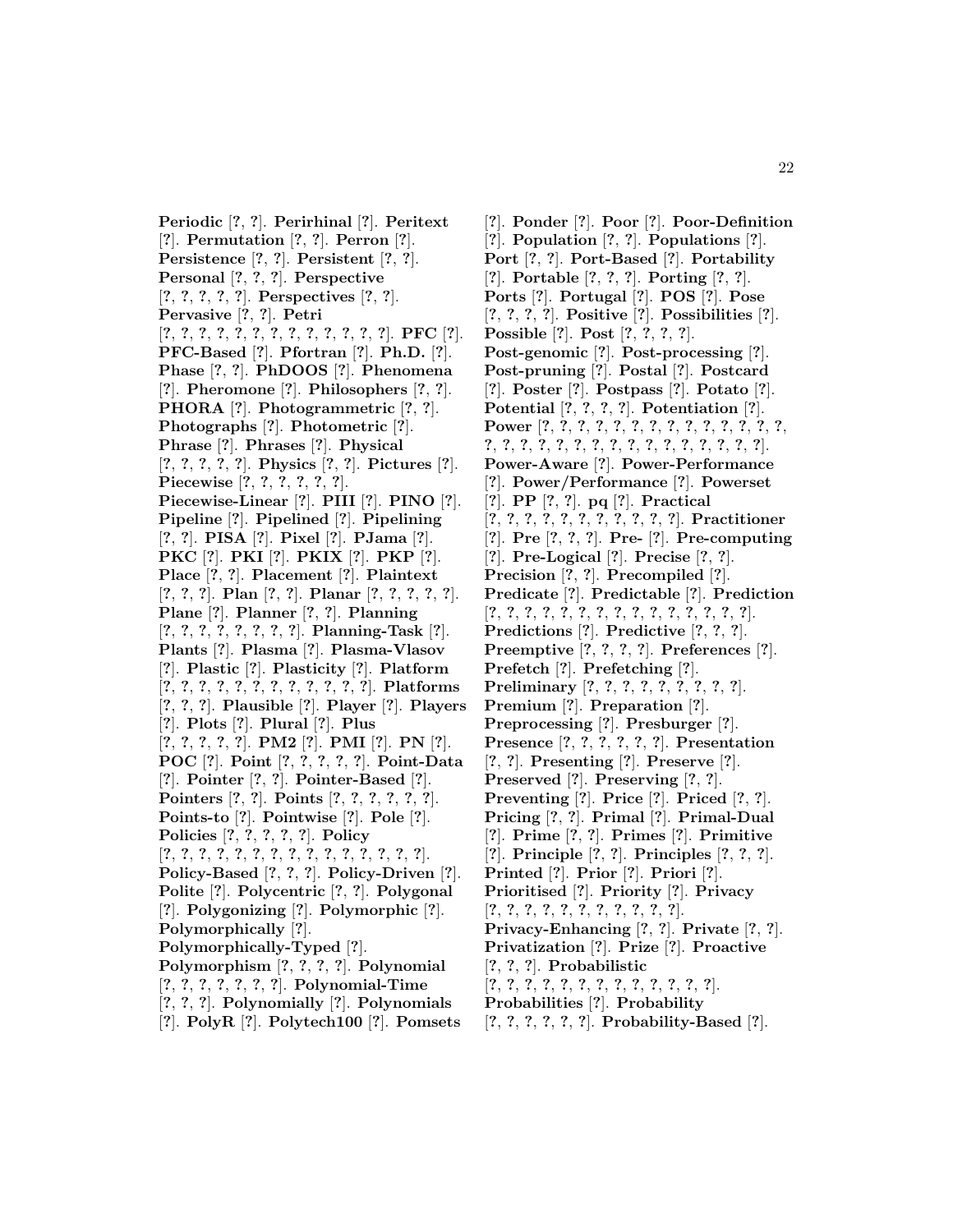**Probability-Enhanced** [**?**]. **Probing** [**?**]. **Problem** [**?**, **?**, **?**, **?**, **?**, **?**, **?**, **?**, **?**, **?**, **?**, **?**, **?**, **?**, **?**, **?**, **?**, **?**, **?**, **?**, **?**, **?**, **?**, **?**, **?**, **?**, **?**, **?**, **?**, **?**, **?**, **?**, **?**, **?**, **?**, **?**, **?**, **?**, **?**, **?**, **?**]. **Problem-Solving** [**?**]. **Problematic** [**?**]. **Problems** [**?**, **?**, **?**, **?**, **?**, **?**, **?**, **?**, **?**, **?**, **?**, **?**, **?**, **?**, **?**, **?**, **?**, **?**, **?**, **?**, **?**, **?**, **?**, **?**, **?**, **?**, **?**, **?**, **?**, **?**, **?**, **?**]. **Procedural** [**?**]. **Procedure** [**?**, **?**]. **Procedures** [**?**, **?**]. **Process** [**?**, **?**, **?**, **?**, **?**, **?**, **?**, **?**, **?**, **?**, **?**, **?**, **?**, **?**, **?**, **?**, **?**]. **Processes** [**?**, **?**, **?**, **?**, **?**, **?**, **?**, **?**, **?**, **?**, **?**]. **Processing** [**?**, **?**, **?**, **?**, **?**, **?**, **?**, **?**, **?**, **?**, **?**, **?**, **?**, **?**, **?**, **?**, **?**, **?**, **?**, **?**, **?**, **?**]. **Processor** [**?**, **?**, **?**, **?**, **?**, **?**, **?**]. **Processors** [**?**, **?**, **?**, **?**, **?**, **?**, **?**, **?**, **?**]. **Procrustean** [**?**]. **Producing** [**?**]. **Product** [**?**, **?**, **?**, **?**, **?**, **?**, **?**, **?**, **?**, **?**, **?**, **?**, **?**, **?**, **?**, **?**, **?**, **?**, **?**, **?**]. **Product-Line** [**?**]. **Product-Lines** [**?**]. **Production** [**?**, **?**, **?**]. **Productive** [**?**]. **Products** [**?**]. **Profile** [**?**, **?**, **?**]. **Profiles** [**?**, **?**]. **Profiling** [**?**, **?**]. **Program** [**?**, **?**, **?**, **?**, **?**, **?**, **?**, **?**, **?**, **?**, **?**, **?**, **?**]. **Programmable** [**?**, **?**, **?**, **?**]. **Programmes** [**?**]. **Programming** [**?**, **?**, **?**, **?**, **?**, **?**, **?**, **?**, **?**, **?**, **?**, **?**, **?**, **?**, **?**, **?**, **?**, **?**, **?**, **?**, **?**, **?**, **?**, **?**, **?**, **?**, **?**, **?**, **?**, **?**, **?**, **?**, **?**, **?**, **?**, **?**, **?**, **?**, **?**, **?**, **?**, **?**, **?**, **?**, **?**, **?**, **?**, **?**, **?**, **?**, **?**, **?**, **?**, **?**, **?**, **?**, **?**, **?**, **?**, **?**, **?**, **?**, **?**, **?**, **?**, **?**, **?**, **?**, **?**]. **Programs** [**?**, **?**, **?**, **?**, **?**, **?**, **?**, **?**, **?**, **?**, **?**, **?**, **?**, **?**, **?**, **?**, **?**, **?**, **?**, **?**, **?**, **?**, **?**, **?**, **?**, **?**, **?**, **?**, **?**, **?**, **?**, **?**, **?**, **?**, **?**, **?**, **?**, **?**, **?**, **?**, **?**, **?**]. **Progress** [**?**, **?**, **?**]. **Progression** [**?**]. **Progressive** [**?**]. **Project** [**?**, **?**, **?**, **?**, **?**, **?**, **?**]. **Projective** [**?**]. **Projects** [**?**, **?**]. **Prolog** [**?**, **?**, **?**, **?**, **?**, **?**, **?**]. **Prolog-to-Java** [**?**]. **Promotes** [**?**]. **Pronouns** [**?**]. **Proof** [**?**, **?**, **?**, **?**, **?**, **?**, **?**]. **Proof-Carrying** [**?**]. **Proof-Directed** [**?**]. **Proof-Nets** [**?**]. **Proofs** [**?**, **?**, **?**, **?**, **?**, **?**, **?**, **?**]. **Propagation** [**?**]. **PROPAN** [**?**]. **Propellant** [**?**]. **Proper** [**?**]. **Properties** [**?**, **?**, **?**, **?**, **?**, **?**, **?**, **?**, **?**, **?**, **?**, **?**, **?**]. **Proposal** [**?**, **?**, **?**, **?**, **?**]. **Proposed** [**?**]. **Propositional**

[**?**, **?**, **?**]. **Prospects** [**?**, **?**]. **Protecting**

[**?**, **?**]. **Protection** [**?**, **?**, **?**]. **Protein** [**?**]. **Protocol** [**?**, **?**, **?**, **?**, **?**, **?**, **?**, **?**, **?**, **?**, **?**, **?**, **?**, **?**, **?**, **?**, **?**, **?**]. **Protocols** [**?**, **?**, **?**, **?**, **?**, **?**, **?**, **?**, **?**, **?**, **?**, **?**, **?**, **?**, **?**, **?**, **?**, **?**, **?**, **?**, **?**]. **Prototypability** [**?**]. **Prototype** [**?**, **?**, **?**, **?**, **?**, **?**, **?**, **?**]. **Prototyping** [**?**]. **Protoz** [**?**]. **Provable** [**?**]. **Provenance** [**?**]. **Prover** [**?**]. **Provide** [**?**]. **Providers** [**?**]. **Proving** [**?**, **?**, **?**, **?**]. **Provisioning** [**?**, **?**]. **Proxies** [**?**]. **Proximity** [**?**, **?**]. **Proxy** [**?**, **?**, **?**]. **pruning** [**?**]. **Pseudo** [**?**, **?**, **?**]. **Pseudo-random** [**?**]. **Pseudo-search** [**?**]. **Pseudo-vectorizing** [**?**]. **Pseudonymity** [**?**]. **Pseudonymization** [**?**]. **Pseudorandom** [**?**]. **Pseudorandomness** [**?**]. **Pseudovectorization** [**?**]. **PSI** [**?**]. **PSPACE** [**?**]. **PSPACE-Complete** [**?**]. **Public** [**?**, **?**, **?**, **?**, **?**, **?**, **?**, **?**, **?**, **?**, **?**, **?**, **?**, **?**]. **Public-Key** [**?**, **?**, **?**, **?**, **?**, **?**, **?**]. **Publication** [**?**]. **Publication-Driven** [**?**]. **Pull** [**?**]. **PuLSE** [**?**]. **Purchase** [**?**]. **Purchases** [**?**]. **Pure** [**?**]. **Purely** [**?**]. **Purpose** [**?**]. **Pursuing** [**?**]. **Pursuit** [**?**]. **Push** [**?**]. **Push/Pull** [**?**]. **Pushing** [**?**]. **PVM** [**?**, **?**]. **PVS** [**?**]. **PVSS** [**?**]. **Pyramid** [**?**]. **Pyramids** [**?**, **?**].

- **QFD** [**?**]. **QoS** [**?**, **?**, **?**, **?**, **?**, **?**, **?**, **?**, **?**, **?**, **?**]. **QoS-Aware** [**?**]. **QoS-Enabled** [**?**, **?**]. **QR** [**?**]. **Quadratic** [**?**, **?**, **?**, **?**, **?**]. **Qualifications** [**?**]. **Qualitative** [**?**]. **Quality** [**?**, **?**, **?**, **?**, **?**, **?**, **?**, **?**, **?**, **?**, **?**, **?**]. **Quality-of-Service** [**?**]. **Quantification** [**?**]. **Quantifier** [**?**]. **Quantised** [**?**]. **Quantitative** [**?**, **?**]. **Quantizer** [**?**]. **Quantum** [**?**, **?**, **?**, **?**]. **QUARTZ** [**?**]. **Quasi** [**?**]. **Quasi-consistency** [**?**]. **Qubits** [**?**]. **Queries** [**?**, **?**, **?**, **?**, **?**, **?**, **?**, **?**, **?**, **?**, **?**, **?**, **?**, **?**]. **Query** [**?**, **?**, **?**, **?**, **?**, **?**, **?**, **?**, **?**, **?**, **?**, **?**, **?**]. **Query-Answering** [**?**].
- **Query-by-Example** [**?**]. **Questioning** [**?**].
- **Queue** [**?**]. **Queued** [**?**]. **Quick** [**?**]. **Quilt**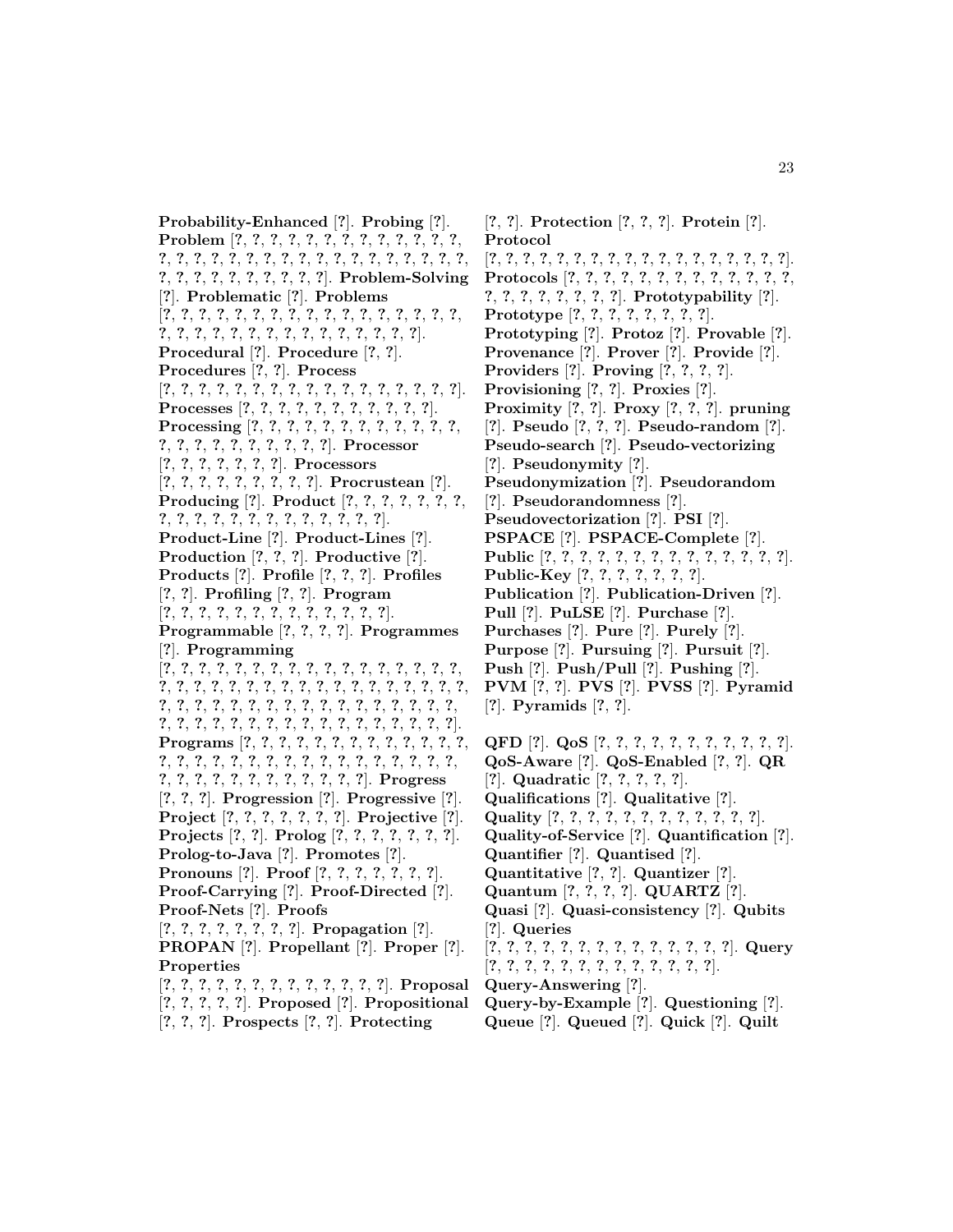**r** [**?**, **?**, **?**]. **Rˆole** [**?**]. **Rabin** [**?**]. **Radar** [**?**]. **Radial** [**?**, **?**]. **Radical** [**?**]. **Radio** [**?**, **?**]. **RAID** [**?**]. **Railway** [**?**]. **Railway-Control** [**?**]. **Raising** [**?**]. **Ramified** [**?**]. **Ramp** [**?**]. **Random** [**?**, **?**, **?**, **?**, **?**, **?**, **?**]. **Randomization** [**?**]. **Randomization-Based** [**?**]. **Randomized** [**?**, **?**, **?**]. **Randomness** [**?**, **?**]. **Range** [**?**, **?**, **?**, **?**, **?**, **?**, **?**, **?**, **?**, **?**, **?**]. **Ranking** [**?**, **?**, **?**, **?**]. **Rapid** [**?**, **?**]. **Rate** [**?**]. **Rating** [**?**]. **Ratio** [**?**]. **Rational** [**?**, **?**]. **Rationale** [**?**]. **Ratios** [**?**]. **Ravenscar** [**?**]. **RBF** [**?**]. **RC4** [**?**]. **RC6** [**?**, **?**, **?**]. **RClass** [**?**]. **RDBMS** [**?**]. **Re** [**?**]. **Re-mining** [**?**]. **Reach** [**?**]. **Reachability** [**?**, **?**, **?**, **?**, **?**]. **REACT** [**?**]. **Reacting** [**?**]. **Reactive** [**?**, **?**]. **Read** [**?**]. **Read/Write** [**?**]. **Read/Write-Locks** [**?**]. **Readable** [**?**]. **Real** [**?**, **?**, **?**, **?**, **?**, **?**, **?**, **?**, **?**, **?**, **?**, **?**, **?**, **?**, **?**, **?**, **?**, **?**, **?**, **?**, **?**, **?**, **?**, **?**, **?**, **?**, **?**, **?**, **?**, **?**, **?**, **?**, **?**, **?**, **?**, **?**, **?**, **?**, **?**, **?**]. **Real-Coded** [**?**]. **Real-Life** [**?**]. **Real-Time** [**?**, **?**, **?**, **?**, **?**, **?**, **?**, **?**, **?**, **?**, **?**, **?**, **?**, **?**, **?**, **?**, **?**, **?**, **?**, **?**, **?**, **?**, **?**, **?**]. **Real-World** [**?**, **?**]. **Realisations** [**?**]. **Realising** [**?**]. **Reality** [**?**, **?**, **?**]. **Realization** [**?**]. **Realizations** [**?**]. **Reasoning** [**?**, **?**, **?**, **?**, **?**, **?**, **?**, **?**, **?**, **?**, **?**, **?**, **?**, **?**, **?**, **?**, **?**, **?**, **?**, **?**, **?**]. **Receiver** [**?**]. **Recognition** [**?**, **?**, **?**, **?**, **?**, **?**, **?**, **?**, **?**, **?**, **?**, **?**, **?**, **?**, **?**, **?**, **?**, **?**, **?**, **?**, **?**, **?**, **?**, **?**, **?**, **?**, **?**, **?**, **?**, **?**, **?**, **?**, **?**, **?**, **?**, **?**, **?**, **?**, **?**, **?**, **?**]. **Recognizable** [**?**, **?**]. **Recognize** [**?**]. **Recognizing** [**?**, **?**]. **Recommend** [**?**]. **Recommender** [**?**]. **Reconfigurable** [**?**, **?**, **?**, **?**, **?**]. **Reconfiguring** [**?**, **?**]. **Reconstruction** [**?**, **?**, **?**, **?**, **?**, **?**, **?**]. **Reconstructions** [**?**]. **Record** [**?**, **?**]. **Records** [**?**, **?**, **?**]. **Recoverable** [**?**, **?**]. **Recovery** [**?**, **?**, **?**, **?**, **?**]. **Recruitment** [**?**]. **Rectangle** [**?**]. **Rectangles** [**?**, **?**]. **Rectangling** [**?**]. **Rectangular** [**?**, **?**, **?**]. **Recurrence** [**?**, **?**]. **Recurrent** [**?**, **?**, **?**].

**Recursion** [**?**, **?**, **?**, **?**, **?**]. **Recursive** [**?**, **?**, **?**, **?**, **?**, **?**, **?**, **?**, **?**, **?**, **?**, **?**, **?**]. **RedDogs** [**?**]. **Redistribution** [**?**]. **Redistributors** [**?**]. **Reduce** [**?**, **?**, **?**, **?**, **?**]. **Reduced** [**?**, **?**, **?**, **?**, **?**, **?**, **?**]. **Reduced-Round** [**?**, **?**, **?**]. **Reducibilities** [**?**]. **Reducing** [**?**, **?**, **?**]. **Reduct** [**?**]. **Reduction** [**?**, **?**, **?**, **?**, **?**, **?**, **?**, **?**, **?**, **?**, **?**]. **Reductions** [**?**, **?**]. **Reducts** [**?**]. **Redundancy** [**?**]. **Redundant** [**?**, **?**, **?**]. **Reference** [**?**]. **References** [**?**, **?**]. **Referential** [**?**]. **Referring** [**?**]. **Refined** [**?**]. **Refinement** [**?**, **?**, **?**, **?**, **?**, **?**, **?**, **?**]. **Refinements** [**?**]. **Refining** [**?**, **?**, **?**]. **Reflection** [**?**, **?**, **?**, **?**]. **Reflective** [**?**, **?**]. **Reformulation** [**?**]. **Refresh** [**?**]. **Region** [**?**, **?**]. **Region-Based** [**?**]. **Regional** [**?**]. **Regions** [**?**, **?**, **?**]. **Register** [**?**, **?**, **?**]. **Registers** [**?**]. **Registration** [**?**]. **Regression** [**?**, **?**]. **Regular** [**?**, **?**, **?**, **?**, **?**, **?**, **?**, **?**, **?**]. **Regularities** [**?**]. **Regularity** [**?**]. **Regulation** [**?**]. **Regulations** [**?**]. **Reification** [**?**]. **Reinforcement** [**?**, **?**, **?**, **?**, **?**, **?**]. **Reject** [**?**, **?**]. **Related** [**?**, **?**, **?**, **?**, **?**]. **Relating** [**?**, **?**]. **Relation** [**?**, **?**]. **Relational** [**?**, **?**, **?**, **?**, **?**, **?**]. **Relations** [**?**, **?**, **?**, **?**, **?**, **?**, **?**, **?**, **?**, **?**, **?**, **?**]. **Relationship** [**?**]. **Relationships** [**?**, **?**, **?**, **?**]. **Relative** [**?**, **?**, **?**]. **Relativistic** [**?**]. **Relaxation** [**?**]. **Relaxing** [**?**]. **Relevance** [**?**]. **Reliability** [**?**, **?**, **?**, **?**, **?**, **?**, **?**]. **Reliable** [**?**, **?**, **?**]. **Relinking** [**?**]. **Relying** [**?**]. **Remailer** [**?**]. **Remainder** [**?**]. **Remapping** [**?**]. **Remarks** [**?**, **?**, **?**, **?**]. **Remediation** [**?**]. **Remote** [**?**, **?**, **?**, **?**]. **Removing** [**?**]. **Rendering** [**?**, **?**, **?**, **?**, **?**]. **Reno** [**?**]. **Reordering** [**?**, **?**]. **Repeated** [**?**]. **Replacement** [**?**]. **Replica** [**?**]. **Replication** [**?**, **?**, **?**]. **Report** [**?**, **?**, **?**, **?**]. **Representation** [**?**, **?**, **?**, **?**, **?**, **?**, **?**, **?**, **?**, **?**, **?**, **?**, **?**, **?**]. **Representations** [**?**, **?**, **?**, **?**, **?**, **?**, **?**]. **Representative** [**?**]. **Representing**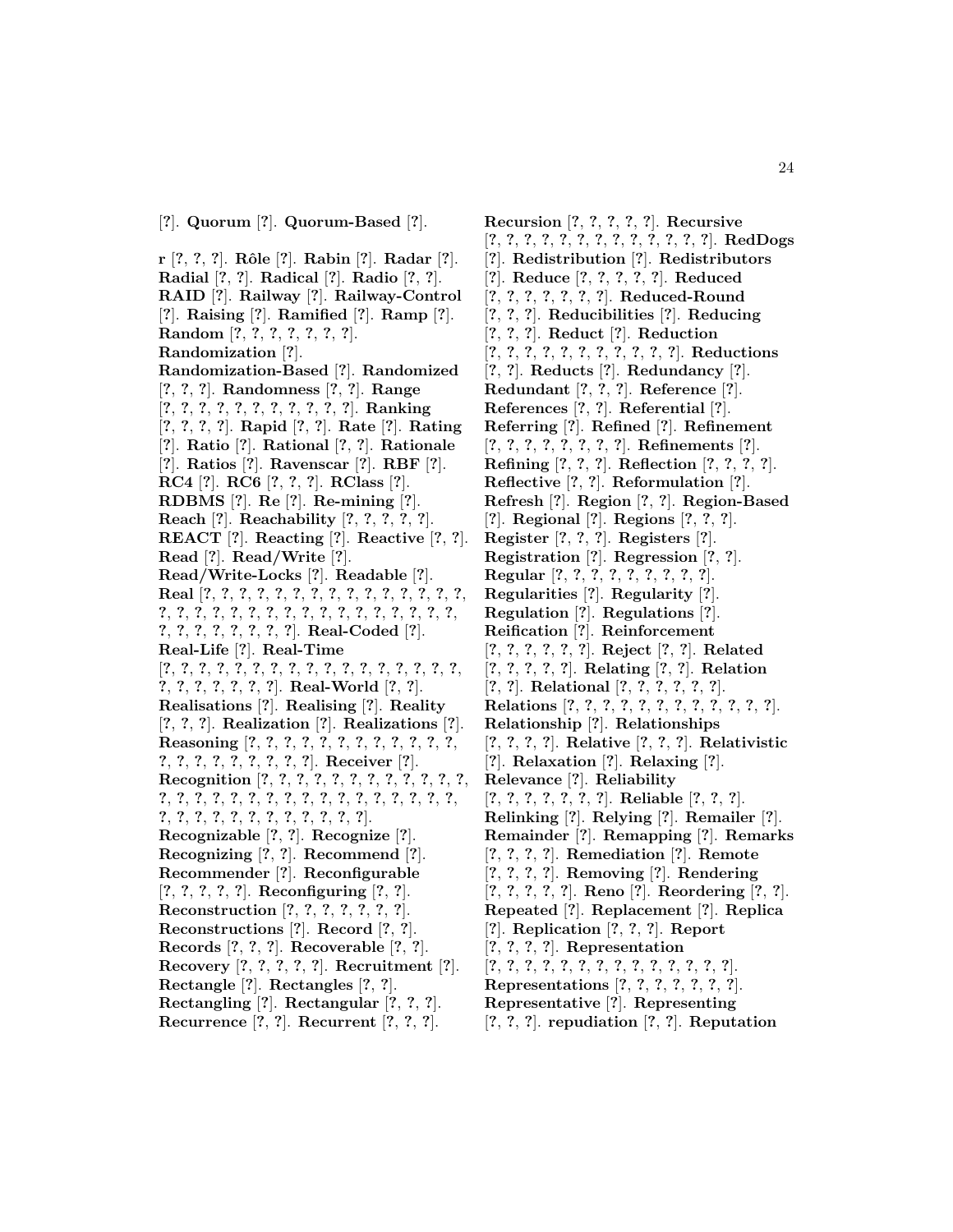[**?**]. **Request** [**?**]. **Requirements** [**?**, **?**, **?**, **?**, **?**, **?**, **?**, **?**]. **Rescue** [**?**, **?**, **?**, **?**, **?**, **?**]. **RescueModel** [**?**]. **Research** [**?**, **?**, **?**, **?**, **?**, **?**, **?**, **?**, **?**, **?**, **?**, **?**, **?**, **?**, **?**, **?**, **?**, **?**, **?**, **?**, **?**, **?**, **?**, **?**, **?**, **?**, **?**, **?**, **?**, **?**, **?**, **?**, **?**, **?**, **?**, **?**, **?**, **?**, **?**, **?**, **?**, **?**, **?**, **?**, **?**, **?**, **?**, **?**, **?**, **?**, **?**, **?**, **?**, **?**, **?**, **?**, **?**, **?**, **?**, **?**, **?**, **?**, **?**, **?**, **?**, **?**, **?**, **?**, **?**, **?**, **?**, **?**]. **Reset** [**?**]. **Resettable** [**?**]. **Resetting** [**?**]. **Resident** [**?**]. **Residual** [**?**]. **Residues** [**?**]. **Resilient** [**?**, **?**]. **Resistant** [**?**]. **Resolution** [**?**, **?**, **?**, **?**, **?**, **?**, **?**, **?**, **?**, **?**]. **Resource** [**?**, **?**, **?**, **?**, **?**, **?**, **?**, **?**]. **Resource-Efficient** [**?**]. **Resources** [**?**, **?**, **?**]. **Respect** [**?**, **?**, **?**]. **Responder** [**?**]. **Response** [**?**, **?**, **?**]. **Responsibility** [**?**]. **Restraining** [**?**]. **Restricted** [**?**]. **Restriction** [**?**]. **Restrictions** [**?**, **?**]. **Restructuring** [**?**, **?**]. **Results** [**?**, **?**, **?**, **?**, **?**, **?**, **?**, **?**, **?**, **?**, **?**, **?**, **?**, **?**]. **Retargetable** [**?**]. **Retina** [**?**]. **Retracts** [**?**]. **Retrieval** [**?**, **?**, **?**, **?**, **?**, **?**, **?**, **?**, **?**, **?**, **?**, **?**, **?**, **?**, **?**, **?**, **?**, **?**, **?**, **?**, **?**, **?**, **?**, **?**, **?**, **?**, **?**]. **Retrieved** [**?**]. **Retroactive** [**?**]. **Retrospective** [**?**]. **Returns** [**?**, **?**]. **Reuse** [**?**, **?**, **?**, **?**]. **Reusing** [**?**]. **Revealing** [**?**]. **Revenue** [**?**]. **REVERE** [**?**]. **Revision** [**?**, **?**, **?**, **?**]. **Revisited** [**?**, **?**, **?**, **?**, **?**, **?**]. **Revocation** [**?**, **?**, **?**, **?**]. **Revoke** [**?**]. **Rewrite** [**?**]. **Rewriting** [**?**, **?**, **?**, **?**, **?**, **?**, **?**, **?**, **?**, **?**, **?**, **?**]. **Rewritings** [**?**]. **Rho** [**?**]. **Riccati** [**?**]. **Rich** [**?**]. **Rig** [**?**]. **Right** [**?**, **?**, **?**]. **Right-Ground** [**?**]. **Right-Looking** [**?**]. **Rigorous** [**?**, **?**]. **Rijndael** [**?**, **?**]. **Ring** [**?**, **?**]. **Rings** [**?**]. **Ripple** [**?**, **?**]. **Risk** [**?**]. **RMIT** [**?**]. **Road** [**?**]. **Roadmap** [**?**]. **Robin** [**?**]. **Roblet** [**?**]. **RoboCup** [**?**, **?**, **?**, **?**, **?**, **?**, **?**, **?**, **?**, **?**, **?**, **?**, **?**, **?**, **?**, **?**, **?**, **?**, **?**, **?**, **?**, **?**, **?**, **?**, **?**]. **RoboCup-2000** [**?**, **?**, **?**, **?**]. **RoboCup-99** [**?**]. **RoboCup-NAIST** [**?**]. **RoboCup-Rescue** [**?**, **?**, **?**]. **RoboCuppers** [**?**]. **RoboLog** [**?**]. **RoboMutts** [**?**]. **RoboRoos** [**?**]. **Robot** [**?**, **?**, **?**, **?**, **?**, **?**, **?**, **?**, **?**, **?**, **?**, **?**, **?**, **?**].

**Robotic** [**?**, **?**, **?**]. **Robotics** [**?**, **?**, **?**, **?**, **?**, **?**]. **Robots** [**?**, **?**, **?**, **?**, **?**, **?**, **?**, **?**]. **Robust** [**?**, **?**, **?**, **?**, **?**, **?**, **?**, **?**, **?**]. **Robustness** [**?**]. **RoGi** [**?**]. **Role** [**?**, **?**, **?**, **?**, **?**, **?**, **?**, **?**, **?**, **?**, **?**, **?**, **?**]. **Role-Based** [**?**, **?**, **?**]. **Rolling** [**?**]. **Root** [**?**, **?**]. **Rosser** [**?**]. **Rostering** [**?**]. **Rotary** [**?**]. **Rotated** [**?**]. **Rotation** [**?**, **?**]. **Rough** [**?**, **?**, **?**, **?**, **?**, **?**, **?**, **?**, **?**, **?**, **?**, **?**, **?**, **?**, **?**, **?**, **?**, **?**, **?**, **?**, **?**, **?**, **?**, **?**, **?**, **?**, **?**, **?**, **?**, **?**, **?**, **?**, **?**, **?**, **?**, **?**, **?**]. **Rough-Neuro** [**?**]. **Round** [**?**, **?**, **?**, **?**, **?**, **?**, **?**]. **Rounding** [**?**]. **Rounds** [**?**, **?**]. **Router** [**?**]. **Routes** [**?**, **?**]. **Routines** [**?**]. **Routing** [**?**, **?**, **?**, **?**, **?**, **?**, **?**, **?**, **?**, **?**, **?**, **?**, **?**]. **Rovers** [**?**]. **RSA** [**?**, **?**, **?**, **?**, **?**, **?**, **?**, **?**, **?**]. **RSES** [**?**]. **RSESlib** [**?**]. **RT** [**?**]. **Rule** [**?**, **?**, **?**, **?**, **?**, **?**, **?**, **?**, **?**, **?**, **?**, **?**]. **Rule-Based** [**?**]. **Rules** [**?**, **?**, **?**, **?**, **?**, **?**, **?**, **?**, **?**, **?**, **?**, **?**, **?**]. **Run** [**?**, **?**, **?**, **?**, **?**, **?**]. **Run-Time** [**?**, **?**, **?**, **?**, **?**, **?**]. **Running** [**?**]. **Runtime** [**?**, **?**]. **Russellian** [**?**]. **RV** [**?**]. **S** [**?**]. **S-Boxes** [**?**]. **S.P.Q.R** [**?**]. **SAC** [**?**, **?**]. **Safe** [**?**, **?**]. **SAFER** [**?**]. **Safety** [**?**, **?**, **?**, **?**]. **Safety-Critical** [**?**]. **Salesman** [**?**]. **Samples** [**?**]. **Sampling** [**?**, **?**]. **SAMR** [**?**]. **SAP(R)** [**?**]. **SASAS** [**?**]. **SAT** [**?**, **?**]. **Satellite** [**?**]. **Satin** [**?**]. **Satisfaction** [**?**, **?**]. **Satisfiability** [**?**, **?**, **?**]. **Satisfying** [**?**]. **Satoh** [**?**, **?**]. **Satoh-FGH** [**?**]. **Saturation** [**?**, **?**]. **SBC** [**?**]. **Scalability** [**?**, **?**, **?**, **?**]. **Scalable** [**?**, **?**, **?**, **?**, **?**, **?**, **?**, **?**, **?**, **?**, **?**, **?**, **?**, **?**, **?**, **?**, **?**, **?**, **?**, **?**]. **Scalar** [**?**, **?**]. **Scalarsets** [**?**]. **Scale** [**?**, **?**, **?**, **?**, **?**, **?**, **?**, **?**, **?**, **?**]. **Scaleable** [**?**]. **Scaled** [**?**]. **Scan** [**?**]. **Scanning** [**?**]. **Scenario** [**?**, **?**, **?**, **?**]. **Scenario-Based** [**?**, **?**]. **Scenarios** [**?**]. **Scene** [**?**, **?**, **?**, **?**, **?**]. **Scenes** [**?**]. **Schedulability** [**?**]. **Schedule** [**?**, **?**]. **Scheduler** [**?**]. **Schedulers** [**?**, **?**].

- **Schedules** [**?**]. **Scheduling**
- [**?**, **?**, **?**, **?**, **?**, **?**, **?**, **?**, **?**, **?**, **?**, **?**, **?**, **?**, **?**, **?**, **?**, **?**, **?**, **?**, **?**, **?**, **?**, **?**, **?**, **?**, **?**, **?**, **?**, **?**]. **Schema**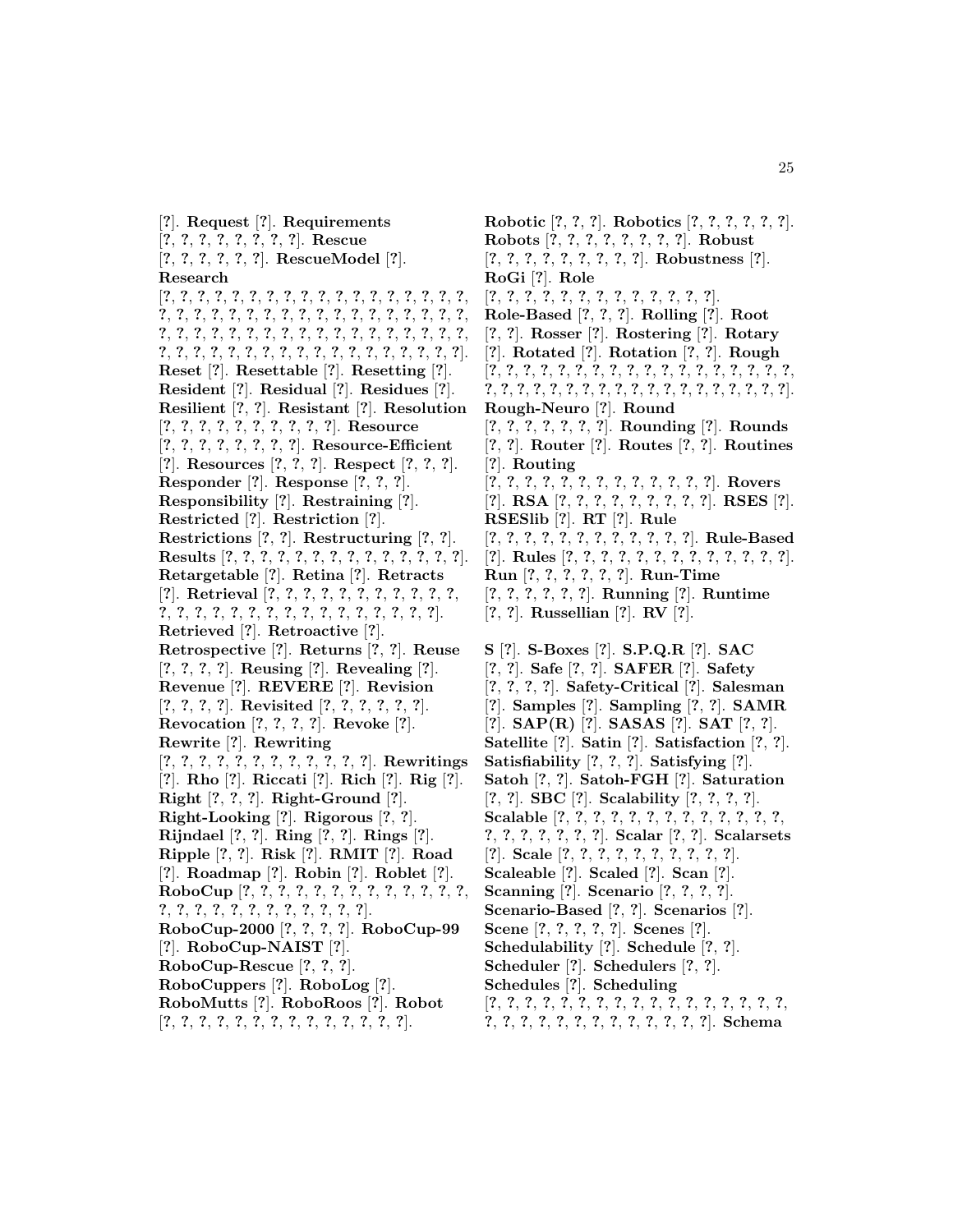[**?**, **?**, **?**, **?**, **?**]. **Schemas** [**?**]. **Scheme** [**?**, **?**, **?**, **?**, **?**, **?**, **?**, **?**, **?**, **?**, **?**, **?**, **?**, **?**, **?**, **?**, **?**, **?**, **?**]. **Schemes**

[**?**, **?**, **?**, **?**, **?**, **?**, **?**, **?**, **?**, **?**, **?**, **?**, **?**, **?**, **?**]. **Schnorr** [**?**]. **School** [**?**, **?**, **?**, **?**]. **Schr¨odinger** [**?**]. **SCI** [**?**]. **SCI-Based** [**?**]. **Science** [**?**, **?**, **?**, **?**, **?**, **?**, **?**]. **Scientific** [**?**, **?**, **?**, **?**, **?**, **?**, **?**, **?**]. **SCOOPP** [**?**]. **SCOPE** [**?**]. **Scoping** [**?**]. **Scrambling** [**?**]. **Scripting** [**?**]. **Sdf** [**?**]. **SDL** [**?**]. **SDL/MSC** [**?**]. **SDL/MSC-Specified** [**?**]. **SE** [**?**]. **Seabreeze** [**?**]. **Sealed** [**?**]. **Sealed-Bid** [**?**]. **Seamless** [**?**]. **Search** [**?**, **?**, **?**, **?**, **?**, **?**, **?**, **?**, **?**, **?**, **?**, **?**, **?**, **?**, **?**, **?**]. **Searching** [**?**, **?**, **?**, **?**, **?**]. **Second** [**?**, **?**, **?**, **?**, **?**, **?**]. **Second-Order** [**?**, **?**]. **Secondary** [**?**, **?**]. **Secrecy** [**?**, **?**, **?**]. **Secrecy-Preserving** [**?**]. **Secret** [**?**, **?**]. **Sector** [**?**]. **Secure** [**?**, **?**, **?**, **?**, **?**, **?**, **?**, **?**, **?**, **?**, **?**, **?**, **?**, **?**, **?**, **?**, **?**, **?**, **?**, **?**, **?**, **?**, **?**, **?**, **?**, **?**, **?**, **?**, **?**, **?**]. **Securing** [**?**]. **Security** [**?**, **?**, **?**, **?**, **?**, **?**, **?**, **?**, **?**, **?**, **?**, **?**, **?**, **?**, **?**, **?**, **?**, **?**, **?**, **?**, **?**, **?**, **?**, **?**, **?**, **?**, **?**, **?**, **?**, **?**, **?**, **?**, **?**, **?**, **?**, **?**, **?**, **?**, **?**, **?**, **?**, **?**, **?**, **?**, **?**, **?**, **?**]. **Seeding** [**?**]. **SEEDS** [**?**]. **Seek** [**?**]. **Segment** [**?**]. **Segmentation** [**?**, **?**, **?**, **?**, **?**, **?**, **?**, **?**, **?**, **?**, **?**, **?**, **?**, **?**, **?**, **?**]. **Segmenting** [**?**]. **Segments** [**?**]. **Selecting** [**?**]. **Selection** [**?**, **?**, **?**, **?**, **?**, **?**, **?**, **?**, **?**, **?**, **?**, **?**, **?**, **?**, **?**, **?**, **?**, **?**, **?**, **?**, **?**, **?**, **?**, **?**, **?**, **?**]. **Selective** [**?**, **?**, **?**]. **Self** [**?**, **?**, **?**, **?**, **?**, **?**, **?**, **?**, **?**, **?**, **?**, **?**, **?**, **?**, **?**, **?**, **?**, **?**, **?**, **?**, **?**, **?**, **?**, **?**, **?**]. **Self-Adaptation** [**?**]. **Self-Adaptive** [**?**, **?**, **?**, **?**, **?**, **?**]. **Self-calibration** [**?**]. **Self-Enforcement** [**?**]. **Self-Escrowed** [**?**]. **Self-Evaluation** [**?**]. **Self-Improvement** [**?**]. **Self-Localization** [**?**, **?**]. **Self-Organized** [**?**]. **Self-Organizing** [**?**, **?**, **?**, **?**, **?**]. **Self-Reconfigurable** [**?**]. **Self-Scrambling** [**?**]. **Self-Stabilizing** [**?**]. **Sell** [**?**]. **Semantic** [**?**, **?**, **?**, **?**, **?**, **?**, **?**]. **Semantical** [**?**, **?**]. **Semantically** [**?**]. **Semantics** [**?**, **?**, **?**, **?**, **?**, **?**, **?**, **?**, **?**, **?**, **?**, **?**,

**?**, **?**, **?**, **?**, **?**, **?**, **?**, **?**, **?**, **?**, **?**, **?**, **?**, **?**, **?**]. **Semi** [**?**, **?**, **?**, **?**, **?**, **?**]. **Signaling** [**?**]. **Signalling**

[**?**, **?**, **?**, **?**, **?**]. **Semi-automatic** [**?**]. **Semi-cooperative** [**?**]. **Semi-decidable** [**?**]. **Semi-monad** [**?**]. **Semi-structured** [**?**]. **Semi-supervised** [**?**]. **Semirings** [**?**]. **Semistructured** [**?**, **?**]. **Sense** [**?**]. **Sensible** [**?**, **?**]. **Sensing** [**?**]. **Sensitive** [**?**, **?**, **?**]. **Sensor** [**?**, **?**, **?**, **?**, **?**]. **Sensory** [**?**, **?**]. **Sentences** [**?**]. **Separability** [**?**]. **Separating** [**?**]. **Separation** [**?**, **?**, **?**, **?**]. **Sequence** [**?**, **?**, **?**, **?**, **?**, **?**, **?**, **?**, **?**, **?**, **?**, **?**, **?**]. **Sequences** [**?**, **?**, **?**, **?**, **?**, **?**, **?**, **?**, **?**]. **Sequencing** [**?**]. **Sequential** [**?**, **?**, **?**, **?**, **?**, **?**, **?**, **?**, **?**]. **Sequentiality** [**?**]. **Serialising** [**?**]. **Series** [**?**, **?**, **?**, **?**, **?**, **?**, **?**]. **Series-Parallel** [**?**, **?**]. **Serpent** [**?**, **?**, **?**, **?**]. **Serv** [**?**]. **Server** [**?**, **?**, **?**, **?**, **?**, **?**, **?**, **?**]. **Server-Aided** [**?**]. **ServerNet** [**?**]. **Servers** [**?**, **?**, **?**, **?**, **?**, **?**, **?**, **?**]. **Service** [**?**, **?**, **?**, **?**, **?**, **?**, **?**, **?**, **?**, **?**, **?**, **?**, **?**, **?**, **?**, **?**]. **Services** [**?**, **?**, **?**, **?**, **?**, **?**, **?**, **?**]. **Serving** [**?**]. **Servoing** [**?**]. **Session** [**?**, **?**, **?**, **?**, **?**, **?**, **?**, **?**]. **Set** [**?**, **?**, **?**, **?**, **?**, **?**, **?**, **?**, **?**, **?**, **?**, **?**, **?**, **?**, **?**, **?**, **?**, **?**, **?**, **?**, **?**, **?**, **?**, **?**]. **Set-Based** [**?**, **?**]. **Sets** [**?**, **?**, **?**, **?**, **?**, **?**, **?**, **?**, **?**, **?**, **?**, **?**, **?**, **?**, **?**, **?**, **?**, **?**, **?**, **?**, **?**, **?**, **?**, **?**, **?**, **?**, **?**, **?**]. **Seven** [**?**]. **Several** [**?**]. **SHA** [**?**]. **SHA-1** [**?**]. **Shadow** [**?**]. **Shallow** [**?**]. **Shape** [**?**, **?**, **?**, **?**, **?**, **?**, **?**, **?**, **?**]. **Shape-from-Silhouette** [**?**]. **Shape-from-Texture** [**?**]. **Shapers** [**?**]. **Shapes** [**?**]. **Shared** [**?**, **?**, **?**, **?**, **?**, **?**, **?**, **?**, **?**]. **Shared-Forest** [**?**]. **Shared-Memory** [**?**, **?**, **?**, **?**]. **Shareholder** [**?**]. **Shares** [**?**]. **Sharif** [**?**]. **Sharif-Arvand** [**?**]. **SharifII** [**?**]. **Sharing** [**?**, **?**, **?**, **?**, **?**, **?**]. **Shaw** [**?**]. **Sheet** [**?**]. **Shell** [**?**]. **Ship** [**?**, **?**]. **Shooting** [**?**]. **Shop** [**?**, **?**, **?**]. **Shopping** [**?**]. **Shor** [**?**]. **Short** [**?**, **?**, **?**]. **Short-Range** [**?**]. **Shortest** [**?**, **?**, **?**, **?**]. **Shoup** [**?**]. **Showdown** [**?**]. **Showing** [**?**]. **Shuttle** [**?**]. **SHV** [**?**]. **Sibiu** [**?**]. **Side** [**?**, **?**, **?**]. **Side-Channel** [**?**]. **Side-Effect** [**?**]. **Sided** [**?**, **?**, **?**]. **SIG** [**?**]. **Sigmoid** [**?**]. **Sign** [**?**]. **Signal**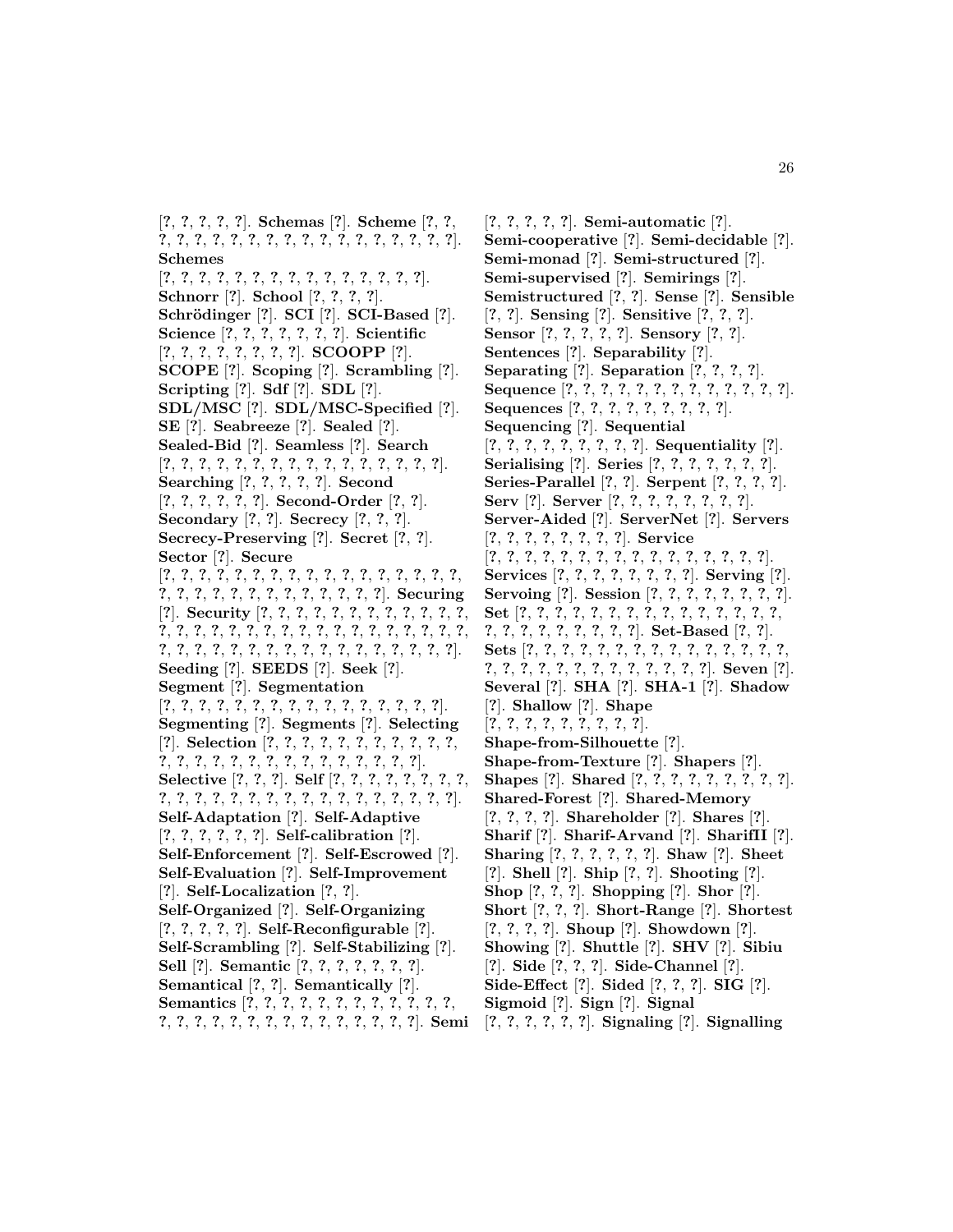[**?**]. **Signature** [**?**, **?**, **?**, **?**, **?**, **?**, **?**, **?**, **?**, **?**, **?**, **?**, **?**]. **Signatures** [**?**, **?**, **?**, **?**, **?**, **?**, **?**, **?**, **?**]. **Signcryption** [**?**]. **Signed** [**?**]. **Signers** [**?**]. **Significant** [**?**]. **Signing** [**?**, **?**]. **Silhouette** [**?**]. **Simalytic** [**?**]. **SIMD** [**?**, **?**]. **Similarity** [**?**, **?**, **?**, **?**]. **Simple** [**?**, **?**, **?**, **?**, **?**, **?**, **?**, **?**, **?**, **?**, **?**, **?**, **?**]. **Simplices** [**?**]. **Simplicity** [**?**, **?**]. **Simplification** [**?**, **?**]. **Simply** [**?**, **?**, **?**, **?**]. **Simply-Iterated** [**?**]. **Simply-Moded** [**?**]. **Simson** [**?**]. **Simson-Steiner** [**?**]. **Simulated** [**?**, **?**, **?**, **?**]. **Simulating** [**?**, **?**]. **Simulation** [**?**, **?**, **?**, **?**, **?**, **?**, **?**, **?**, **?**, **?**, **?**, **?**, **?**, **?**, **?**, **?**, **?**, **?**, **?**, **?**, **?**, **?**, **?**, **?**, **?**, **?**, **?**, **?**, **?**, **?**, **?**, **?**]. **Simulations** [**?**, **?**, **?**]. **Simulator** [**?**, **?**, **?**, **?**, **?**]. **Simultaneous** [**?**, **?**, **?**]. **Single** [**?**, **?**, **?**]. **Single-Input** [**?**]. **Single-Objective** [**?**]. **Singular** [**?**]. **Sisal** [**?**]. **Site** [**?**, **?**, **?**]. **Sites** [**?**, **?**, **?**]. **Situ** [**?**]. **Situated** [**?**]. **Situation** [**?**, **?**, **?**, **?**]. **Situations** [**?**]. **Size** [**?**, **?**, **?**, **?**, **?**, **?**, **?**, **?**, **?**, **?**]. **Sized** [**?**]. **Skel** [**?**]. **Skel-BSP** [**?**]. **Skeleton** [**?**]. **Skeleton-Based** [**?**]. **Skeletons** [**?**, **?**, **?**, **?**]. **SKElib** [**?**]. **Skills** [**?**, **?**]. **SLA** [**?**]. **SLAM** [**?**]. **Sliced** [**?**]. **Slicing** [**?**]. **Sliding** [**?**]. **Sliding-Window** [**?**]. **Small** [**?**, **?**, **?**, **?**, **?**]. **Smalltalk** [**?**]. **Smart** [**?**, **?**, **?**, **?**, **?**, **?**]. **SmartApps** [**?**]. **Smartcard** [**?**]. **Smartcards** [**?**, **?**]. **Smartly** [**?**]. **SmartTools** [**?**]. **Smoothed** [**?**]. **Smoothing** [**?**]. **SMP** [**?**, **?**, **?**, **?**]. **SMPs** [**?**, **?**, **?**]. **SMV** [**?**]. **Snakes** [**?**, **?**]. **Snapshots** [**?**]. **Soccer** [**?**, **?**, **?**, **?**, **?**, **?**, **?**, **?**, **?**, **?**]. **Social** [**?**, **?**]. **Society** [**?**, **?**]. **Sociological** [**?**]. **Soft** [**?**, **?**, **?**, **?**, **?**, **?**, **?**, **?**]. **Software** [**?**, **?**, **?**, **?**, **?**, **?**, **?**, **?**, **?**, **?**, **?**, **?**, **?**, **?**, **?**, **?**, **?**, **?**, **?**, **?**, **?**, **?**, **?**, **?**, **?**, **?**, **?**, **?**, **?**, **?**, **?**, **?**, **?**, **?**, **?**, **?**, **?**, **?**, **?**, **?**, **?**, **?**, **?**, **?**, **?**, **?**, **?**, **?**, **?**, **?**, **?**, **?**, **?**, **?**, **?**, **?**, **?**, **?**, **?**, **?**, **?**, **?**, **?**, **?**, **?**, **?**]. **Software-Hardware** [**?**]. **Software-Only** [**?**]. **Software-Oriented** [**?**]. **Solid** [**?**].

**Solution** [**?**, **?**, **?**, **?**]. **Solutions** [**?**, **?**, **?**, **?**, **?**, **?**, **?**, **?**]. **Solvable** [**?**]. **Solve** [**?**]. **Solved** [**?**]. **Solver** [**?**, **?**, **?**, **?**, **?**]. **Solvers** [**?**, **?**, **?**, **?**]. **Solving** [**?**, **?**, **?**, **?**, **?**, **?**, **?**, **?**, **?**, **?**, **?**, **?**, **?**, **?**, **?**, **?**, **?**, **?**, **?**, **?**]. **SOM** [**?**]. **Some** [**?**, **?**, **?**, **?**, **?**, **?**, **?**, **?**, **?**]. **Something** [**?**]. **Sony** [**?**]. **Sort** [**?**]. **Sorted** [**?**]. **Sorting** [**?**, **?**, **?**]. **Sound** [**?**, **?**]. **Soundcheck** [**?**]. **Source** [**?**, **?**, **?**, **?**]. **Source-Code** [**?**]. **Sources** [**?**, **?**, **?**, **?**, **?**, **?**, **?**]. **SP** [**?**, **?**]. **SP-Restricted** [**?**]. **Space** [**?**, **?**, **?**, **?**, **?**, **?**, **?**, **?**, **?**, **?**, **?**, **?**, **?**, **?**, **?**, **?**, **?**, **?**, **?**, **?**, **?**, **?**, **?**, **?**]. **Space-Filling** [**?**]. **Spaces** [**?**, **?**]. **Spanish** [**?**, **?**]. **Spanning** [**?**]. **SPARK** [**?**]. **Sparse** [**?**, **?**, **?**, **?**, **?**, **?**, **?**]. **Spatial** [**?**, **?**, **?**, **?**, **?**, **?**, **?**, **?**, **?**, **?**, **?**, **?**, **?**]. **Spatial-Timer** [**?**]. **Spatialized** [**?**]. **Spatio** [**?**, **?**, **?**, **?**, **?**, **?**]. **Spatio-Temporal** [**?**, **?**, **?**, **?**, **?**, **?**]. **SPE** [**?**]. **Specialization** [**?**, **?**]. **Specialized** [**?**]. **Specializing** [**?**]. **Specific** [**?**, **?**, **?**]. **Specification** [**?**, **?**, **?**, **?**, **?**, **?**, **?**, **?**, **?**, **?**, **?**, **?**, **?**, **?**, **?**, **?**, **?**, **?**, **?**, **?**, **?**, **?**, **?**, **?**, **?**, **?**, **?**, **?**, **?**]. **Specifications** [**?**, **?**, **?**, **?**, **?**, **?**, **?**, **?**, **?**, **?**, **?**, **?**, **?**]. **Specified** [**?**, **?**, **?**]. **Specifying** [**?**, **?**, **?**, **?**, **?**, **?**, **?**, **?**, **?**, **?**, **?**]. **Spectr** [**?**]. **Spectr-H64** [**?**]. **Spectral** [**?**, **?**]. **Spectrum** [**?**]. **Speculative** [**?**, **?**, **?**]. **Speech** [**?**, **?**, **?**, **?**, **?**, **?**]. **Speed** [**?**, **?**, **?**]. **Speeding** [**?**]. **Spherical** [**?**]. **Spiking** [**?**]. **Spin** [**?**]. **Spineless** [**?**]. **SPL** [**?**]. **Splines** [**?**]. **Split** [**?**]. **SPMD** [**?**, **?**]. **SPN** [**?**, **?**]. **SPNs** [**?**]. **Sporadic** [**?**]. **Spots** [**?**]. **SQL** [**?**, **?**]. **Square** [**?**, **?**]. **Squarer** [**?**]. **Squares** [**?**]. **Squaring** [**?**]. **SR8000** [**?**, **?**]. **SSA** [**?**]. **SSA-Form** [**?**]. **SSC2** [**?**]. **SSL** [**?**]. **Stabilizing** [**?**, **?**, **?**]. **Stable** [**?**, **?**, **?**]. **Stack** [**?**, **?**, **?**]. **Stage** [**?**]. **Stakeholder** [**?**]. **Stakeholder-Centric** [**?**]. **Stamps** [**?**]. **Standard** [**?**, **?**, **?**]. **Standards** [**?**, **?**]. **Star** [**?**, **?**]. **Star-Free** [**?**, **?**]. **State** [**?**, **?**, **?**, **?**, **?**, **?**, **?**, **?**, **?**, **?**, **?**, **?**, **?**, **?**, **?**, **?**, **?**,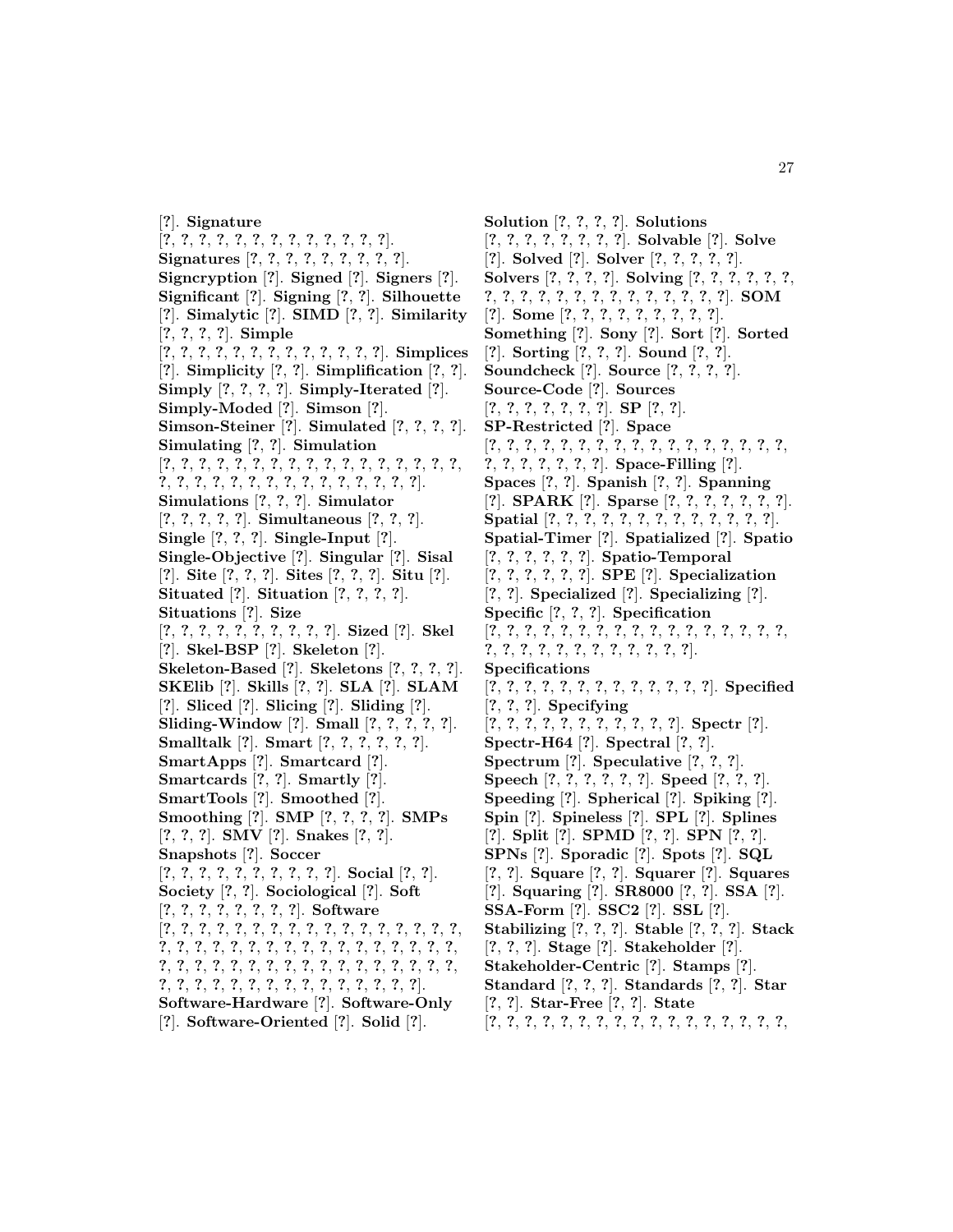**?**, **?**, **?**, **?**, **?**, **?**, **?**]. **State-Space** [**?**]. **States** [**?**, **?**, **?**, **?**]. **Static** [**?**, **?**, **?**, **?**, **?**, **?**]. **Station** [**?**]. **Stationary** [**?**, **?**]. **Statistical** [**?**, **?**, **?**, **?**, **?**, **?**, **?**, **?**, **?**, **?**, **?**, **?**, **?**, **?**, **?**, **?**]. **Statistical-Empirical** [**?**]. **Statistical-Estimation** [**?**]. **Statistics** [**?**, **?**, **?**]. **Steering** [**?**, **?**, **?**]. **Steiner** [**?**]. **Step** [**?**, **?**, **?**]. **Stepper** [**?**]. **Steps** [**?**]. **Stereo** [**?**, **?**, **?**, **?**, **?**, **?**, **?**, **?**, **?**]. **Stereoscopic** [**?**, **?**, **?**]. **Still** [**?**, **?**]. **Stimulus** [**?**, **?**, **?**]. **Stimulus-Independent** [**?**]. **STL** [**?**, **?**, **?**, **?**]. **Stochastic** [**?**, **?**, **?**, **?**, **?**, **?**, **?**, **?**, **?**, **?**, **?**]. **Stock** [**?**]. **Stooges** [**?**]. **Storage** [**?**, **?**, **?**, **?**, **?**, **?**, **?**, **?**, **?**, **?**, **?**]. **Storages** [**?**]. **Stores** [**?**, **?**]. **Strategic** [**?**, **?**]. **Strategies** [**?**, **?**, **?**, **?**, **?**, **?**, **?**, **?**, **?**, **?**]. **Stratego** [**?**]. **Strategy** [**?**, **?**, **?**, **?**, **?**, **?**, **?**, **?**, **?**, **?**]. **Stratified** [**?**]. **Strawsonian** [**?**]. **Stream** [**?**, **?**, **?**, **?**, **?**, **?**]. **Street** [**?**]. **Street-Based** [**?**]. **Strength** [**?**, **?**, **?**, **?**]. **Strengthening** [**?**]. **Stretch** [**?**]. **Strict** [**?**]. **Strings** [**?**]. **Strong** [**?**, **?**, **?**]. **Structural** [**?**, **?**, **?**, **?**, **?**, **?**, **?**, **?**, **?**, **?**, **?**, **?**, **?**]. **Structural-Syntactic** [**?**]. **Structure** [**?**, **?**, **?**, **?**, **?**, **?**, **?**, **?**, **?**, **?**, **?**, **?**, **?**, **?**, **?**, **?**, **?**, **?**, **?**]. **Structured** [**?**, **?**, **?**, **?**, **?**, **?**, **?**]. **Structures** [**?**, **?**, **?**, **?**, **?**, **?**, **?**, **?**, **?**, **?**]. **Structuring** [**?**]. **Student** [**?**, **?**, **?**, **?**, **?**]. **Studies** [**?**, **?**, **?**, **?**, **?**, **?**, **?**]. **Study** [**?**, **?**, **?**, **?**, **?**, **?**, **?**, **?**, **?**, **?**, **?**, **?**, **?**, **?**, **?**, **?**, **?**, **?**, **?**, **?**, **?**, **?**, **?**, **?**, **?**, **?**, **?**, **?**, **?**, **?**, **?**]. **Studying** [**?**, **?**]. **Style** [**?**, **?**, **?**]. **Styles** [**?**]. **Sub** [**?**]. **Sub-Systems** [**?**]. **Subgraph** [**?**, **?**]. **Subgraphs** [**?**]. **Subgroup** [**?**]. **Subject** [**?**, **?**, **?**]. **Submit** [**?**]. **Suboptimal** [**?**]. **Subpixel** [**?**]. **Subsequence** [**?**]. **Subset** [**?**, **?**, **?**, **?**]. **Subsets** [**?**]. **Subspace** [**?**]. **Substitutions** [**?**, **?**]. **Substratum** [**?**]. **Subsumption** [**?**]. **Subsystem** [**?**]. **Subsystems** [**?**]. **Subtleties** [**?**]. **Subtraction** [**?**]. **Subtractions** [**?**, **?**]. **Subtree** [**?**, **?**]. **Subtree-Swapping** [**?**]. **Subtyping** [**?**, **?**]. **SUIT** [**?**]. **Suitable** [**?**].

**Suite** [**?**, **?**, **?**]. **Summarizability** [**?**]. **Summary** [**?**, **?**, **?**, **?**]. **Super** [**?**]. **Supercomputer** [**?**]. **Superscalar** [**?**, **?**]. **Supersingular** [**?**]. **Supersonic** [**?**]. **Supervised** [**?**, **?**, **?**]. **Supervision** [**?**]. **Supervisory** [**?**]. **Supplies** [**?**]. **Supply** [**?**]. **Support** [**?**, **?**, **?**, **?**, **?**, **?**, **?**, **?**, **?**, **?**, **?**, **?**, **?**, **?**, **?**, **?**, **?**, **?**, **?**, **?**, **?**, **?**]. **Supported** [**?**]. **Supporting** [**?**, **?**, **?**, **?**, **?**, **?**, **?**]. **Surface** [**?**, **?**, **?**, **?**, **?**]. **Surfaces** [**?**, **?**, **?**]. **Surprising** [**?**]. **Surround** [**?**]. **Surveillance** [**?**]. **Survey** [**?**, **?**, **?**]. **Survivable** [**?**, **?**]. **SVD** [**?**]. **SVD-Based** [**?**]. **SVM** [**?**]. **Swapping** [**?**, **?**]. **Sweden** [**?**]. **Sweep** [**?**]. **Sweep-Line** [**?**]. **Switch** [**?**]. **Switched** [**?**]. **Switches** [**?**]. **Switching** [**?**, **?**, **?**, **?**, **?**]. **Switchings** [**?**]. **Syllabi** [**?**]. **Sylvester** [**?**, **?**]. **Sylvester-Type** [**?**]. **Symbolic** [**?**, **?**, **?**, **?**, **?**, **?**, **?**, **?**, **?**, **?**, **?**]. **Symbols** [**?**, **?**]. **Symmetric** [**?**, **?**, **?**, **?**]. **Symmetry** [**?**, **?**, **?**]. **Synaptic** [**?**]. **Synchronisation** [**?**, **?**]. **Synchronization** [**?**, **?**]. **Synchronized** [**?**]. **Synchronous** [**?**, **?**, **?**, **?**, **?**]. **Synonym** [**?**]. **Syntactic** [**?**, **?**, **?**, **?**]. **Syntax** [**?**, **?**, **?**, **?**]. **Syntax-Constrained** [**?**]. **Synthesis** [**?**, **?**, **?**, **?**, **?**, **?**, **?**, **?**, **?**, **?**, **?**, **?**, **?**, **?**]. **System** [**?**, **?**, **?**, **?**, **?**, **?**, **?**, **?**, **?**, **?**, **?**, **?**, **?**, **?**, **?**, **?**, **?**, **?**, **?**, **?**, **?**, **?**, **?**, **?**, **?**, **?**, **?**, **?**, **?**, **?**, **?**, **?**, **?**, **?**, **?**, **?**, **?**, **?**, **?**, **?**, **?**, **?**, **?**, **?**, **?**, **?**, **?**, **?**, **?**, **?**, **?**, **?**, **?**, **?**, **?**, **?**, **?**, **?**, **?**, **?**, **?**, **?**, **?**, **?**, **?**, **?**, **?**, **?**, **?**, **?**, **?**, **?**, **?**, **?**, **?**, **?**, **?**, **?**, **?**, **?**, **?**, **?**, **?**, **?**, **?**]. **System-Level** [**?**, **?**, **?**]. **Systematic** [**?**, **?**]. **Systems** [**?**, **?**, **?**, **?**, **?**, **?**, **?**, **?**, **?**, **?**, **?**, **?**, **?**, **?**, **?**, **?**, **?**, **?**, **?**, **?**, **?**, **?**, **?**, **?**, **?**, **?**, **?**, **?**, **?**, **?**, **?**, **?**, **?**, **?**, **?**, **?**, **?**, **?**, **?**, **?**, **?**, **?**, **?**, **?**, **?**, **?**, **?**, **?**, **?**, **?**, **?**, **?**, **?**, **?**, **?**, **?**, **?**, **?**, **?**, **?**, **?**, **?**, **?**, **?**, **?**, **?**, **?**, **?**, **?**, **?**, **?**, **?**, **?**, **?**, **?**, **?**, **?**, **?**, **?**, **?**, **?**, **?**, **?**, **?**, **?**, **?**, **?**, **?**, **?**, **?**, **?**, **?**, **?**, **?**, **?**, **?**]. **Systems** [**?**, **?**, **?**, **?**, **?**, **?**, **?**, **?**, **?**, **?**, **?**, **?**, **?**, **?**, **?**, **?**, **?**, **?**, **?**, **?**, **?**, **?**, **?**, **?**, **?**, **?**, **?**, **?**, **?**, **?**, **?**, **?**, **?**, **?**, **?**, **?**, **?**, **?**, **?**, **?**, **?**, **?**, **?**, **?**, **?**, **?**, **?**, **?**, **?**, **?**, **?**, **?**, **?**, **?**, **?**, **?**, **?**, **?**, **?**, **?**, **?**, **?**, **?**]. **Systolic** [**?**, **?**].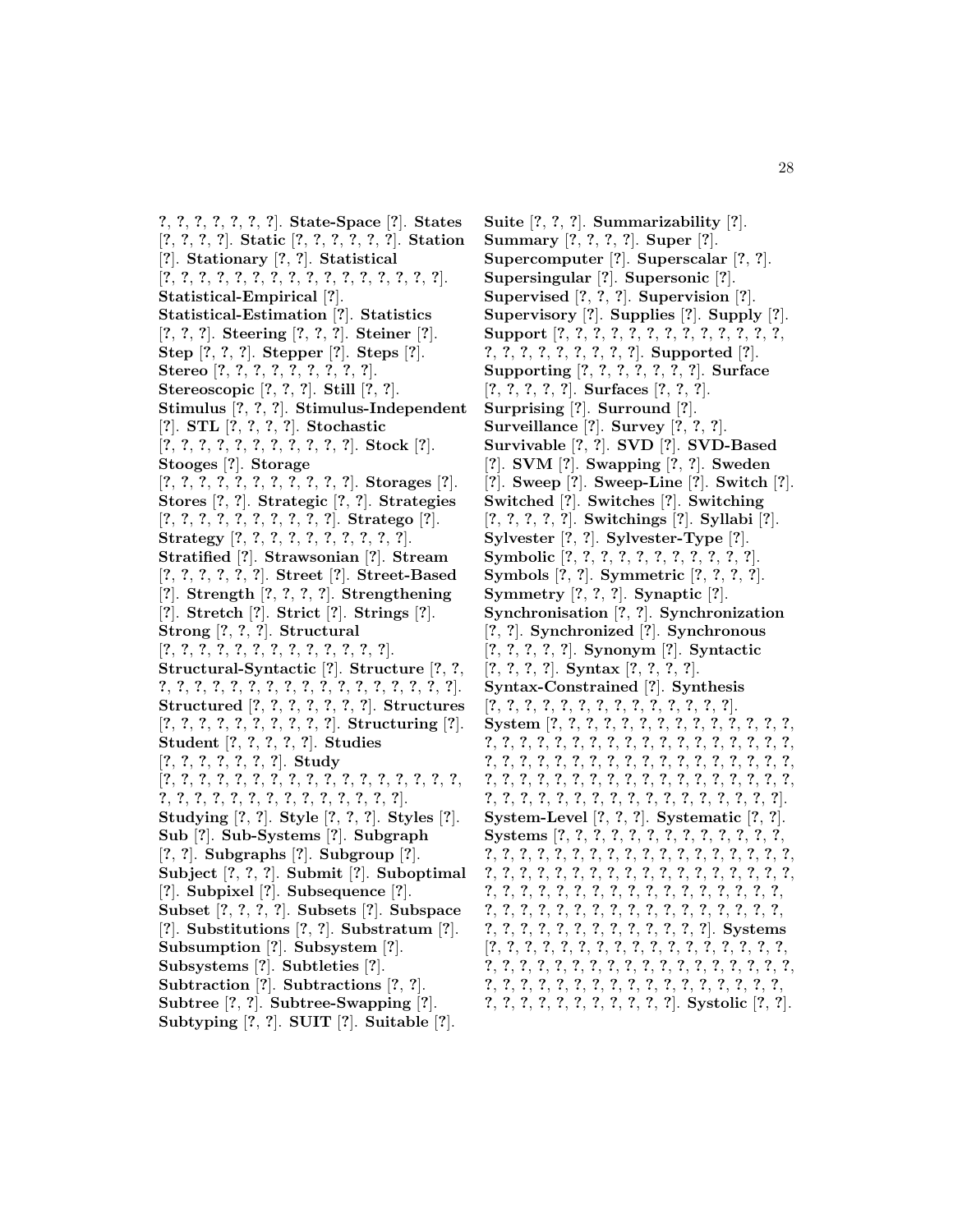**t** [**?**, **?**]. **T3E** [**?**]. **Table** [**?**, **?**]. **Tables** [**?**, **?**]. **Tabling** [**?**]. **Tabu** [**?**, **?**]. **Tabu-Based** [**?**]. **TACAS** [**?**]. **TACO** [**?**]. **Tactical** [**?**]. **Tagged** [**?**, **?**]. **Tagging** [**?**, **?**]. **Tagless** [**?**]. **TAGs** [**?**]. **Tail** [**?**]. **Tailoring** [**?**]. **TakAI** [**?**]. **Take** [**?**]. **Talk** [**?**, **?**, **?**, **?**, **?**, **?**]. **Talking** [**?**]. **Tandems** [**?**]. **Tangential** [**?**]. **TANGOW** [**?**]. **Tape** [**?**]. **Tape-Resident** [**?**]. **Target** [**?**, **?**]. **Targeted** [**?**]. **TAS** [**?**]. **Task** [**?**, **?**, **?**, **?**, **?**, **?**, **?**, **?**, **?**, **?**, **?**, **?**, **?**, **?**, **?**]. **Task-Based** [**?**]. **Task-Dialog** [**?**]. **Task-Presentation** [**?**]. **Tasks** [**?**, **?**, **?**, **?**, **?**, **?**, **?**]. **TATOO** [**?**]. **Taxonomy** [**?**, **?**]. **TCP** [**?**, **?**, **?**]. **TCP/IP** [**?**]. **TCS** [**?**]. **Teaching** [**?**]. **Team** [**?**, **?**, **?**, **?**, **?**, **?**, **?**, **?**, **?**, **?**, **?**, **?**, **?**, **?**, **?**, **?**, **?**, **?**, **?**, **?**, **?**, **?**, **?**, **?**, **?**, **?**, **?**, **?**, **?**, **?**, **?**, **?**, **?**, **?**, **?**, **?**, **?**, **?**, **?**]. **Team/Goal** [**?**]. **Team/Goal-Keeper** [**?**]. **TEAMAgent** [**?**]. **Teams** [**?**, **?**]. **Technical** [**?**]. **Technique** [**?**, **?**, **?**, **?**, **?**, **?**, **?**, **?**, **?**]. **Techniques** [**?**, **?**, **?**, **?**, **?**, **?**, **?**, **?**, **?**, **?**, **?**, **?**, **?**, **?**, **?**, **?**, **?**, **?**, **?**, **?**]. **Technological** [**?**]. **Technologies** [**?**, **?**, **?**, **?**]. **Technology** [**?**, **?**, **?**, **?**, **?**, **?**, **?**, **?**, **?**, **?**, **?**, **?**, **?**, **?**, **?**]. **Telecommunication** [**?**, **?**]. **Telephony** [**?**, **?**]. **Telerobotic** [**?**]. **Television** [**?**, **?**]. **TEM** [**?**]. **Template** [**?**]. **Templates** [**?**, **?**, **?**]. **Temporal** [**?**, **?**, **?**, **?**, **?**, **?**, **?**, **?**, **?**, **?**, **?**, **?**, **?**, **?**, **?**, **?**, **?**, **?**, **?**, **?**, **?**, **?**, **?**]. **Temporaries** [**?**]. **Temporary** [**?**, **?**]. **Ten** [**?**, **?**]. **Ten-Year** [**?**]. **Tennessee** [**?**]. **Tensors** [**?**]. **TENT** [**?**]. **Term** [**?**, **?**, **?**, **?**, **?**, **?**, **?**, **?**, **?**]. **Term-Orderings** [**?**]. **Terminal** [**?**, **?**]. **Terminals** [**?**]. **Termination** [**?**, **?**, **?**, **?**, **?**]. **Terminology** [**?**, **?**]. **Terms** [**?**, **?**, **?**, **?**]. **Terrain** [**?**]. **Test** [**?**, **?**, **?**, **?**, **?**, **?**, **?**, **?**, **?**, **?**, **?**, **?**]. **Test-Bed** [**?**, **?**]. **Test-Case** [**?**]. **Testbed** [**?**, **?**]. **Testing** [**?**, **?**, **?**, **?**, **?**, **?**, **?**, **?**, **?**, **?**, **?**, **?**, **?**, **?**]. **Text** [**?**, **?**, **?**, **?**, **?**, **?**, **?**, **?**, **?**, **?**, **?**, **?**, **?**, **?**, **?**, **?**, **?**, **?**]. **Texts** [**?**, **?**, **?**]. **Textual** [**?**, **?**, **?**, **?**]. **Texture** [**?**, **?**, **?**, **?**, **?**, **?**, **?**, **?**, **?**, **?**, **?**]. **Texture-Adaptive** [**?**]. **Textured** [**?**].

**Textures** [**?**]. **Thanks** [**?**, **?**]. **Their** [**?**, **?**, **?**, **?**, **?**, **?**, **?**, **?**, **?**, **?**]. **Them** [**?**]. **Theme** [**?**]. **Theme-Based** [**?**]. **Themes** [**?**]. **Theorem** [**?**, **?**, **?**, **?**, **?**]. **Theorems** [**?**, **?**]. **Theoretic** [**?**, **?**, **?**, **?**]. **Theoretical** [**?**, **?**, **?**, **?**, **?**, **?**]. **Theories** [**?**, **?**]. **Theory** [**?**, **?**, **?**, **?**, **?**, **?**, **?**, **?**, **?**, **?**, **?**, **?**, **?**, **?**, **?**, **?**, **?**, **?**, **?**, **?**, **?**, **?**, **?**, **?**, **?**, **?**, **?**]. **There** [**?**]. **Thermal** [**?**]. **Thing** [**?**]. **Thinking** [**?**]. **Third** [**?**]. **Thirty** [**?**]. **THORNs** [**?**]. **Thousands** [**?**]. **Thread** [**?**, **?**]. **threaded** [**?**]. **Three** [**?**, **?**, **?**, **?**, **?**, **?**]. **Three-Dimensional** [**?**]. **Three-Move** [**?**]. **Three-Valued** [**?**]. **Threshold** [**?**, **?**, **?**, **?**, **?**, **?**, **?**, **?**]. **Thresholds** [**?**]. **Throughput** [**?**]. **TI** [**?**]. **Tiled** [**?**]. **Tiling** [**?**, **?**, **?**]. **Time** [**?**, **?**, **?**, **?**, **?**, **?**, **?**, **?**, **?**, **?**, **?**, **?**, **?**, **?**, **?**, **?**, **?**, **?**, **?**, **?**, **?**, **?**, **?**, **?**, **?**, **?**, **?**, **?**, **?**, **?**, **?**, **?**, **?**, **?**, **?**, **?**, **?**, **?**, **?**, **?**, **?**, **?**, **?**, **?**, **?**, **?**, **?**, **?**, **?**, **?**, **?**, **?**, **?**, **?**, **?**, **?**, **?**, **?**, **?**, **?**, **?**, **?**, **?**, **?**, **?**, **?**, **?**, **?**, **?**, **?**]. **Time-Critical** [**?**]. **Time-Delay** [**?**, **?**]. **Time-Length** [**?**]. **Time-Series** [**?**]. **Time-Tabling** [**?**]. **Timed** [**?**, **?**, **?**, **?**, **?**, **?**, **?**, **?**]. **Timely** [**?**]. **Timer** [**?**]. **Times** [**?**]. **Timestamping** [**?**]. **Timestamps** [**?**]. **Timetabling** [**?**, **?**, **?**, **?**]. **Timing** [**?**, **?**]. **Title** [**?**]. **Today** [**?**]. **Toeplitz** [**?**, **?**]. **Token** [**?**, **?**]. **Token-Based** [**?**]. **Tolerance** [**?**, **?**, **?**]. **Tolerances** [**?**]. **Tolerant** [**?**, **?**, **?**]. **Tolerating** [**?**, **?**]. **Tomorrow** [**?**]. **Too** [**?**]. **Tool** [**?**, **?**, **?**, **?**, **?**, **?**, **?**, **?**, **?**, **?**, **?**, **?**, **?**, **?**, **?**, **?**, **?**, **?**, **?**, **?**, **?**, **?**, **?**]. **Tool-Assistance** [**?**]. **Tool-Set** [**?**]. **ToolBlocks** [**?**]. **Toolbox** [**?**]. **Toolkit** [**?**, **?**, **?**, **?**]. **Toolkits** [**?**, **?**]. **Tools** [**?**, **?**, **?**, **?**, **?**, **?**, **?**, **?**, **?**, **?**, **?**, **?**, **?**, **?**, **?**, **?**, **?**]. **Toolset** [**?**, **?**]. **Top** [**?**]. **TOP500** [**?**]. **Topic** [**?**, **?**, **?**, **?**, **?**, **?**, **?**, **?**, **?**, **?**, **?**, **?**, **?**, **?**, **?**, **?**, **?**, **?**, **?**, **?**, **?**, **?**, **?**]. **Topics** [**?**, **?**]. **Topologies** [**?**, **?**, **?**]. **Topology** [**?**, **?**, **?**, **?**, **?**]. **Topology-Based** [**?**]. **Topos** [**?**]. **Tori** [**?**, **?**]. **Total** [**?**]. **Tournaments** [**?**]. **Tower** [**?**]. **TPO** [**?**]. **TPOTs** [**?**]. **Trace**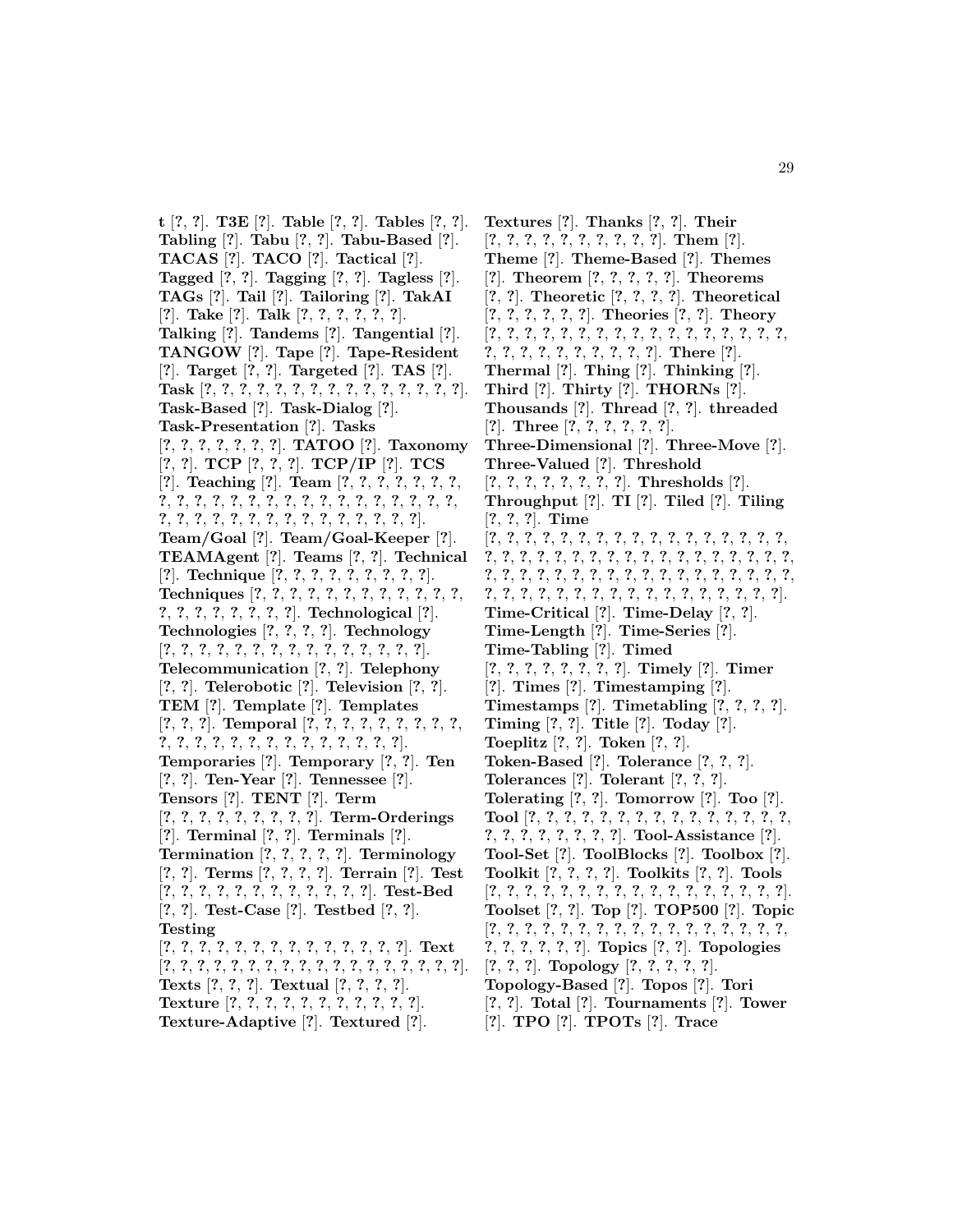[**?**, **?**, **?**, **?**, **?**]. **Traceability** [**?**, **?**]. **Traceable** [**?**]. **Traces** [**?**, **?**]. **Tracing** [**?**, **?**, **?**, **?**]. **Track** [**?**]. **Trackies** [**?**]. **Tracking** [**?**, **?**, **?**, **?**, **?**, **?**, **?**, **?**, **?**, **?**]. **Traction** [**?**]. **Trade** [**?**, **?**, **?**]. **Trade-Off** [**?**]. **Trade-Offs** [**?**, **?**]. **Tradeoff** [**?**, **?**]. **Trading** [**?**, **?**, **?**, **?**, **?**, **?**, **?**, **?**]. **Traffic** [**?**, **?**, **?**, **?**, **?**, **?**]. **Train** [**?**]. **Trained** [**?**]. **Training** [**?**, **?**, **?**, **?**, **?**, **?**]. **Trains** [**?**]. **Traitor** [**?**, **?**]. **Trajectories** [**?**]. **Transacted** [**?**]. **Transaction** [**?**, **?**, **?**]. **Transactional** [**?**, **?**]. **Transactions** [**?**, **?**, **?**, **?**, **?**, **?**, **?**, **?**]. **Transducers** [**?**]. **Transfer** [**?**, **?**]. **transferable** [**?**]. **Transfinite** [**?**]. **Transform** [**?**, **?**, **?**, **?**, **?**, **?**, **?**]. **Transformation** [**?**, **?**, **?**, **?**, **?**, **?**, **?**, **?**]. **transformational** [**?**]. **Transformations** [**?**, **?**, **?**, **?**, **?**]. **Transient** [**?**]. **Transition** [**?**, **?**, **?**]. **Transitive** [**?**, **?**, **?**]. **Translating** [**?**]. **Translation** [**?**, **?**, **?**]. **Translations** [**?**]. **Transmission** [**?**, **?**, **?**]. **Transparent** [**?**, **?**]. **Transport** [**?**, **?**, **?**]. **Transportation** [**?**]. **Travelling** [**?**]. **Traversal** [**?**]. **Traversals** [**?**]. **TRBAC** [**?**]. **Treatment** [**?**]. **Tree** [**?**, **?**, **?**, **?**, **?**, **?**, **?**, **?**, **?**, **?**, **?**, **?**, **?**, **?**, **?**, **?**]. **Tree-Decompositions** [**?**]. **Trees** [**?**, **?**, **?**, **?**, **?**, **?**, **?**, **?**, **?**, **?**, **?**, **?**, **?**, **?**, **?**, **?**]. **Trend** [**?**]. **Trends** [**?**, **?**, **?**]. **Trials** [**?**]. **Triangle** [**?**]. **Triangular** [**?**, **?**, **?**]. **Tridiagonal** [**?**, **?**]. **Trifocal** [**?**]. **Triple** [**?**]. **Triple-DES** [**?**]. **Tropical** [**?**]. **Trust** [**?**, **?**]. **Trusted** [**?**, **?**]. **Truth** [**?**]. **Truth-Table** [**?**]. **TSDM** [**?**]. **TSP** [**?**, **?**]. **tu** [**?**]. **Tuning** [**?**, **?**]. **Tunnel** [**?**]. **Turbulent** [**?**]. **Turing** [**?**, **?**]. **Tutorial** [**?**]. **Twenty** [**?**]. **Two** [**?**, **?**, **?**, **?**, **?**, **?**, **?**, **?**, **?**, **?**, **?**, **?**, **?**, **?**, **?**, **?**, **?**, **?**, **?**, **?**, **?**, **?**]. **Two-Block** [**?**]. **Two-Dimensional** [**?**, **?**]. **Two-Level** [**?**]. **Two-Part** [**?**]. **Two-Sided** [**?**]. **Two-Stage** [**?**]. **Two-Way** [**?**]. **Type** [**?**, **?**, **?**, **?**, **?**, **?**, **?**, **?**, **?**, **?**, **?**, **?**, **?**, **?**, **?**, **?**, **?**, **?**, **?**]. **Type-Based** [**?**]. **Type-Free** [**?**]. **Type-Logical** [**?**]. **Type/Domain** [**?**]. **Typed**

- [**?**, **?**, **?**, **?**, **?**, **?**, **?**, **?**]. **Types** [**?**, **?**, **?**, **?**, **?**, **?**, **?**, **?**, **?**, **?**, **?**, **?**, **?**, **?**, **?**]. **Typestate** [**?**]. **Typing** [**?**].
- **Ubiquitous** [**?**]. **Ugly** [**?**]. **UML** [**?**, **?**, **?**, **?**, **?**, **?**, **?**, **?**, **?**, **?**, **?**, **?**, **?**, **?**, **?**, **?**, **?**, **?**, **?**]. **UML-Based** [**?**]. **UML-Inspired** [**?**]. **UMLsec** [**?**]. **Uncalibrated** [**?**, **?**]. **Uncertain** [**?**]. **Uncertainties** [**?**]. **Uncertainty** [**?**, **?**, **?**, **?**]. **Uncheatable** [**?**]. **Undecidable** [**?**]. **Undeniable** [**?**]. **Under-Actuated** [**?**]. **Undergraduate** [**?**]. **Undergraduates** [**?**]. **Understanding** [**?**, **?**, **?**]. **Unexpected** [**?**]. **Unforgeable** [**?**]. **Unification** [**?**, **?**, **?**, **?**, **?**, **?**, **?**, **?**]. **Unification-Based** [**?**]. **Unified** [**?**, **?**, **?**, **?**, **?**]. **Uniform** [**?**, **?**, **?**, **?**]. **Uniqueness** [**?**]. **Unit** [**?**, **?**]. **United** [**?**, **?**]. **Universal** [**?**, **?**, **?**, **?**, **?**]. **Universities** [**?**]. **University** [**?**, **?**]. **Unlabelled** [**?**]. **Unmanned** [**?**]. **Unobservability** [**?**]. **Unobservable** [**?**]. **Unrolling** [**?**]. **Unsatisfiable** [**?**]. **Unstructured** [**?**, **?**, **?**]. **Unsupervised** [**?**]. **UNSW** [**?**]. **Untrusted** [**?**]. **Unweighted** [**?**]. **Up\*** [**?**]. **Up\*/Down\*** [**?**]. **Up/Down** [**?**]. **Updatability** [**?**]. **Update** [**?**]. **Updated** [**?**]. **Updating** [**?**]. **Upgrade** [**?**]. **Upgrades** [**?**]. **UPMC** [**?**]. **upon** [**?**]. **UPPAAL** [**?**, **?**]. **Upper** [**?**, **?**, **?**]. **UPS** [**?**]. **UQ** [**?**]. **UQBE** [**?**]. **Usability** [**?**]. **Usage** [**?**, **?**]. **Usage-Based** [**?**]. **Use** [**?**, **?**, **?**, **?**, **?**, **?**, **?**, **?**, **?**, **?**, **?**]. **Used** [**?**]. **User** [**?**, **?**, **?**, **?**, **?**, **?**, **?**, **?**, **?**, **?**, **?**, **?**, **?**]. **User-Centered** [**?**]. **User-Defined** [**?**]. **User-Extensible** [**?**]. **User-Level** [**?**]. **Users** [**?**, **?**]. **Uses** [**?**]. **Using** [**?**, **?**, **?**, **?**, **?**, **?**, **?**, **?**, **?**, **?**, **?**, **?**, **?**, **?**, **?**, **?**, **?**, **?**, **?**, **?**, **?**, **?**, **?**, **?**, **?**, **?**, **?**, **?**, **?**, **?**, **?**, **?**, **?**, **?**, **?**, **?**, **?**, **?**, **?**, **?**, **?**, **?**, **?**, **?**, **?**, **?**, **?**, **?**, **?**, **?**, **?**, **?**, **?**, **?**, **?**, **?**, **?**, **?**, **?**, **?**, **?**, **?**, **?**, **?**, **?**, **?**, **?**, **?**, **?**, **?**, **?**, **?**, **?**, **?**, **?**, **?**, **?**, **?**, **?**, **?**, **?**, **?**, **?**, **?**, **?**, **?**, **?**, **?**, **?**, **?**, **?**, **?**, **?**, **?**, **?**, **?**, **?**]. **Using**

[**?**, **?**, **?**, **?**, **?**, **?**, **?**, **?**, **?**, **?**, **?**, **?**, **?**, **?**, **?**, **?**, **?**, **?**,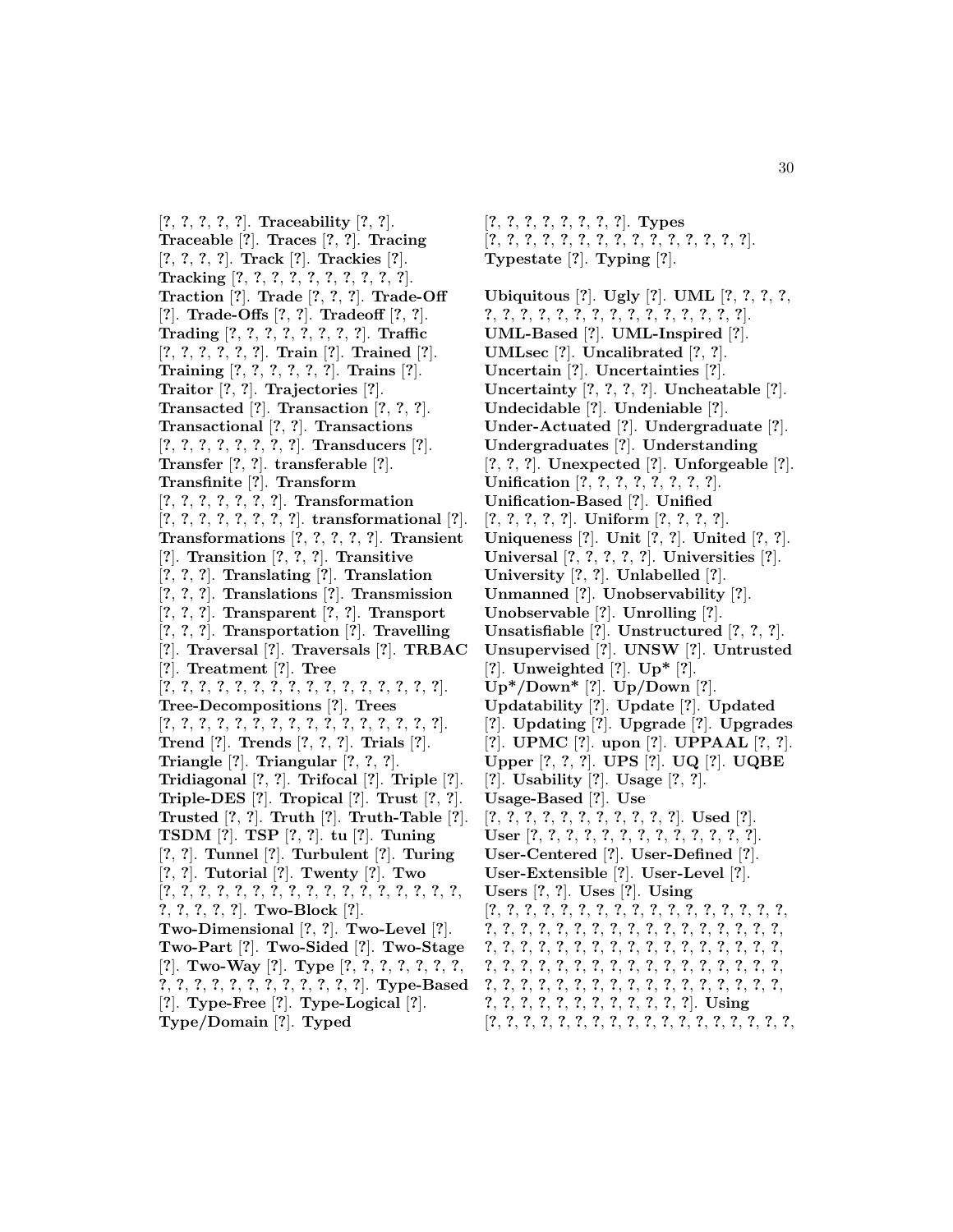**?**, **?**, **?**, **?**, **?**, **?**, **?**, **?**, **?**, **?**, **?**, **?**, **?**, **?**, **?**, **?**, **?**, **?**, **?**, **?**, **?**, **?**, **?**, **?**, **?**, **?**, **?**, **?**, **?**, **?**, **?**, **?**, **?**, **?**, **?**, **?**, **?**, **?**, **?**, **?**, **?**, **?**, **?**, **?**, **?**, **?**, **?**, **?**, **?**, **?**, **?**, **?**, **?**, **?**, **?**, **?**, **?**]. **Utilising** [**?**]. **Utility** [**?**, **?**, **?**].

**V** [**?**]. **Vague** [**?**]. **Vagueness** [**?**]. **Validating** [**?**, **?**]. **Validation** [**?**, **?**, **?**, **?**, **?**, **?**, **?**, **?**, **?**, **?**, **?**, **?**, **?**, **?**]. **Valuation** [**?**]. **Value** [**?**, **?**, **?**, **?**, **?**, **?**]. **Value-Passing** [**?**]. **Valued** [**?**, **?**, **?**, **?**, **?**, **?**, **?**]. **Values** [**?**, **?**, **?**]. **Variabilities** [**?**]. **Variability** [**?**, **?**]. **Variable** [**?**, **?**, **?**, **?**, **?**, **?**, **?**, **?**]. **Variables** [**?**, **?**, **?**]. **Variant** [**?**]. **Variation** [**?**]. **Varying** [**?**]. **Vector** [**?**, **?**, **?**, **?**, **?**, **?**, **?**]. **Vectorizable** [**?**]. **Vectorization** [**?**]. **vectorizing** [**?**]. **Vectors** [**?**]. **Vehicle** [**?**, **?**, **?**, **?**]. **Verbal** [**?**, **?**]. **Verification** [**?**, **?**, **?**, **?**, **?**, **?**, **?**, **?**, **?**, **?**, **?**, **?**, **?**, **?**, **?**, **?**, **?**, **?**, **?**]. **Verified** [**?**]. **Verifiers** [**?**]. **Verify** [**?**]. **Verifying** [**?**, **?**, **?**, **?**, **?**]. **Versa** [**?**]. **Version** [**?**, **?**, **?**]. **Versioning** [**?**]. **Versions** [**?**]. **Versus** [**?**, **?**, **?**, **?**]. **Very** [**?**, **?**, **?**, **?**]. **VHDL** [**?**]. **Via** [**?**, **?**, **?**, **?**, **?**, **?**, **?**, **?**, **?**, **?**, **?**, **?**, **?**, **?**, **?**, **?**, **?**, **?**, **?**]. **Vice** [**?**]. **Vicinal** [**?**]. **Video** [**?**, **?**, **?**, **?**, **?**, **?**, **?**, **?**, **?**, **?**, **?**]. **Video-on-Demand** [**?**]. **VideoPlus** [**?**]. **View** [**?**, **?**, **?**, **?**, **?**, **?**, **?**, **?**]. **Viewers** [**?**]. **Viewpoint** [**?**, **?**, **?**]. **Views** [**?**, **?**, **?**]. **ViperRoos** [**?**]. **Virtual** [**?**, **?**, **?**, **?**, **?**, **?**, **?**]. **Visibility** [**?**]. **Visible** [**?**]. **Vision** [**?**, **?**, **?**, **?**, **?**, **?**, **?**, **?**, **?**, **?**, **?**, **?**, **?**, **?**, **?**, **?**, **?**, **?**, **?**]. **Vision-Based** [**?**, **?**, **?**, **?**, **?**]. **Vistex** [**?**]. **Visual** [**?**, **?**, **?**, **?**, **?**, **?**, **?**, **?**, **?**, **?**, **?**, **?**]. **Visualization** [**?**, **?**, **?**, **?**, **?**, **?**, **?**]. **Visualizing** [**?**, **?**]. **Vlasov** [**?**]. **VLDC** [**?**]. **VLEli** [**?**]. **VLIW** [**?**]. **Vocabulary** [**?**]. **Voice** [**?**]. **Voltage** [**?**, **?**]. **Volume** [**?**, **?**, **?**, **?**]. **Volumes** [**?**]. **Volumetric** [**?**]. **Vortex** [**?**]. **Voting** [**?**, **?**, **?**, **?**]. **Voxel** [**?**]. **VPN** [**?**]. **VPRS** [**?**]. **VRML** [**?**]. **VRML97** [**?**]. **vs** [**?**, **?**, **?**, **?**, **?**, **?**, **?**].

**WAKE** [**?**]. **Wanted** [**?**]. **Warehouses** [**?**].

**Warehousing** [**?**]. **Warping** [**?**, **?**]. **Washington** [**?**]. **Watermark** [**?**]. **Wavelet** [**?**, **?**, **?**, **?**]. **Wavelet-Based** [**?**]. **Wavelets** [**?**]. **Way** [**?**, **?**, **?**, **?**, **?**]. **Weak** [**?**, **?**]. **Weakly** [**?**]. **Weaknesses** [**?**]. **Web** [**?**, **?**, **?**, **?**, **?**, **?**, **?**, **?**, **?**, **?**, **?**, **?**, **?**, **?**, **?**, **?**, **?**, **?**, **?**, **?**, **?**, **?**, **?**, **?**, **?**, **?**, **?**, **?**, **?**, **?**, **?**, **?**, **?**, **?**, **?**, **?**, **?**, **?**, **?**, **?**, **?**, **?**, **?**, **?**, **?**, **?**, **?**, **?**, **?**, **?**, **?**, **?**, **?**, **?**, **?**, **?**, **?**, **?**, **?**, **?**, **?**, **?**, **?**, **?**]. **Web-Applications** [**?**]. **Web-Based** [**?**, **?**, **?**, **?**, **?**, **?**, **?**, **?**, **?**, **?**, **?**, **?**]. **Web-Enabled** [**?**, **?**]. **Web-Site** [**?**]. **WebComposition** [**?**]. **WebML** [**?**]. **Websites** [**?**]. **Weight** [**?**, **?**, **?**]. **Weighted** [**?**, **?**, **?**, **?**, **?**, **?**]. **Weights** [**?**, **?**]. **Weil** [**?**]. **Welch** [**?**]. **Welch-Gong** [**?**]. **Well** [**?**]. **Well-Typed** [**?**]. **Werder** [**?**]. **Were** [**?**]. **WFMS** [**?**]. **Where** [**?**, **?**]. **which** [**?**]. **while** [**?**]. **White** [**?**]. **Whitening** [**?**]. **Wide** [**?**, **?**]. **Wide-Area** [**?**]. **Widely** [**?**]. **Widely-Shared** [**?**]. **Widgets** [**?**]. **Wild** [**?**]. **Williams** [**?**]. **Wind** [**?**]. **Window** [**?**]. **Windows** [**?**]. **Wings** [**?**]. **WinKIT** [**?**]. **Wireless** [**?**, **?**, **?**, **?**, **?**, **?**, **?**, **?**]. **Wisdom** [**?**]. **Wise** [**?**]. **within** [**?**, **?**, **?**, **?**, **?**, **?**, **?**]. **without** [**?**, **?**, **?**, **?**, **?**, **?**, **?**, **?**, **?**]. **Wizards** [**?**]. **WMPI** [**?**]. **Wohed** [**?**]. **Word** [**?**, **?**, **?**, **?**, **?**]. **WordNet** [**?**, **?**]. **Words** [**?**]. **Work** [**?**, **?**]. **Workbench** [**?**]. **Workflow** [**?**, **?**, **?**]. **Workflows** [**?**, **?**]. **Working** [**?**]. **Workloads** [**?**]. **Workshop** [**?**, **?**, **?**, **?**, **?**]. **Workstation** [**?**]. **Workstation-Based** [**?**]. **Workstations** [**?**, **?**, **?**]. **World** [**?**, **?**, **?**, **?**, **?**, **?**, **?**]. **World-Wide** [**?**]. **Worlds** [**?**]. **Wormhole** [**?**, **?**, **?**]. **Worst** [**?**]. **Worst-Case** [**?**]. **Write-Locks** [**?**]. **Writer** [**?**]. **Written** [**?**]. **Wrong** [**?**]. **WSD** [**?**]. **WWW** [**?**].

**X** [**?**, **?**, **?**]. **XCS** [**?**, **?**, **?**]. **XDuce** [**?**]. **XML** [**?**, **?**, **?**, **?**, **?**, **?**, **?**, **?**, **?**, **?**, **?**, **?**, **?**, **?**, **?**]. **XMT** [**?**]. **XQL** [**?**]. **XQL-Based** [**?**]. **XTR** [**?**, **?**].